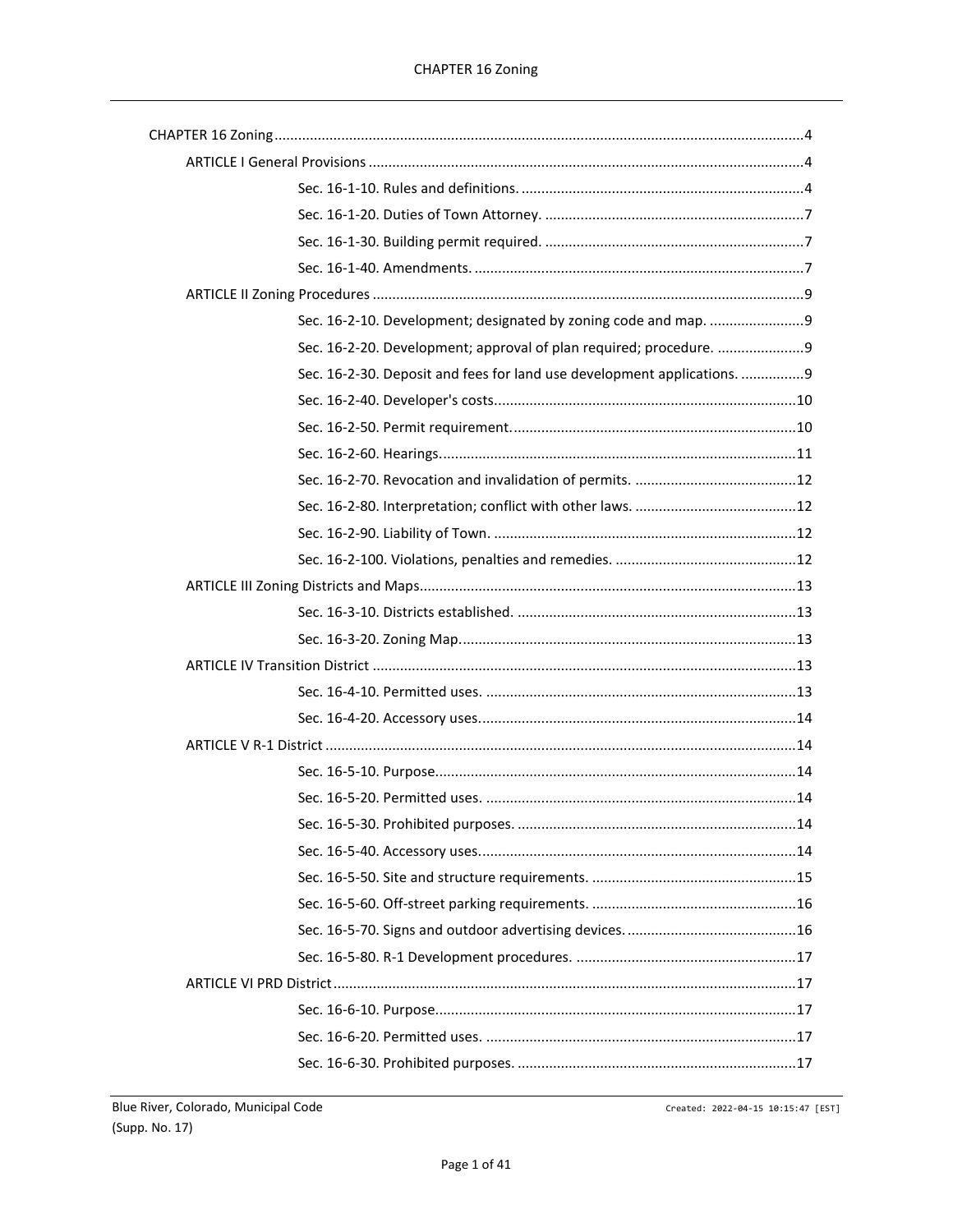| Sec. 16-6-90. Planned residential development procedures.  19      |  |
|--------------------------------------------------------------------|--|
|                                                                    |  |
|                                                                    |  |
|                                                                    |  |
|                                                                    |  |
|                                                                    |  |
|                                                                    |  |
|                                                                    |  |
|                                                                    |  |
|                                                                    |  |
|                                                                    |  |
|                                                                    |  |
|                                                                    |  |
|                                                                    |  |
|                                                                    |  |
|                                                                    |  |
|                                                                    |  |
|                                                                    |  |
|                                                                    |  |
|                                                                    |  |
|                                                                    |  |
|                                                                    |  |
| Sec. 16-9-20. Permitted use of marijuana-Requirements for use. 22  |  |
|                                                                    |  |
|                                                                    |  |
|                                                                    |  |
|                                                                    |  |
|                                                                    |  |
|                                                                    |  |
|                                                                    |  |
| Sec. 16-10-70. Duration of approval; effect on prior approvals. 26 |  |

Created: 2022-04-15 10:15:47 [EST]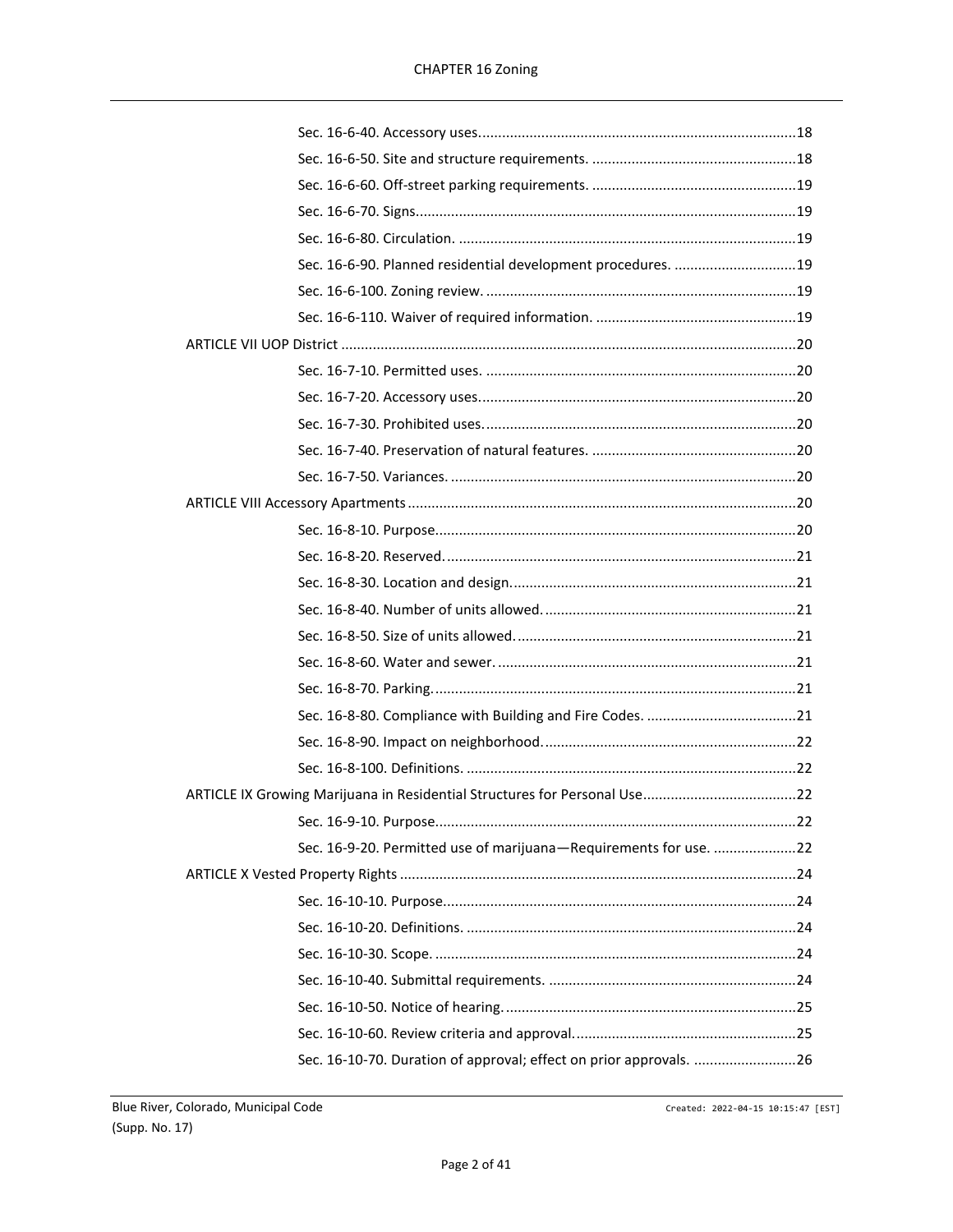Created: 2022-04-15 10:15:47 [EST]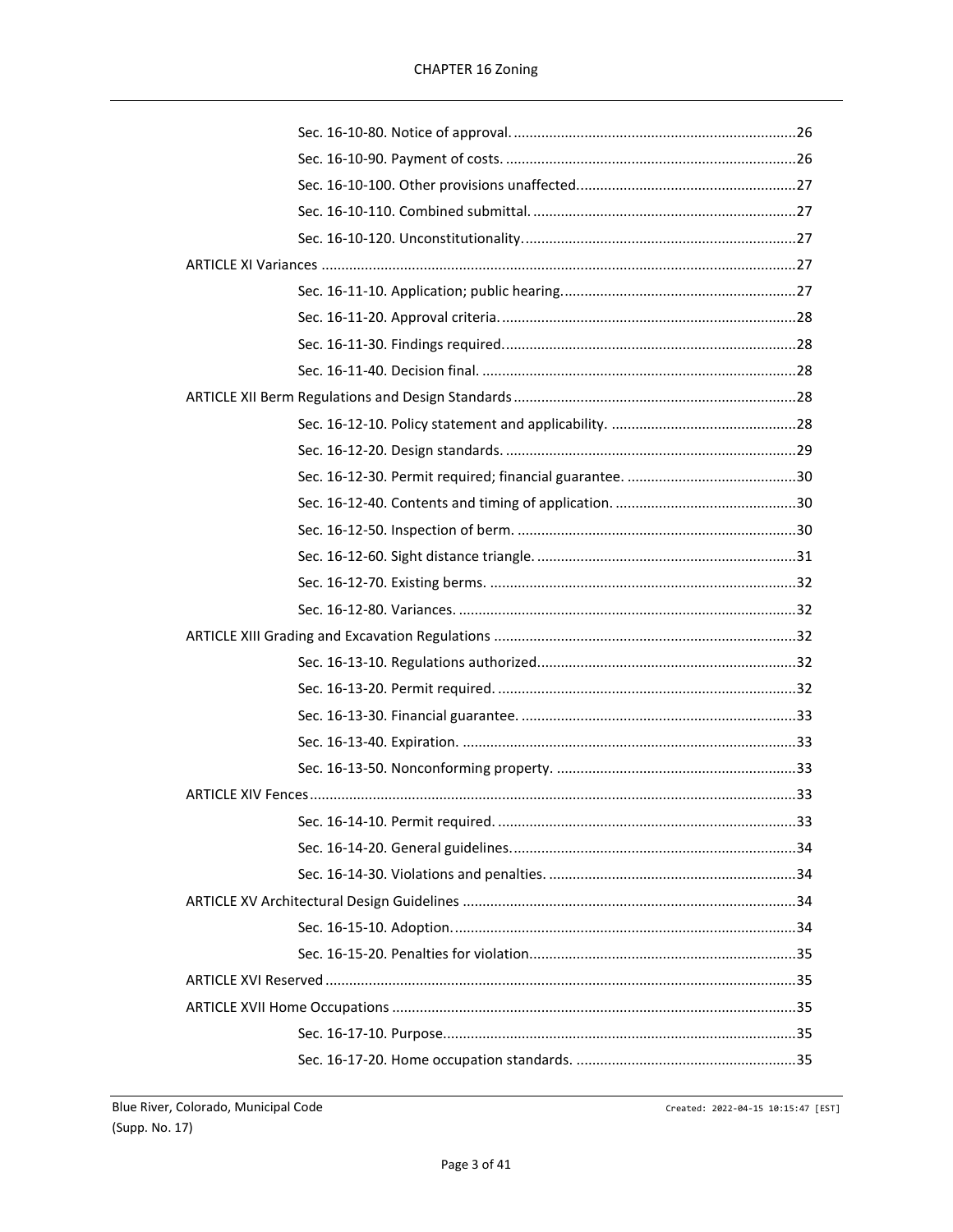# **CHAPTER 16 Zoning**

# *ARTICLE I General Provisions*

## <span id="page-3-2"></span><span id="page-3-1"></span><span id="page-3-0"></span>**Sec. 16-1-10. Rules and definitions.**

For the purpose of this Chapter, certain words and phrases used herein shall be defined or interpreted as follows: the word *lot* includes *plot,parcel* or *site*. *Occupied* or *used* shall be construed to also include *intended, arranged* or*designed to be used or occupied*.

*Accessory building or structure* means a building or structure on the same lot with the building or structure housing the principal use, but housing a use customarily incidental and subordinate to and customarily associated with the principal use.

*Accessory use* means a use customarily associated with but subordinate to the principal use on the same zoning lot.

*Building* means any structure having a roof and supported by columns and/or walls.

*Building height* means the vertical distance of any portion of a structure, excepting any chimney or vent element, as measured from the natural, original grade.

*Club* means any membership organization including a lodge catering exclusively to members and their guests and whose facilities are limited to meeting, eating and recreational uses and, further, whose activities are not conducted principally for monetary gain.

*Conditional use* means use by permit approved by the Board of Trustees.

*Development application* means the process through which all land use reviews are conducted by the Town, beginning with a development application form listing the name of the property owner, the name of the applicant, if different, the legal description of the real property and the various land use review steps proposed by an applicant and approval action by the Town; and including all phases of the project and every subsequent stage of review required by this Code, including any land use review application currently pending before the Town as of the effective date of the ordinance codified herein.

*Dwelling, multi-family* means a detached principal building containing townhouses, row houses or apartments designed for or used by three (3) or more families, each family living as an independent housekeeping unit, the total number of families in residence not exceeding the total number of dwelling units.

*Dwelling, single-family* means a detached principal building designed for or used as a dwelling exclusively by one (1) family as an independent housekeeping unit.

*Dwelling, two-family* means a detached principal building designed for or used as a dwelling exclusively by two (2) families each living as an independent housekeeping unit.

*Exterior view* means the extent or range of vision directed toward the development from any location beyond the boundaries of the development.

*Family* means 1) an individual or two (2) or more persons related by blood, marriage or domestic partnership/civil union or 2) an individual or two (2) or more unrelated persons, provided also that the total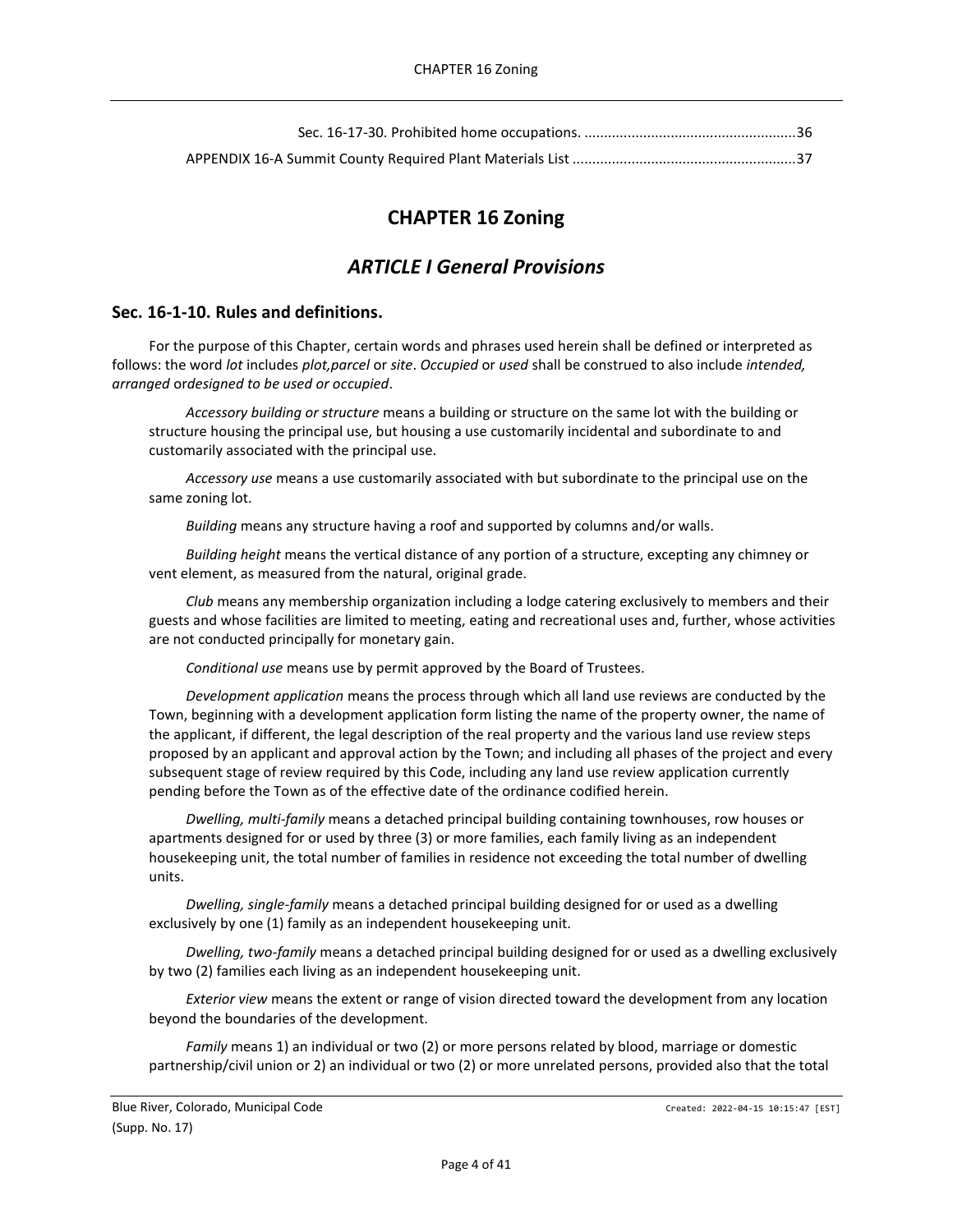occupancy does not exceed: a) one (1) person per each four hundred (400) square feet of habitable floor area as defined by Chapter 18 of this Code, excluding any garage; or b) two (2) persons per bedroom. For purpose of this definition, any dwelling not having a separate room designated for sleeping shall be considered to have one (1) bedroom.

*First floor* means, for purposes of determining the total square feet in size of a garage or shed, the floor of the building that is at or nearest to the level of the ground around the building. First floor is synonymous with ground floor or ground level (noun).

*Garage* means any enclosed or partially enclosed non-habitable space designed, suitable, or intended for the storage, whether permanent or temporary, of one (1) or more motorized vehicles or personal recreational motorized vehicles together with materials, goods, or equipment any other sort or type. A garage may also be used by the owner or tenant of the principal permitted structure for any lawful ancillary activity commonly associated with residential use, such as but not limited to hobbies, art studio, or greenhouse.

*Greenbelt* means a buffer area of high quality vegetation left substantially intact or supplemented by additional plant materials.

*Gross density* means the average number of dwelling units per acre for the development or any specific portion thereof.

*Gross floor area* means the sum of all of the roofed-over floor area of a building, measured from its exterior walls and including all accessory buildings on the same lot.

*Habitable space* or *habitable size* means the portion of a residential structure measured in square feet that is lawfully authorized by Town-adopted building and safety codes for human occupancy and habitation (i.e., living and sleeping).

*Home occupation* means any business, profession, occupation, trade or activity conducted for financial gain from within a residential structure or dwelling where such use is incidental and accessory to the use of the structure or dwelling as a residence by the person engaged in the home occupation.

*Independent housekeeping unit* means one (1) family having available to them their own cooking (whether stove, oven or microwave oven) and sanitary facilities.

*Intensity of use* means the qualitative and quantitative levels of activity anticipated for any use.

*Interior view* means the extent or range of vision originating from within the development and directed to another portion of the development or any surrounding area.

*Lot area (net square feet)* means the number of square feet included within a lot as measured within the boundaries of the lot, measured on a horizontal plane.

*Lot* or *site* means a block or other measured parcel intended as a unit for the transfer of ownership or for development.

*Motor vehicle* shall have the same meaning as defined by the Colorado Model Traffic Code (2020 edition and as may be amended) adopted by Section 8-1-10 of the Town Code.

*Net density* means the average number of dwelling units per acre, excepting all areas utilized for private roadways, public rights-of-way and easements, for the development of any specific portion thereof.

*Open space* means an area with few or no structures, relatively light tree cover and capable of sustaining circulation systems and suitable recreational activities.

*Parking, off-street* means any parking area located wholly within the limits of one (1) or more lots.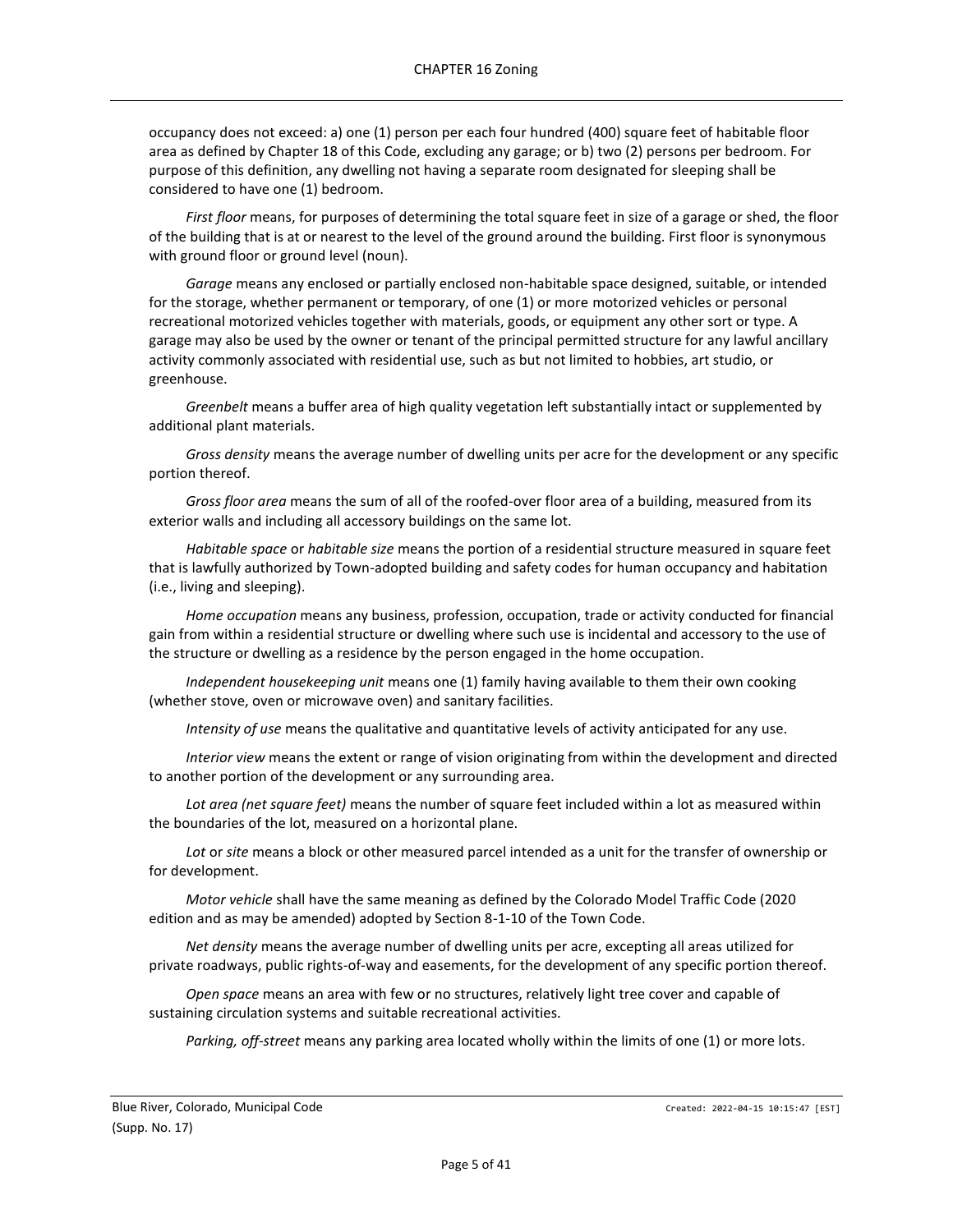*Parking space* means that part of a parking area, exclusive of drives, turning areas or loading spaces, devoted to parking for one (1) automobile or vehicle.

*Personal recreational motorized vehicle* means a motorized vehicle designed and intended for, and primarily limited to use in, the personal pursuit and enjoyment of outdoor recreational activities, including motorcycles, trailbikes, snowmobiles, all-terrain vehicles, low power scooters, golf carts, motorized bicycles, and boats, but not including a common passenger vehicle or a recreational vehicle as defined by the Colorado Model Traffic Code (2020 edition).

*Plant associations* means a community of flora naturally found growing together. For the purpose of this Chapter, a plant association will be distinguished at least by genera, if not species.

*Plant succession* means the sequence in which one (1) plant association replaces a previous one that was eliminated by natural causes, by man or through an evolutionary process.

*Preserved area* means an area left completely in its natural state or the same condition in which it was found.

*Public building or use* means any building open to the general use, participation or enjoyment of the public and owned by the Town, county, state or federal government or by a public utility corporation.

*Public utility* means, for the purpose of this Chapter only, an electric substation, a gas regulator station, a telephone exchange, a water or sewer pumping station or a water reservoir.

*Setback* means the distance required by this Chapter between the drip edge of a building or proposed building and the closer of the lot line or the edge of any right-of-way or road, access and pedestrian easements, except for the Timber Creek Estates Development, where the setback will be measured from the property line.

*Sewer system* means a central or individual system providing a treatment of raw sewage in a manner approved by public authority.

*Shed* means any enclosed or partially enclosed non-habitable space designed, suitable, or intended for (i) the storage, whether permanent or temporary, of materials, goods, or equipment of any sort or type; (ii) the storage, whether permanent or temporary, of personal recreational motorized vehicles; and/or (iii) the use by the owner or tenant of the principal permitted structure for any lawful ancillary activity commonly associated with residential use, such as but not limited to hobbies, art studio, or greenhouse.

*Sign* means any structure, poster, banner, insignia, billboard, trademark or other device used to indicate directions, advertise, announce or attract attention; except, that flags and banners of any country, state, city or nonprofit organization shall not be included.

*Site specific development plan*, for all developments, means the final approval step, irrespective of its title, which occurs prior to building permit application; provided, however, that if the landowner wishes said approval to have the effect of creating vested rights pursuant to Title 24, Article 68, C.R.S., the landowner or his or her designated representative must so request at least thirty (30) days prior to the date said approval is to be considered. Failure to so request renders the approval not a *site specific development plan*, and no vested rights shall be deemed to have been created. A vested property rights agreement signed by the landowner or his or her designated representative must be part of the final submittal of the site specific development plan, and all terms and conditions pertaining to vested rights must be therein set forth prior to final approval granting vested property rights by the Board of Trustees.

*Solar device* means solar membranes, solar shingles, solar in glass, non-PV technology and solar hot water systems and similar solar technology.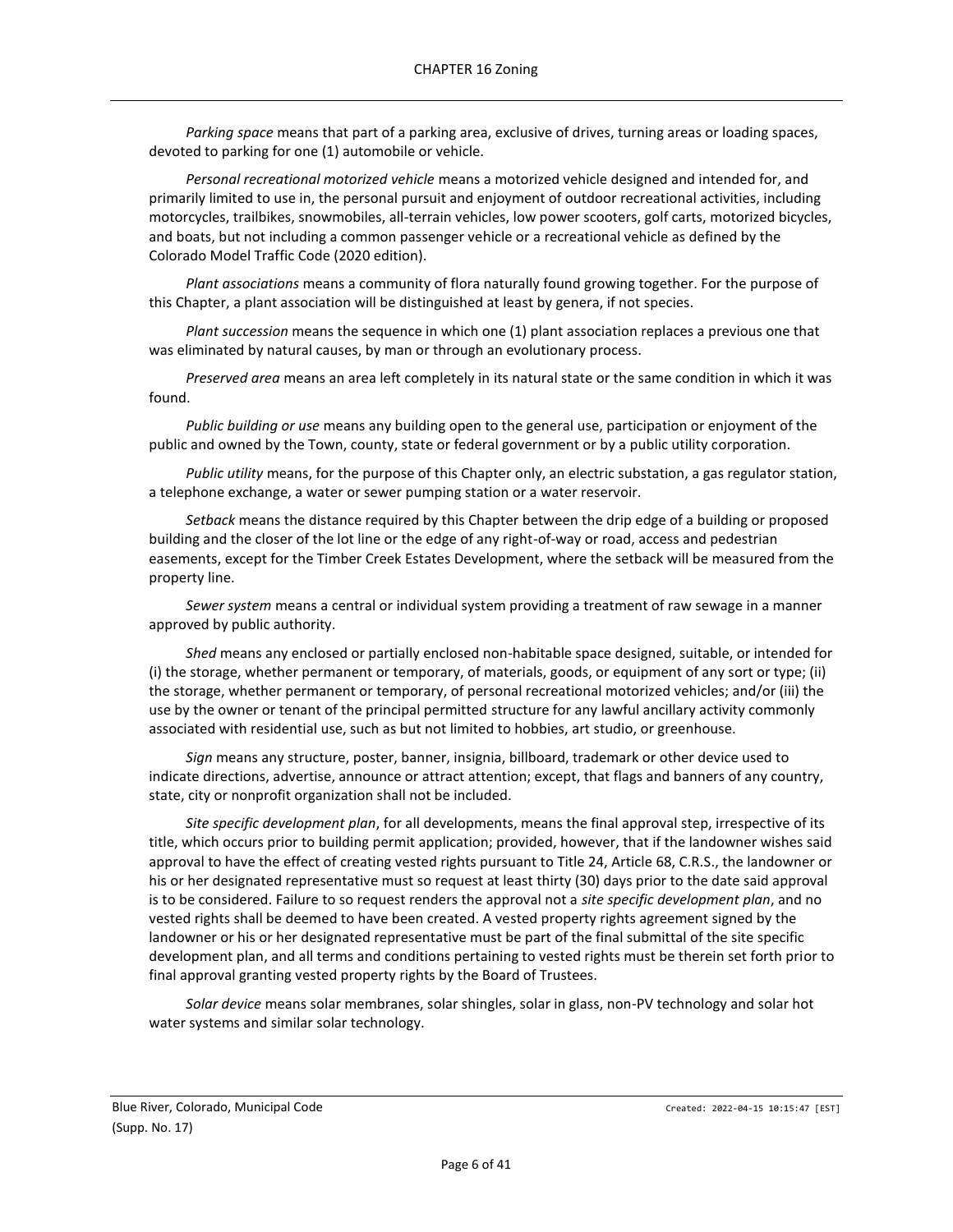*Solar panel* means an electrical device consisting of an array of connected solar cells which converts solar energy into electricity or hot water/liquid for space heating or domestic hot water productions. It is also referred to as photovoltaic (PV) panel or solar array.

*Structural alteration* means any addition to or subtraction of parts of a building, including walls, columns, beams, girders, foundations, doors and windows.

*Structure* means anything constructed or erected upon the ground, except utility poles, flagpoles or walls and fences less than four (4) feet high. *Structure* includes any solar device or solar panel.

*Use* means the purpose for which any land, structure or building is designed, maintained or occupied. Use of property allowed under these regulations in a particular district includes construction, establishment, maintenance, alteration, moving onto, enlargement and occupation.

*Use by right* means any use listed as a principal permitted use in this Chapter in any given zoning district.

*Vegetation zones* means areas to which certain genera or associations are restricted due to the effects of either altitude or latitude.

### <span id="page-6-0"></span>**Sec. 16-1-20. Duties of Town Attorney.**

If the Town Attorney finds that any of the provisions of this Chapter are being violated, he or she shall notify in writing the person responsible for such violations, indicating the nature of the violation and ordering the action necessary to correct it. He or she shall order discontinuance of illegal use of the land, buildings or structures; removal of illegal buildings or of illegal additions, alterations or structural changes and discontinuance of any illegal work being done; and he or she shall take any other action authorized by this Chapter to ensure compliance with or to prevent violation of its provisions.

#### <span id="page-6-1"></span>**Sec. 16-1-30. Building permit required.**

No permit for construction that affects the exterior appearance or footprint of a structure shall be issued without approval of the plans for the structure by the Planning and Zoning Commission. In the case of variances, the Building Official must be in receipt of the written resolution of the Planning and Zoning Commission granting the variance prior to issuing a building permit.

#### <span id="page-6-2"></span>**Sec. 16-1-40. Amendments.**

Any amendment to the zone district regulations, restrictions or boundaries shall be governed by the provisions of this Section.

- (1) Amendments may be initiated on application of:
	- a. Any owner or owner's representative who is the subject of the application; or
	- b. The Board of Trustees.
- (2) Except for amendments initiated by the Board of Trustees, any application for an amendment shall be made on a form prescribed by the Building Official and shall be filed with the Building Official. The application shall include the following information, unless determined by the Building Official to be unnecessary for consideration of the application:
	- a. Name and address of the owner and, if the applicant is not the owner, written authorization of the owner to the applicant to make application and act as agent for the owner;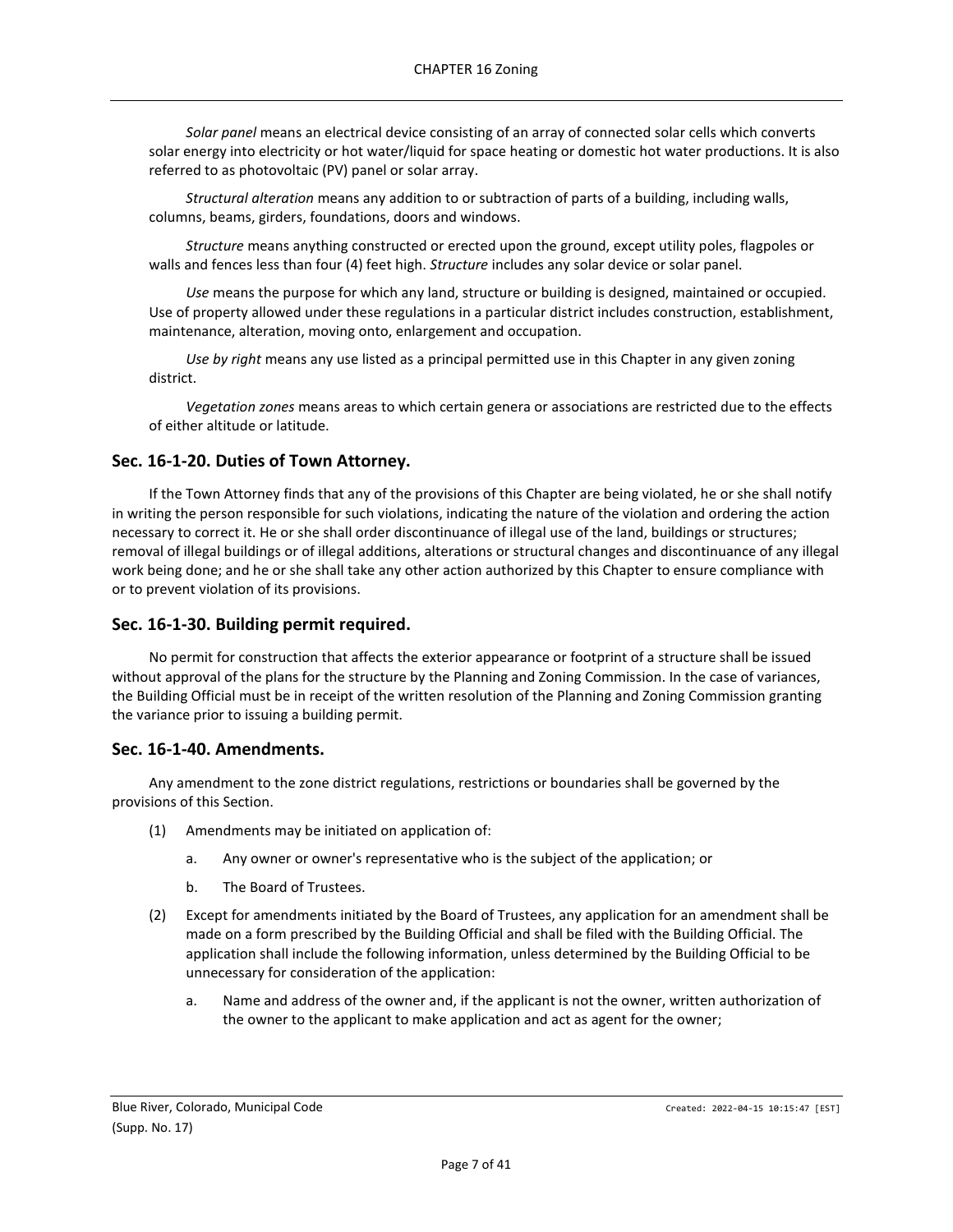- b. Evidence of ownership (such as an informational title commitment) and a legal description for all property to be considered for rezoning;
- c. A list of the owners of all properties within the boundaries of the area to be rezoned or changed, and of all properties within three hundred (300) feet of the property proposed to be rezoned or changed. The owners list shall include the name of all owners, their addresses and a general description of the property owned by each.
- d. A certified survey map of the area included in the proposed change, showing:
	- 1. Location and boundaries, including dimensions, of the property proposed for rezoning.
	- 2. The acreage or square footage contained within the property proposed for rezoning.
	- 3. All existing land uses in the proposed rezone area.
	- 4. Zoning and existing land uses on all lands adjacent to the proposed rezone area.
	- 5. The location and dimensions for all existing public rights-of-way, including streets, and watercourses within and adjacent to the rezone area.
	- 6. The names of all adjoining subdivisions with lines of abutting lots and departing property lines of adjoining properties not subdivided.
- e. A written statement describing the proposal and addressing the following points:
	- 1. Need for the proposed rezoning;
	- 2. Present and future impacts on the existing adjacent zone districts, uses and existing adjacent zone districts, uses and physical character of the surrounding area;
	- 3. Impact of the proposed zone on area accesses and traffic patterns;
	- 4. Availability of utilities for any potential development;
	- 5. Present and future impacts on public facilities and services, including but not limited to fire, police, water, schools and sanitation;
	- 6. The relationship between the proposal and the Joint Upper Blue Master Plan or other master plan adopted by the Town; and
	- 7. Public benefits arising from the proposal.
- f. An environmental impact report (if deemed necessary by the Building Official).
- (3) When the Building Official has determined the application to be complete, he or she shall schedule a hearing before the Planning and Zoning Commission in accordance with Subsection 16-2-60(b) of this Chapter. Following the hearing, the Planning and Zoning Commission shall recommend approval, approval with conditions or denial of the application, in whole or in part, and shall transmit its recommendation and findings to the Board of Trustees. The Board of Trustees shall conduct a hearing on the recommendation of the Planning and Zoning Commission within thirty-five (35) days of the receipt of the recommendation after giving of notice in accordance with Subsection 16-2-60(c) of this Chapter.
- (4) The following criteria shall be considered in reviewing rezoning applications:
	- a. Is the proposed rezoning justified by changed or changing conditions in the character of the area proposed to be rezoned?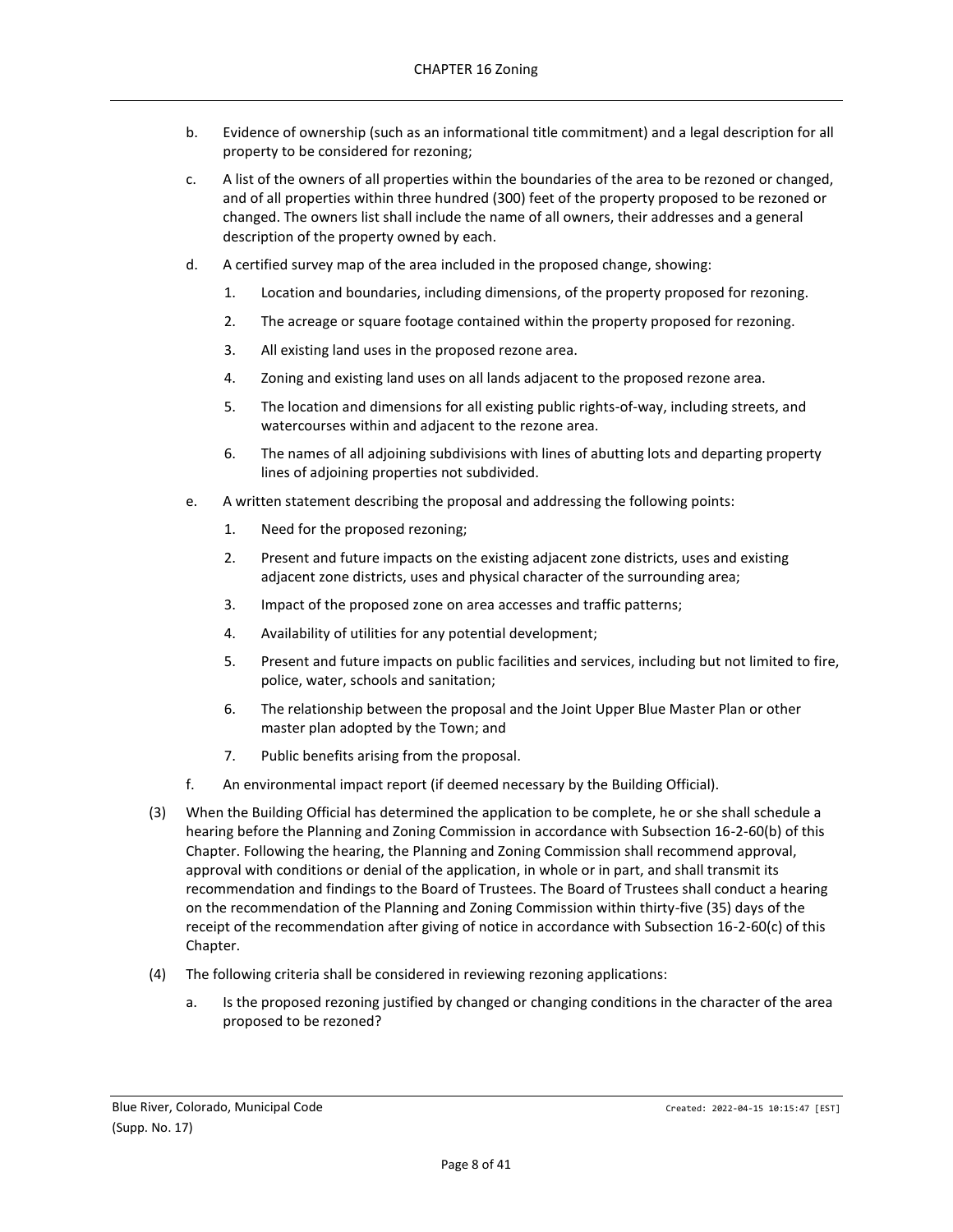- b. Is the proposed rezoning consistent with the Joint Upper Blue Master Plan or other master plan adopted by the Town?
- c. Is the proposed use compatible with the surrounding area or uses?
- d. Are adequate facilities available to serve development for the type and scope suggested by the proposed zone? (Prior code 6-8-4; Ord. 05-02 §4, 2005)

## *ARTICLE II Zoning Procedures*

## <span id="page-8-1"></span><span id="page-8-0"></span>**Sec. 16-2-10. Development; designated by zoning code and map.**

This Chapter and the Zone District Map designate what development will be permitted in accordance with a development plan for all the land designated.

### <span id="page-8-2"></span>**Sec. 16-2-20. Development; approval of plan required; procedure.**

In all zoning districts, no development shall be permitted until the Planning and Zoning Commission by majority vote approves a development plan.

- (1) All Planning and Zoning Commission procedures, rules and regulations adopted by the Town shall be followed.
- (2) Nothing in this Section shall exempt any applicant from satisfying the requirements of the subdivision regulations of the Town, unless the Board of Trustees determines that an exemption from the requirements of subdivision is appropriate.
- (3) Any landowner seeking development permission shall, prior to filing an application for a building permit, file with the Planning and Zoning Commission a prescribed application for approval of a development plan. Review of the application shall be commenced within thirty-five (35) days after the application has been found to be complete. If review is not completed within sixty-five (65) days after commencement of review, it shall be deemed that the Planning and Zoning Commission has made a decision approving the application.
- (4) No building, sign or other structure or improvement shall be erected, placed or constructed, nor shall any excavation or importation of dirt be undertaken except in compliance with the development plan approved by the Planning and Zoning Commission or by the Building Official, as hereinafter provided. Furthermore, no completed building or other structure or improvement shall be reconstructed or altered as to use, density, parking requirements, height or lot size unless such reconstruction or alteration has first been approved by the Planning and Zoning Commission.

### <span id="page-8-3"></span>**Sec. 16-2-30. Deposit and fees for land use development applications.**

Any person applying for a land use development application, including but not limited to an annexation, subdivision, planned residential development, conditional use permit, easement vacation, replat, rezoning, variance, lot line adjustment, or any other land use development application, shall pay all direct costs accrued by the Town as a result of the application and development process, including but not limited to publication of notices, public hearing and professional costs, including engineering, attorney, consultant and recordation fees. In order to ensure that these fees are paid and development pays its own way, as well as the prompt payment of such costs to the Town, all land use applicants shall deposit the following sums with the Town at the time of initial land use development application:

| <b>Land Use Application</b>                                            | <b>Deposit Fees</b>        |
|------------------------------------------------------------------------|----------------------------|
| Annexations, subdivisions, replats or planned residential developments | \$20,000.00 or such lesser |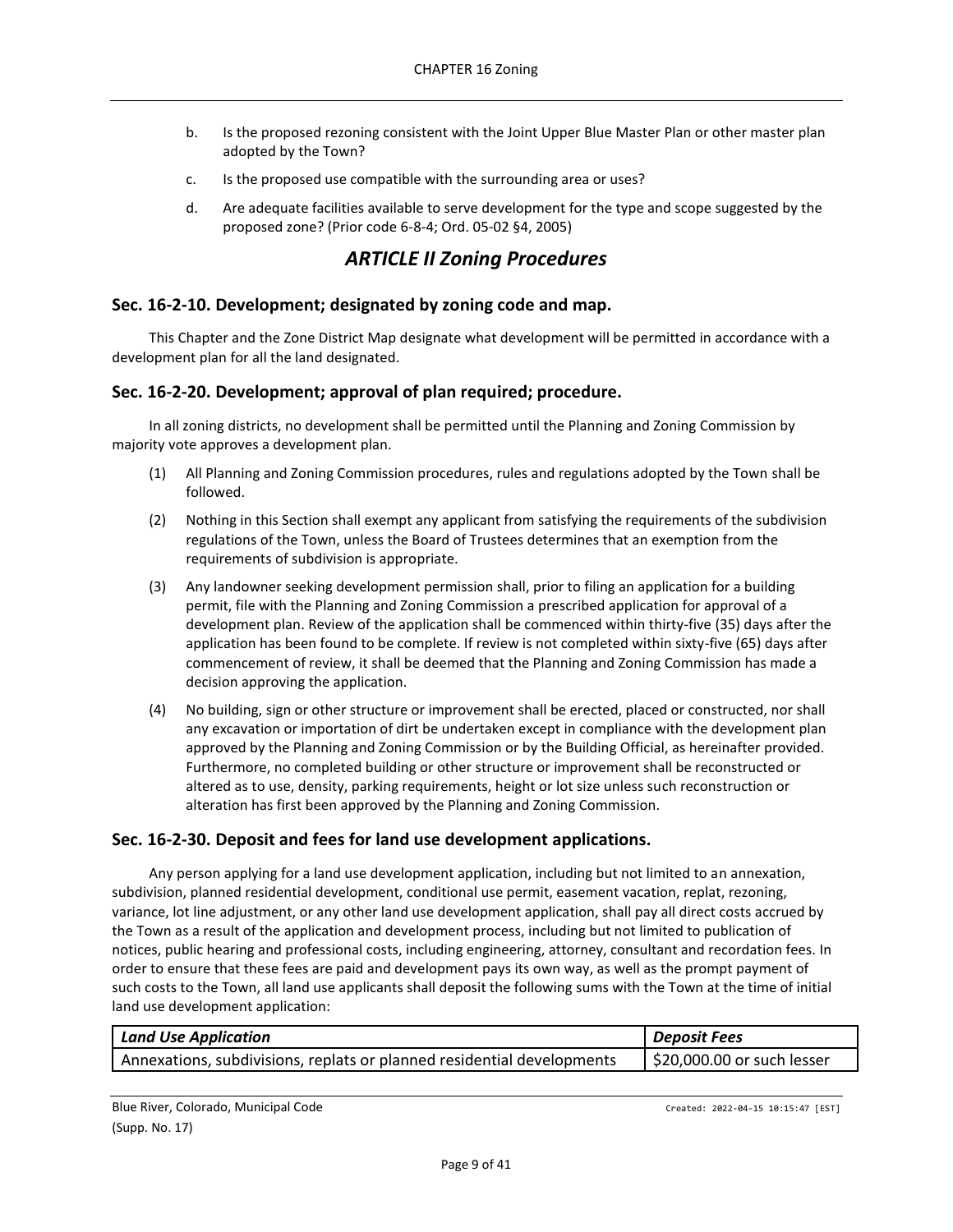|                                           | amount as determined by<br>the Board of Trustees |
|-------------------------------------------|--------------------------------------------------|
| Lot line vacation applications            | 250.00                                           |
| Lot line adjustments or rezoning requests | 500.00                                           |
| Conditional use permit                    | 300.00                                           |
| Easement vacation or relocations          | 1,500.00                                         |
| Variances                                 | 400.00                                           |
| Any other land use applications           | 500.00                                           |

Any balance remaining after the payment of all costs to the Town shall be returned to the applicant. If the balance on deposit with the Town falls below twenty-five percent (25%) of the initial amount deposited, the applicant shall deposit such additional sums as the Town deems necessary in order to raise the balance to the initial amount deposited. Any dispute regarding the reasonableness or appropriateness of fees charged shall be presented to and resolved by the Board of Trustees.

## <span id="page-9-0"></span>**Sec. 16-2-40. Developer's costs.**

In addition to any and all other fees and charges imposed by this Chapter, the applicant for approval of a site specific development plan shall pay all costs incurred by the Town or charged to the Town as a result of the site specific development plan review and/or approval, including but not limited to publication of notices, public hearing and review costs and fees of attorneys, engineers and other consultants. To ensure prompt payment of such costs, the applicant shall deposit two thousand dollars (\$2,000.00) with the Town upon submission of the development application. Any balance on deposit remaining after payment of all costs shall be returned to the applicant. If the balance on deposit with the Town falls below five hundred dollars (\$500.00), the applicant shall deposit such additional sums as necessary to raise the balance to one thousand dollars (\$1,000.00). For any balance due to the Town for costs and/or professional services, statements will be mailed to the applicant. Any such amounts must be paid within thirty (30) days of receipt of the statement. Any and all balance outstanding for greater than thirty (30) days will be assessed interest at the rate of one and one-half percent (1.5%) per month (eighteen percent [18%] per annum). The Town reserves the right to suspend review of an application if the applicant fails to pay fees as required herein. Any dispute regarding the reasonableness or appropriateness of fees charged shall be presented to and resolved by the Board of Trustees. Compliance with this Section shall be deemed to be compliance with Section 16-2-30 of this Chapter. In the event the applicant fails and refuses to pay the outstanding balance due the Town within thirty (30) days of notice of the same, the Town is entitled to exercise all remedies at law and in equity. In the event the Town is forced to pursue collection of any amounts due and unpaid under this provision, it shall be entitled to collect attorney fees incurred in such collection efforts in addition to the amounts due and unpaid.

## <span id="page-9-1"></span>**Sec. 16-2-50. Permit requirement.**

- (a) It is unlawful to erect, construct, reconstruct, alter, move or change the use of any building or other structure or improvement within the Town without obtaining a building permit from the Building Official, and such permit shall not be issued until the plans of and for the proposed erection, placement, construction, excavation, importation, reconstruction, alteration, moving or use fully conform to the zoning regulations then in effect, and unless plans are submitted to the Building Official and approved by the Planning and Zoning Commission.
- (b) Miscellaneous permits shall be governed by the following: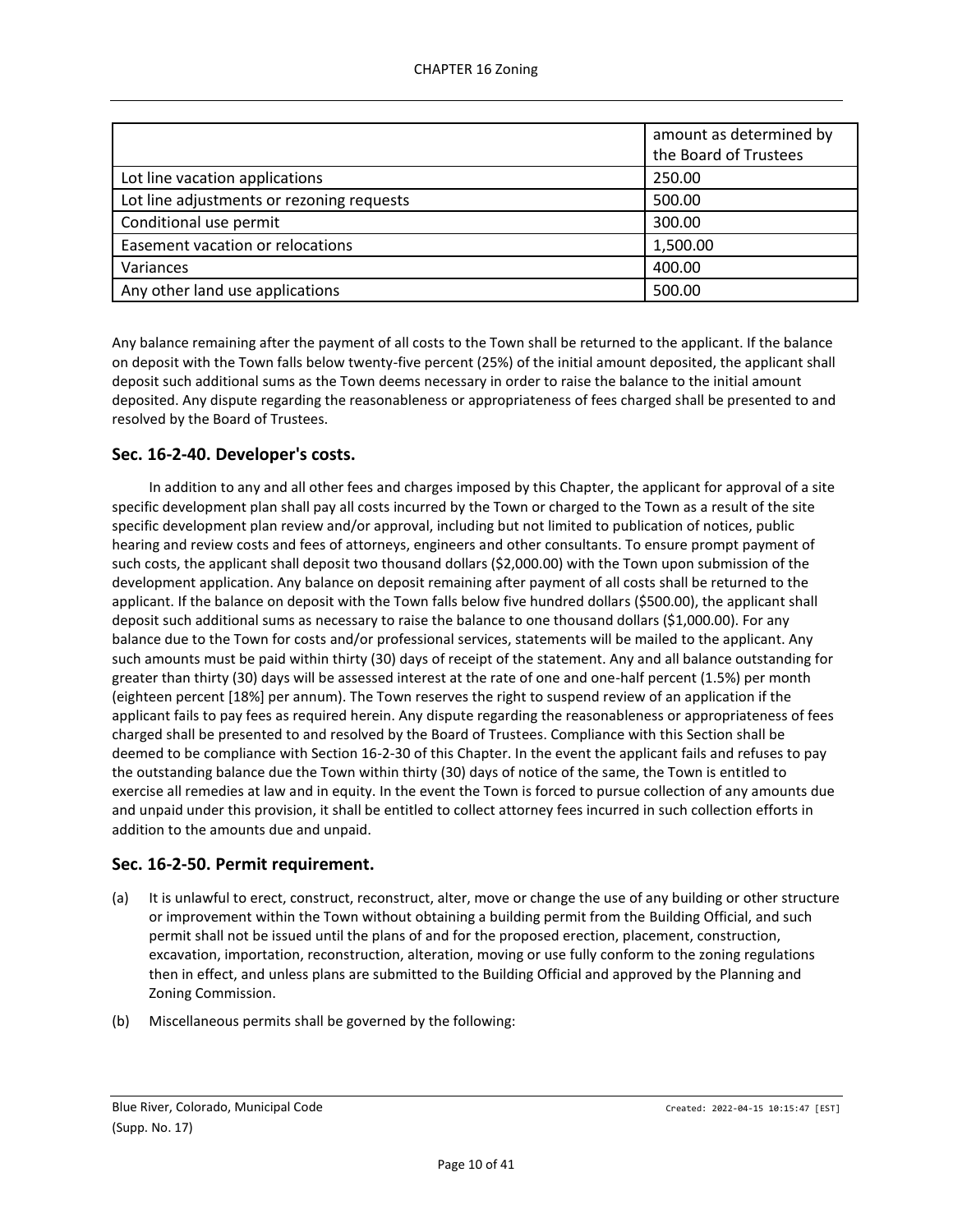- (1) Issuance of excavation permit. Any approval granted by the Planning and Zoning Commission for the excavation or importation of dirt shall be issued as a permit by the Building Official upon payment of a fee of twenty-five dollars (\$25.00) and shall be valid for a period of ninety (90) days unless extended by the Building Official for good cause shown.
- (2) Issuance of failed septic system permit. A permit for replacement of a failed septic system may be issued by the Building Official, without review by the Planning and Zoning Commission, upon payment of a fee of twenty-five dollars (\$25.00). Any such permit shall be valid for a period of ninety (90) days unless extended by the Building Official for good cause shown.
- (3) Issuance of other permits by Commission. Any other approval granted by the Planning and Zoning Commission and not requiring a building permit, including fences, small structures and architectural changes, shall be issued as a permit by the Building Official upon payment of a fee of twenty-five dollars (\$25.00) and shall be valid for a period of one hundred eighty (180) days unless extended by the Building Official for good cause shown.
- (4) Reroofing permit. A permit for reroofing, if determined to be in accordance with the regulations for the design and color of roofs, may be issued by the Building Official, without review by the Planning and Zoning Commission, upon payment of a fee as determined by the building code. Any such permit shall be valid for a period of ninety (90) days unless extended by the Building Official for good cause shown.
- (5) Same-color restaining permit. A permit for same-color restaining may be issued by the Building Official, without review by the Planning and Zoning Commission, upon payment of a fee of twenty-five dollars (\$25.00). Any such permit shall be valid for a period of ninety (90) days unless extended by the Building Official for good cause shown.

(Ord. 05-02 §1, 2005; Ord. 05-05 §1, 2005)

### <span id="page-10-0"></span>**Sec. 16-2-60. Hearings.**

- (a) Upon filing of an application, the disposition of which requires a hearing before the Planning and Zoning Commission pursuant to this Chapter, a date for the hearing shall be set which shall be not more than thirtyfive (35) days from the date of acceptance of the complete application.
- (b) The Planning and Zoning Commission shall hold a public hearing on the application, and notice of such hearing shall be published at the expense of the applicant in a newspaper of general circulation within the Town at least fifteen (15) days prior to the hearing date. Further, a copy of such notice shall be mailed to all property owners within three hundred (300) feet of the property in question, by regular mail, at least fifteen (15) days prior to the meeting, and a certificate of such mailing shall be filed with the Planning and Zoning Commission. If a property requiring notification is a condominium project, notice may be mailed to the managing agent, registered agent or any member of the Board of Directors thereof.
- (c) The Board of Trustees shall hold a public hearing on any recommendation of the Planning and Zoning Commission for an amendment to any zone district regulations, restrictions or boundaries, and notice of such public hearing shall be published at the expense of the applicant in a newspaper of general circulation within the Town at least fifteen (15) days prior to the hearing date. It shall be sufficient notice to publish a copy of the proposed ordinance containing the amendment and the time and place of the hearing.

(Ord. 05-02 §1, 2005)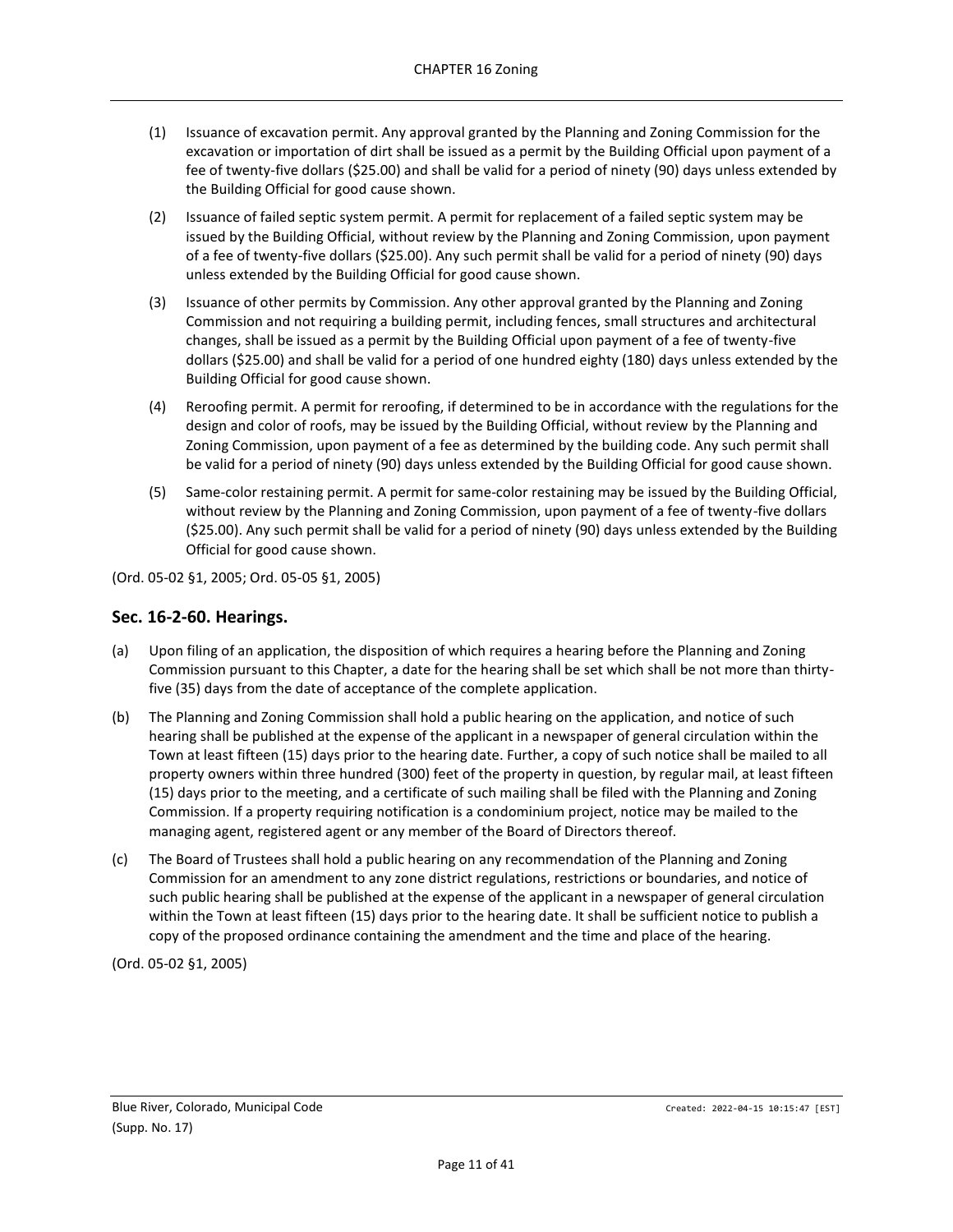## <span id="page-11-0"></span>**Sec. 16-2-70. Revocation and invalidation of permits.**

Any building permit authorized by this Chapter, issued in reliance upon any materially false statement in the application therefor or in supporting documents or oral statements, is absolutely void ab initio and shall be revoked.

## <span id="page-11-1"></span>**Sec. 16-2-80. Interpretation; conflict with other laws.**

- (a) In their interpretation and application, the provisions of this Chapter shall be held to be minimum requirements adopted for the promotion of the public health, safety and welfare.
- (b) Whenever the requirements of this Chapter are at variance with the requirements of any other lawfully adopted rules, regulations, ordinances or other legislative actions by the Board of Trustees, the more restrictive or that imposing the higher standard shall govern.
- (c) Whenever restrictions imposed by this Chapter are either more or less restrictive than regulations adopted by any state or federal agency, the rules or regulations which are more restrictive or which impose higher standards or requirements shall govern.
- (d) The foregoing notwithstanding, any application governed by the provisions of Chapter 15 of this Code shall be governed exclusively by that Chapter.
- (e) Neither the Planning and Zoning Commission nor the Board of Trustees shall be bound by, or obligated to enforce, the protective covenants of any subdivision.

(Ord. 05-02 §1, 2005)

## <span id="page-11-2"></span>**Sec. 16-2-90. Liability of Town.**

This Chapter shall not be construed to hold the Town or its authorized agents responsible for any damage to property or injury to persons by reason of inspection authorized herein, or failure to inspect, or by reason of issuance of a building permit as herein provided.

## <span id="page-11-3"></span>**Sec. 16-2-100. Violations, penalties and remedies.**

- (a) The erection, construction, reconstruction, alteration, moving, conversion or maintenance of any building or structure and the use of any land, structure or building which is continued, operated or maintained contrary to any provisions of this Chapter is declared to be a violation of this Chapter and unlawful.
- (b) Any person convicted of violating any of the provisions of this Chapter shall be punished by a fine as hereinafter provided or, if not hereinafter provided, in accordance with the provisions of Section 1-4-20 of this Code; provided, that each separate act in violation of the provisions of this Chapter, or each and every day or portion thereof during which any separate act in violation of this Chapter is committed, continued, or permitted, shall be deemed a separate offense. The following fines shall apply to any such violation and shall be levied either through the penalty assessment procedure of Rule 210(b)(4), Colorado Municipal Court Rules, or by the court after conviction, in which case the court shall also assess the appropriate court costs:
	- (1) For all violations involving occupancy of a single-family dwelling by more than a single family:

First offense\$250.00

Second offense within 30 days\$500.00

Subsequent offense within 30 days\$999.00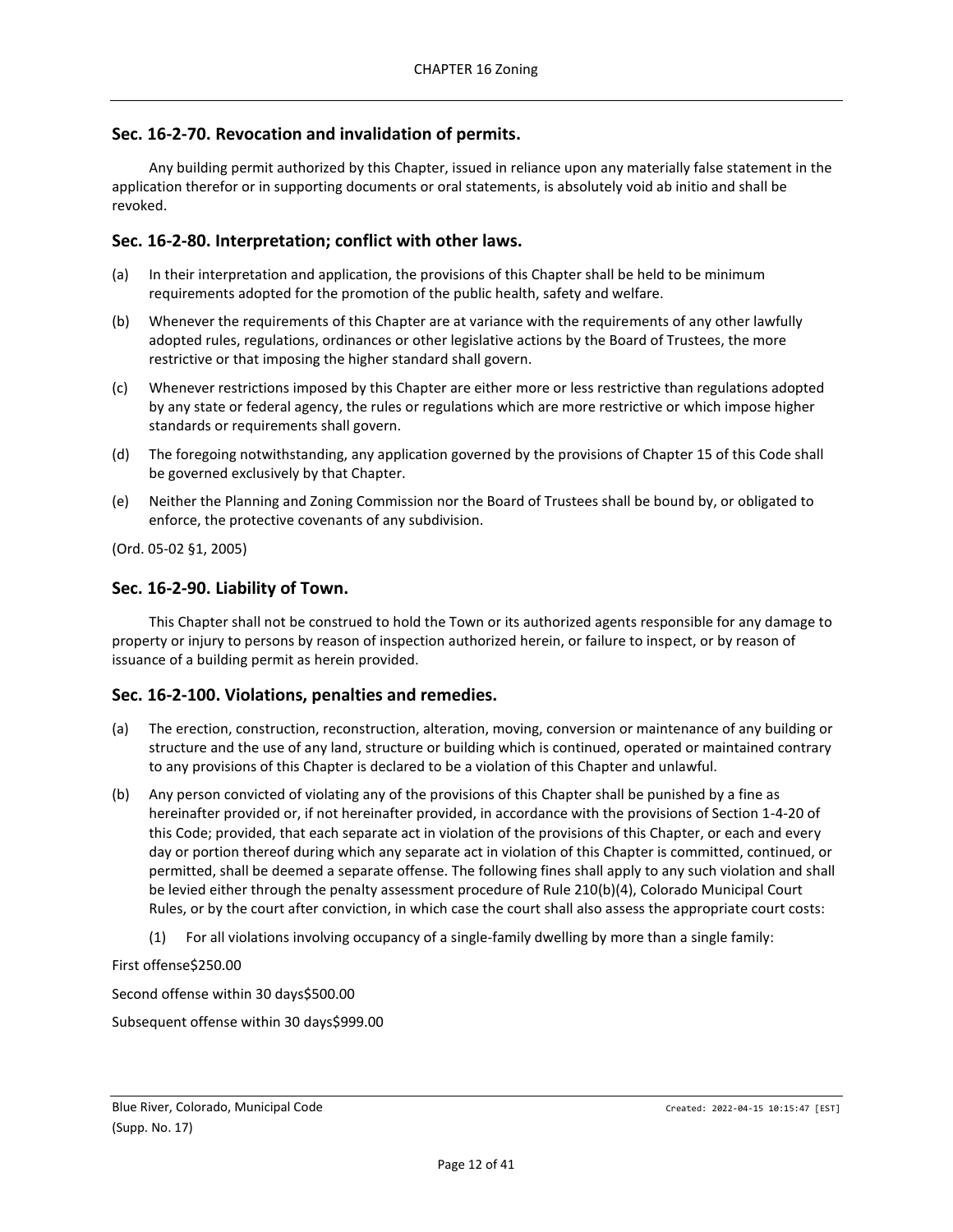- (c) The Town Attorney shall, immediately upon such violation being called to his or her attention, institute injunction abatement or other appropriate action to prevent, enjoin, abate or remove such violation. Such right of action shall also accrue to any property owner who may be especially damaged by any violation of this Chapter.
- (d) The imposition of any penalty under this Chapter shall not preclude the Town or affected property owner from instituting any appropriate action or procedure to require compliance with the provisions of this Chapter.
- (e) Any remedies provided for in this Section shall be cumulative and not exclusive and shall be in addition to any other remedies provided by law.

<span id="page-12-0"></span>(Ord. 05-02 §1, 2005; Ord. No. 15-10, § 1, 9-22-2015)

# *ARTICLE III Zoning Districts and Maps*

## <span id="page-12-1"></span>**Sec. 16-3-10. Districts established.**

For the purpose of carrying out the provisions of this Chapter, the Town is hereby divided into the following zoning districts:

- (1) Transition District. Each tract or parcel of land not subdivided or subject to covenants which is owned as a parcel by one (1) or more persons or corporation on the effective date hereof. The Zoning Map adopted herewith identifies known tracts or parcels, but if others now exist, the map is not exclusive.
- (2) R-1 Low-Density Residential District. This district includes all subdivisions now existing which were by covenant restricted to one (1) single-family dwelling for each platted lot and those heretofore designated residential mountain estates.
- (3) PRO Planned Residential Development District. The appropriate district for the planned residential development of land not exceeding a gross density of six (6) dwelling units per acre and planned according to the requirements set forth hereinafter.
- (4) UOP Undisturbed Open Space District. This district includes lands within the Town which may vary in size but which are required to remain undeveloped and on which no building or structure may be erected, occupied or used except as set forth in Article VII of this Chapter.

### <span id="page-12-2"></span>**Sec. 16-3-20. Zoning Map.**

The location of the zoning districts hereby established are shown on the map entitled "Town of Blue River, Colorado, Official Zoning Map," dated August 16, 2011, and said map, along with explanatory matter thereon, is hereby made a part of this Chapter and the same is adopted and approved. The official map shall be filed at the Town Hall and shall be kept current at all times. All amendments to the map made in conformity with this Chapter shall be recorded on the map within four (4) weeks of its adoption.

# *ARTICLE IV Transition District*

## <span id="page-12-4"></span><span id="page-12-3"></span>**Sec. 16-4-10. Permitted uses.**

The following uses are permitted in the Transition District: one (1) single-family dwelling unit in each transition district without regard to size, shape or location. The minimum yard setback requirement per lot shall be as follows:

(1) Front yard. The front yard requirement shall be twenty-five (25) feet.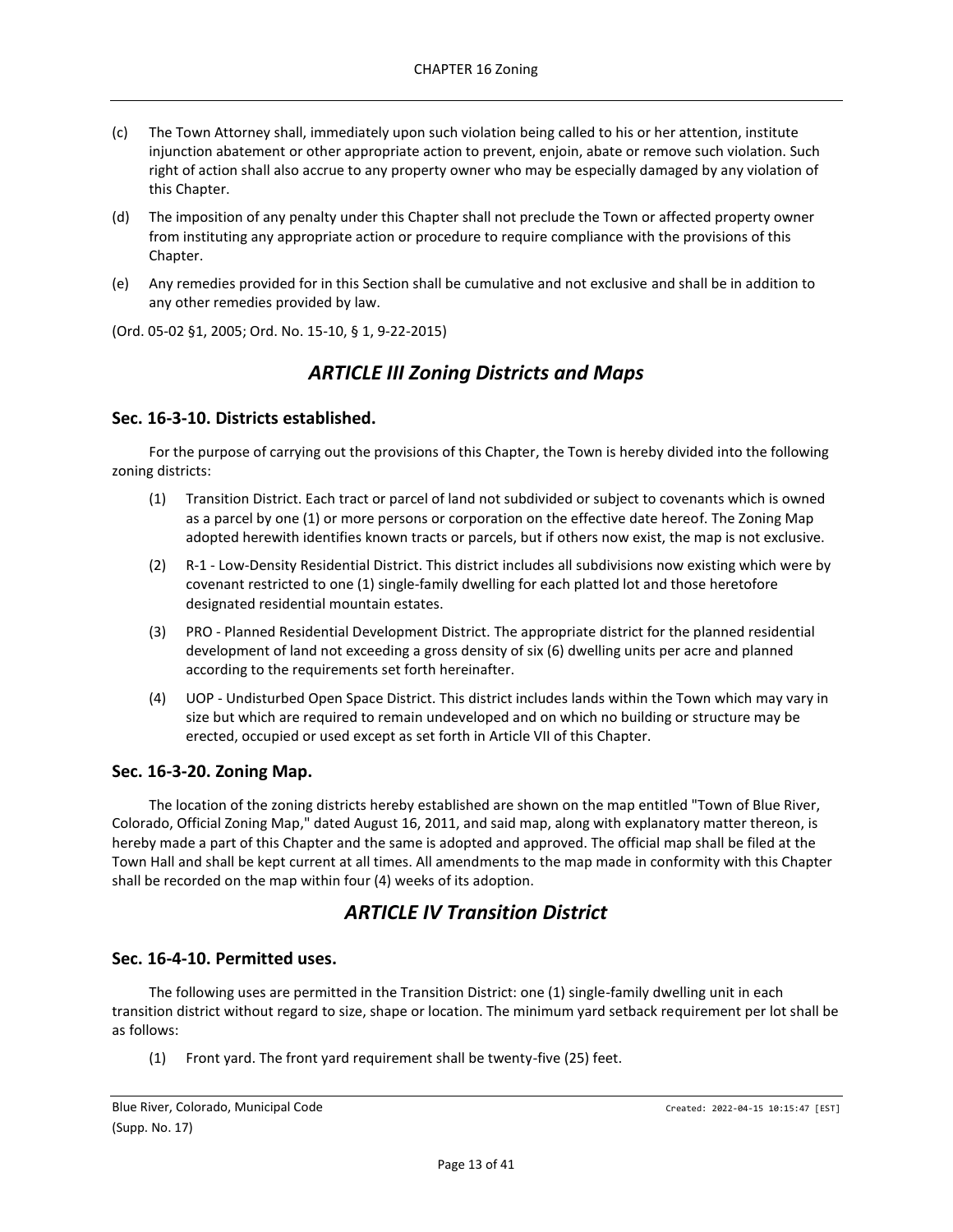- (2) Rear yard. The rear yard requirement shall be twenty-five (25) feet.
- (3) Side yards. Each side yard requirement shall be fifteen (15) feet.

Churches, public schools, colleges, public libraries, public museums, community buildings and necessary elements of utilities to serve such uses are also permitted.

## <span id="page-13-0"></span>**Sec. 16-4-20. Accessory uses.**

<span id="page-13-1"></span>Home occupations and accessory uses are permitted.

## *ARTICLE V R-1 District*

## <span id="page-13-2"></span>**Sec. 16-5-10. Purpose.**

The purpose of the R-1 Low-Density Residential District is to encourage low density in the development of land, to preserve the natural and scenic features of open and wooded areas and thereby to preserve the essential character and value of the Town, to facilitate harmonious growth and to understand and respect the physiographic limitations of the environment.

### <span id="page-13-3"></span>**Sec. 16-5-20. Permitted uses.**

The following uses are permitted in the R-1 District: single-family dwelling units and local government buildings, such as Town, fire department or law enforcement buildings, and the necessary elements of utilities to serve such uses.

## <span id="page-13-4"></span>**Sec. 16-5-30. Prohibited purposes.**

The following uses are prohibited in the R-1 District:

- (1) Roads or streets or private drives not terminating on the same lot, other than in a platted access easement.
- (2) [Repealed by Ord. No. 15-08.]

### <span id="page-13-5"></span>**Sec. 16-5-40. Accessory uses.**

- (a) Home occupations and accessory uses are permitted.
- (b) Rental, leasing, subleasing or other leasehold occupation of residential premises is permitted, provided that the following conditions are met:
	- (1) The total occupancy does not at any time exceed one (1) person per each four hundred (400) square feet of gross floor area, excluding any garage, below ground level basement area and attic storage area.
	- (2) The total occupancy in any single-family residence shall not exceed two (2) persons per bedroom.
	- (3) There are no more than three (3) unenclosed off-street vehicles regularly parked on the property unless a variance is granted for good cause, depending upon the characteristics of the neighborhood, the size of the lot and the associated densities.

(Prior code 6-5-3; Ord. 02-2 §3, 2002; Ord. 06-01 §1, 2006)

Editor's note(s)—Ord. No. 2020-16, § 1, adopted September 15, 2020, will repeal subsection 16-5-40(b), effective at 11:59 p.m. on December 31, 2020.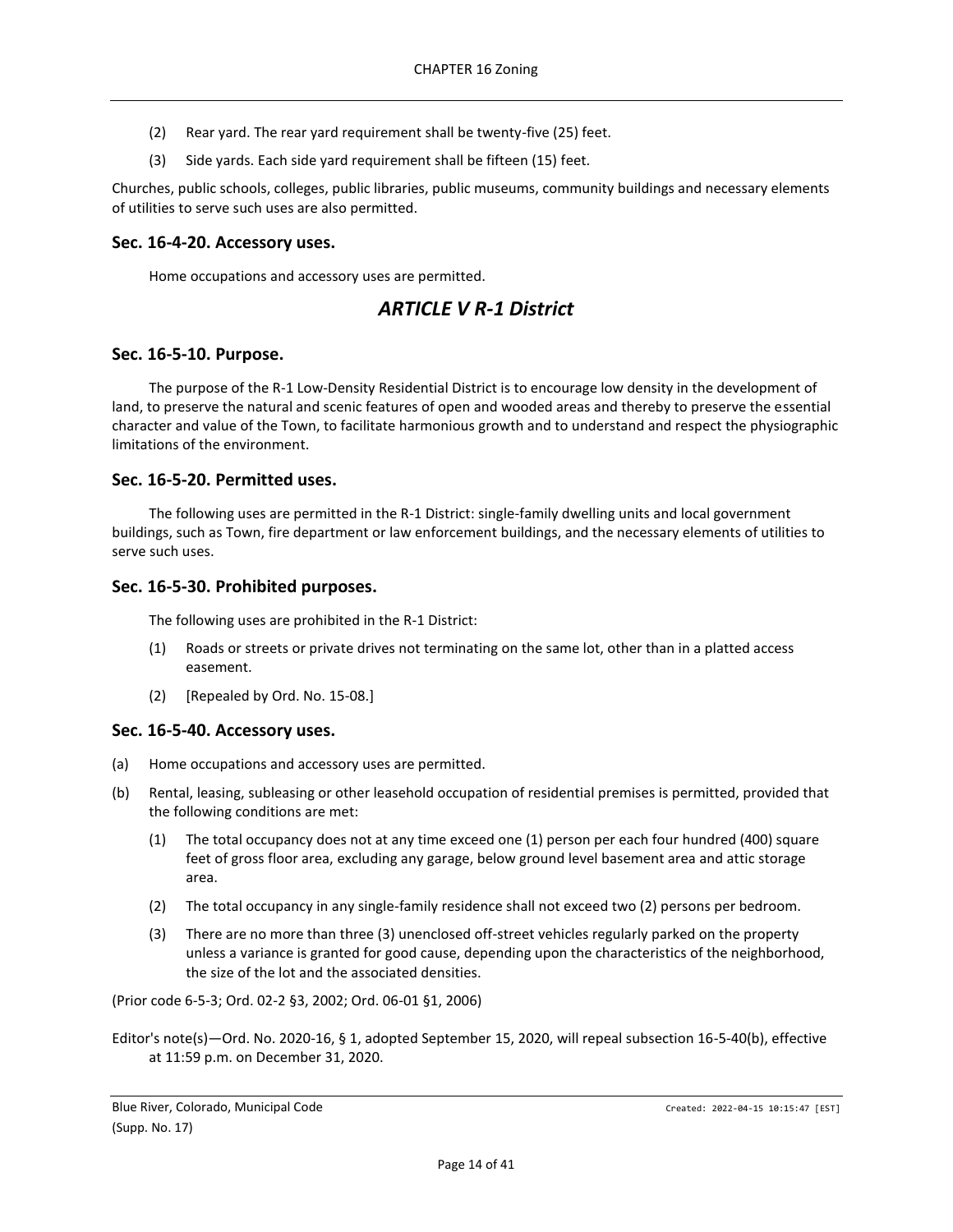## <span id="page-14-0"></span>**Sec. 16-5-50. Site and structure requirements.**

- (a) Lot area, width and yard requirements.
	- (1) Lot area. The minimum gross lot area per dwelling unit shall be eighty thousand (80,000) square feet.
	- (2) Lot width. The minimum width per lot shall be one hundred (100) feet.
	- (3) Yards. The minimum yard setback requirement per lot shall be as follows:
		- a. Front yard. The front yard requirement shall be twenty-five (25) feet, except as follows: in Rivershore Subdivision, the requirement shall be fifteen (15) feet.
		- b. Rear yard. The rear yard requirement shall be twenty-five (25) feet, except as follows: in Rivershore Subdivision, the requirement shall be fifteen (15) feet.
		- c. Side yards. Each side yard requirement shall be fifteen (15) feet.
	- (4) Waiver of lot area, width and yard requirements. Although the gross density of any lot in a subdivision approved after the effective date of this Code in an R-1 development cannot exceed one (1) dwelling unit per each eighty thousand (80,000) square feet, the Planning and Zoning Commission may, by its discretion, waive lot area, width and yard requirements upon presentation and approval of detailed plans and documents as required herein and a written request from the applicant stating the rationale of the waiver.
- (b) Height requirements. The maximum building height of any structure in Zone R-1 shall be thirty-five (35) feet. On steeper lots, where the average slope across the footprint of the proposed structure exceeds fifteen percent (15%), the Planning and Zoning Commission may allow additional height for a limited unobtrusive ridge projection at the downslope terminus of said structure. Such relief will be considered on a case-by-case basis and may not be construed as a blanket waiver for sloping lots in general. The intent of this requirement is that the roof forms for homes on sloping sites step down with the grade to integrate with the natural setting.
- (c) Garages. The maximum total size in square feet of the first floor of any garage or garages on a lot whether detached from or incorporated into a principal permitted structure shall be:
	- (1) For principal permitted residential structures of five thousand (5,000) square feet or less in habitable size, the greater of: (i) eight hundred (800) square feet; or (ii) forty five (45) percent of the total habitable size of the existing principal permitted structure on the same lot; provided that in no event shall the maximum size of garage(s) on a lot exceed one thousand two hundred (1,200) square feet; or
	- (2) For principal permitted residential structures of greater than five thousand (5,000) square feet in habitable size, twenty-five (25) percent of the total principal permitted structure's habitable size.

The maximum height of any garage shall not exceed the lesser of: (1) the height of the existing principal permitted structure on the lot; or (2) the maximum building height for the lot established by Chapter 16 of the Town Code. It is the intent of this subsection that garages shall be subordinate in size and height to both the principal permitted structure and use of a property.

(d) Sheds. The maximum total size of the first floor any shed or sheds on a lot whether detached from or incorporated into a principal permitted structure shall not exceed a total of two hundred (200) square feet. The maximum height of any shed shall [be] fifteen (15) feet. It is the intent of this subsection that sheds shall be subordinate in size and height to both the principal permitted structure and use of a property.

(Prior code 6-5-4; Ord. 06-01 §1, 2006; Ord. No. 2020-06, § 4, 2-18-2020; Ord. No. 2020-10, § 7, 7-21-2020)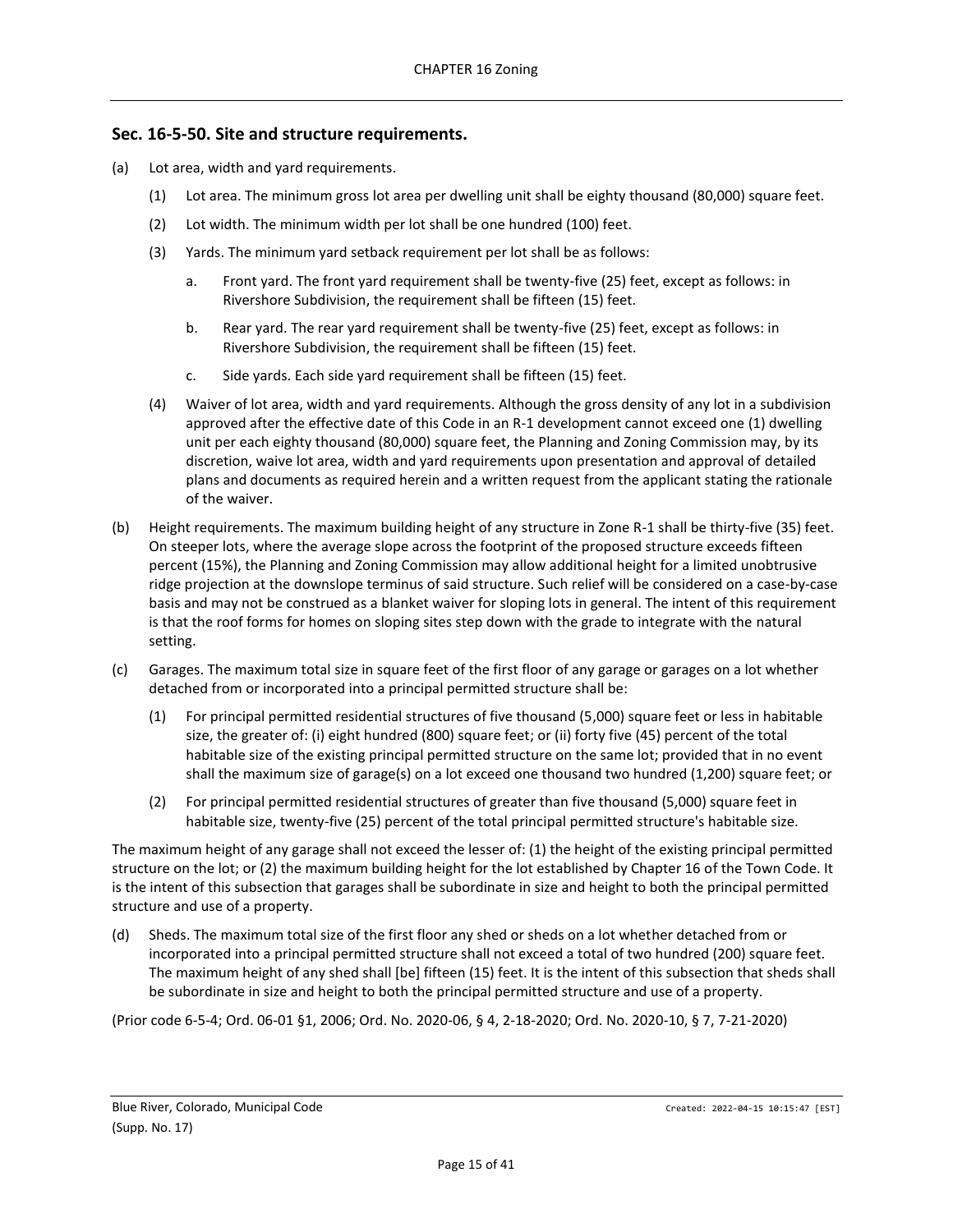## <span id="page-15-0"></span>**Sec. 16-5-60. Off-street parking requirements.**

For every dwelling hereafter erected, two (2) off-street parking spaces shall be provided. Each space shall measure at least twelve (12) feet by twenty-five (25) feet and shall be provided with proper ingress and egress.

## <span id="page-15-1"></span>**Sec. 16-5-70. Signs and outdoor advertising devices.**

No signs or outdoor advertising devices shall hereafter be erected, altered, maintained, moved or permitted unless such sign or device conforms with the following regulations. No new sign or device may be erected unless such sign or device conforms to the following schedule of signs permitted:

- (1) Permanent signs.
	- a. Identification signs.
		- 1. Purpose. The purpose of identification signs is to identify premises or occupants of premises.
		- 2. Size. Size is limited to three (3) square feet maximum per sign.
		- 3. Number. One (1) sign is permitted for each street upon which the property faces.
		- 4. Illumination. No illumination is permitted.
	- b. Subdivision entryway signs.
		- 1. Purpose. A subdivision entryway sign is a sign that is erected on the ground or is supported by one (1) or more columns or poles extended from the ground or from an object on the ground. Such signs are designed for locating and identifying entryway to a subdivision.
		- 2. Size. A subdivision entryway sign shall not exceed twenty-four (24) square feet of visible sign area nor exceed nineteen (19) feet in height.
		- 3. Number. Either one (1) sign is permitted for each subdivision which the subdivision entryway sign is designated to locate and identify, or multiple signs are permitted in a number and amount as may be approved by the Board of Trustees. The Town may temporarily prohibit any sign placement, depending upon the status of the development.
		- 4. Illumination. No illumination is permitted.
	- c. Handicapped or physically challenged identification signs.
		- 1. Purpose. The purpose of these signs is to identify and notify the public of handicapped or physically challenged persons located or residing within the general area.
		- 2. Size. Size is limited to four (4) square feet maximum per sign.
		- 3. Number. One (1) sign is permitted for each street or within a five-hundred-foot radius of an area where a physically challenged person resides or is located.
		- 4. Illumination. No illumination is permitted.
- (2) Temporary signs.
	- a. Purpose. The purpose of temporary signs is to announce the sale or leasing of a property; public events to be held; the builder, architect or tenant of a proposed building or property; real estate development projects; or election campaigns.
	- b. Size. Size is restricted to four (4) square feet maximum per sign side and limited to two (2) sides per sign; provided, however, that the developer of a real estate project may erect a "real estate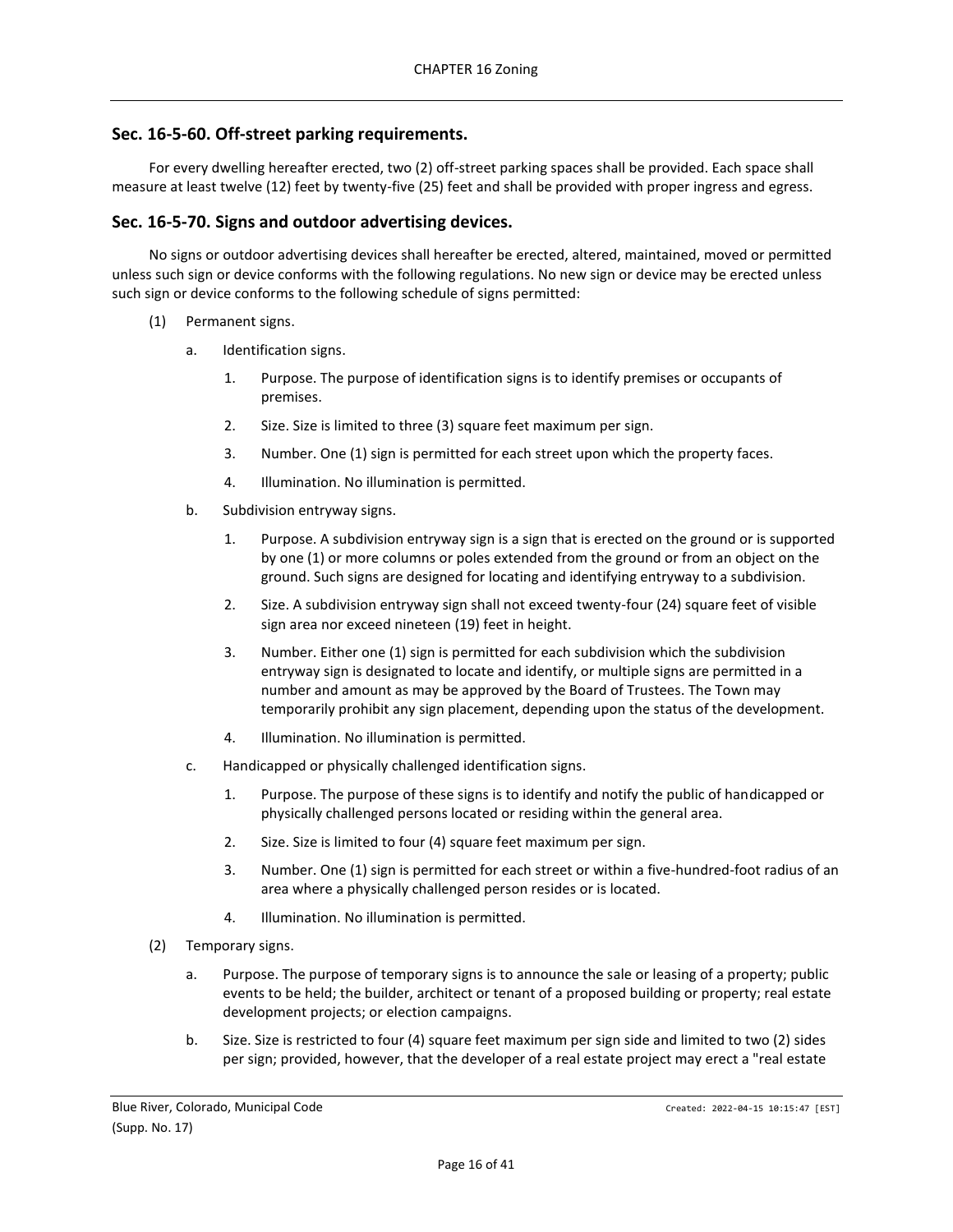project" identification sign not to exceed twenty-four (24) square feet of visible sign area or ten (10) feet in height, measured from the ground to the top of the sign.

- c. Number. Either one (1) sign is permitted for each street frontage upon which the property faces and so placed so that only one (1) sign faces each street; provided, however, that real estate project signs are limited to one (1) sign per real estate project area, or multiple signs are permitted in a number and amount as may be approved by the Board of Trustees. which includes The town's ability to Town may temporarily prohibit any sign placement, depending upon the status of the development.
- d. Illumination. None No illumination is permitted.
- e. Time limit. Temporary signs must be removed after one hundred eighty (180) days, except for "real estate project signs," which may be located and erected for three hundred sixty-five (365) days. Any application for additional time for temporary sign placement is subject to prior Board of Trustees approval.
- (3) Exempt signs. Signs erected by the Town or the Colorado Department of Transportation are exempt from the provisions of this Chapter.

## <span id="page-16-0"></span>**Sec. 16-5-80. R-1 Development procedures.**

<span id="page-16-1"></span>Residential R-1 Developments shall be subdivided pursuant to Article VII of this Chapter.

# *ARTICLE VI PRD District*

## <span id="page-16-2"></span>**Sec. 16-6-10. Purpose.**

The purpose of the PRD - Planned Residential Development is to:

- (1) Encourage flexibility and creativity in the residential development of land;
- (2) Enhance the design, character and quality of new development;
- (3) Maximize the efficient use of land;
- (4) Facilitate the harmonious growth of the Town;
- (5) Preserve the natural and scenic features of open and wooded areas; and
- (6) Understand and respect the physiographic limitations of the environment.

### <span id="page-16-3"></span>**Sec. 16-6-20. Permitted uses.**

The following uses are permitted in the PRD District:

- (1) Churches, public schools, colleges, public libraries, public museums, community buildings and the necessary elements of utilities to serve such uses.
- (2) Multi-family dwelling units.
- (3) Single-family dwelling units.
- (4) Two-family dwelling units.

## <span id="page-16-4"></span>**Sec. 16-6-30. Prohibited purposes.**

The following uses are prohibited in the PRG District: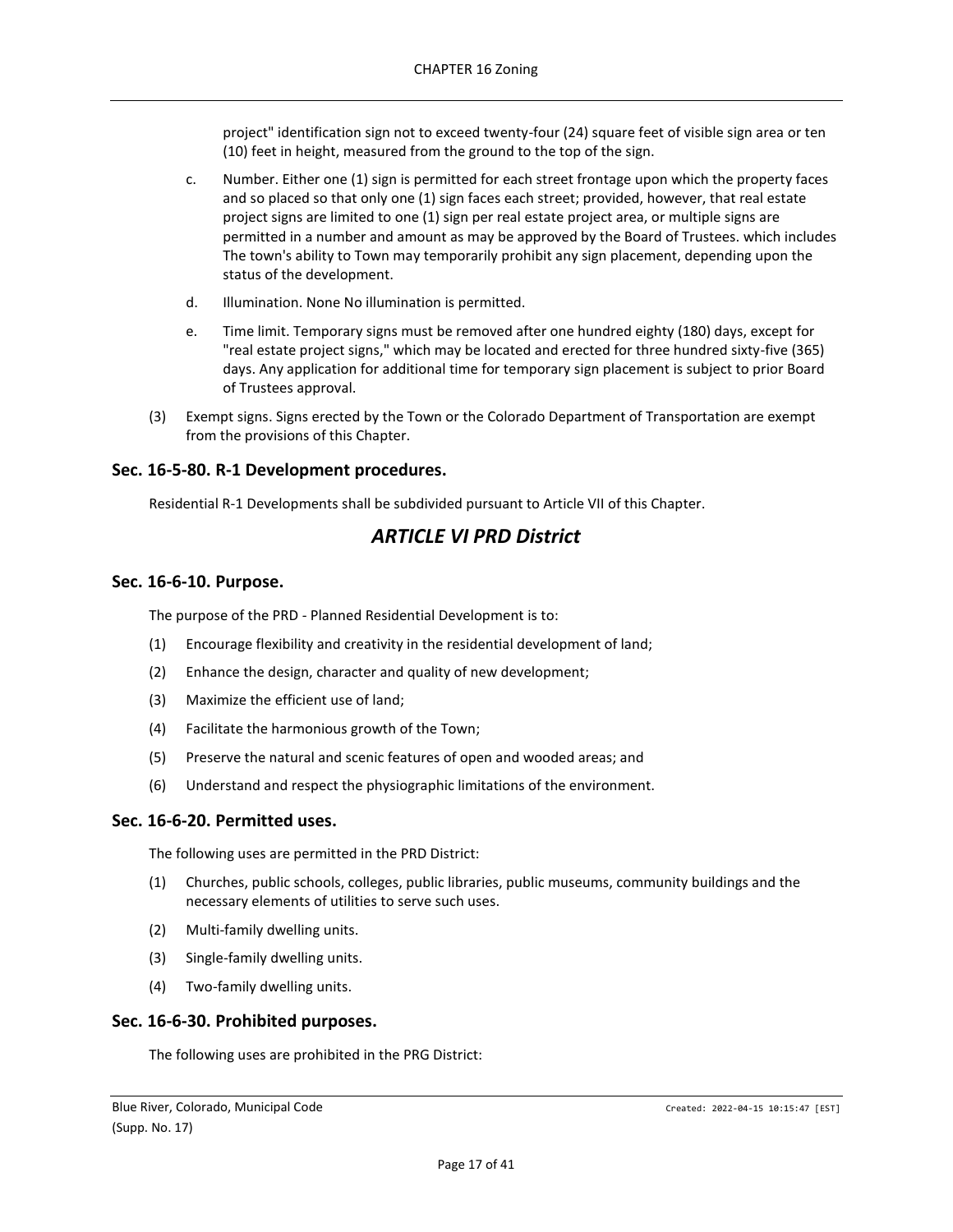- (1) Roads or streets or private drives not terminating on the same lot, other than in a platted access easement.
- (2) Fences or other similar enclosures.

## <span id="page-17-0"></span>**Sec. 16-6-40. Accessory uses.**

The following accessory uses are permitted:

- (1) Accessory uses.
- (2) Home occupations.
- (3) Sales and management offices.

## <span id="page-17-1"></span>**Sec. 16-6-50. Site and structure requirements.**

- (a) Density. The applicant shall be responsible for justifying the proposed density level in terms of land planning and physiographic data, but in no case shall the gross density exceed six (6) dwelling units per acre of land.
- (b) Yard requirements. Yard requirements will be determined upon submission and approval of the preliminary development plans. The applicant shall be responsible for justifying the proposed yard requirements in terms of land planning and fire safety.
- (c) Height requirements. The maximum height of structures must be approved by the Planning and Zoning Commission upon review of each planned residential development in relation to the following factors:
	- (1) Geographical position.
	- (2) The probable effect on surrounding slopes and hills.
	- (3) Adverse visual effects imparted to adjoining property owners, other areas of the development, public lands or public rights-of-way.
	- (4) Potential problems for adjacent sites, both within and out of the development, caused by shade, shadows, loss of air circulation or loss of view.
	- (5) Surrounding traffic conditions and lines of sight.
	- (6) Uses within each building.
	- (7) Fire prevention measures.
- (d) Garages. The maximum total size in square feet of the first floor of any garage or garages on a lot whether detached from or incorporated into a principal permitted structure shall be;
	- (1) For principal permitted residential structures of five thousand (5,000) square feet or less in habitable size, the greater of: (i) eight hundred (800) square feet; or (ii) forty five (45) percent of the total habitable size of the existing principal permitted structure on the same lot; provided that in no event shall the maximum size of garage(s) on a lot exceed one thousand two hundred (1,200) square feet; or
	- (2) For principal permitted residential structures of greater than five thousand (5,000) square feet in habitable size, twenty-five (25) percent of the total principal permitted structure's habitable size.

The maximum height of any garage shall not exceed the lesser of: (1) the height of the existing principal permitted structure on the lot; or (2) the maximum building height for the lot established by Chapter 16 of the Town Code. It is the intent of this subsection that garages shall be subordinate in size and height to both the principal permitted structure and use of a property.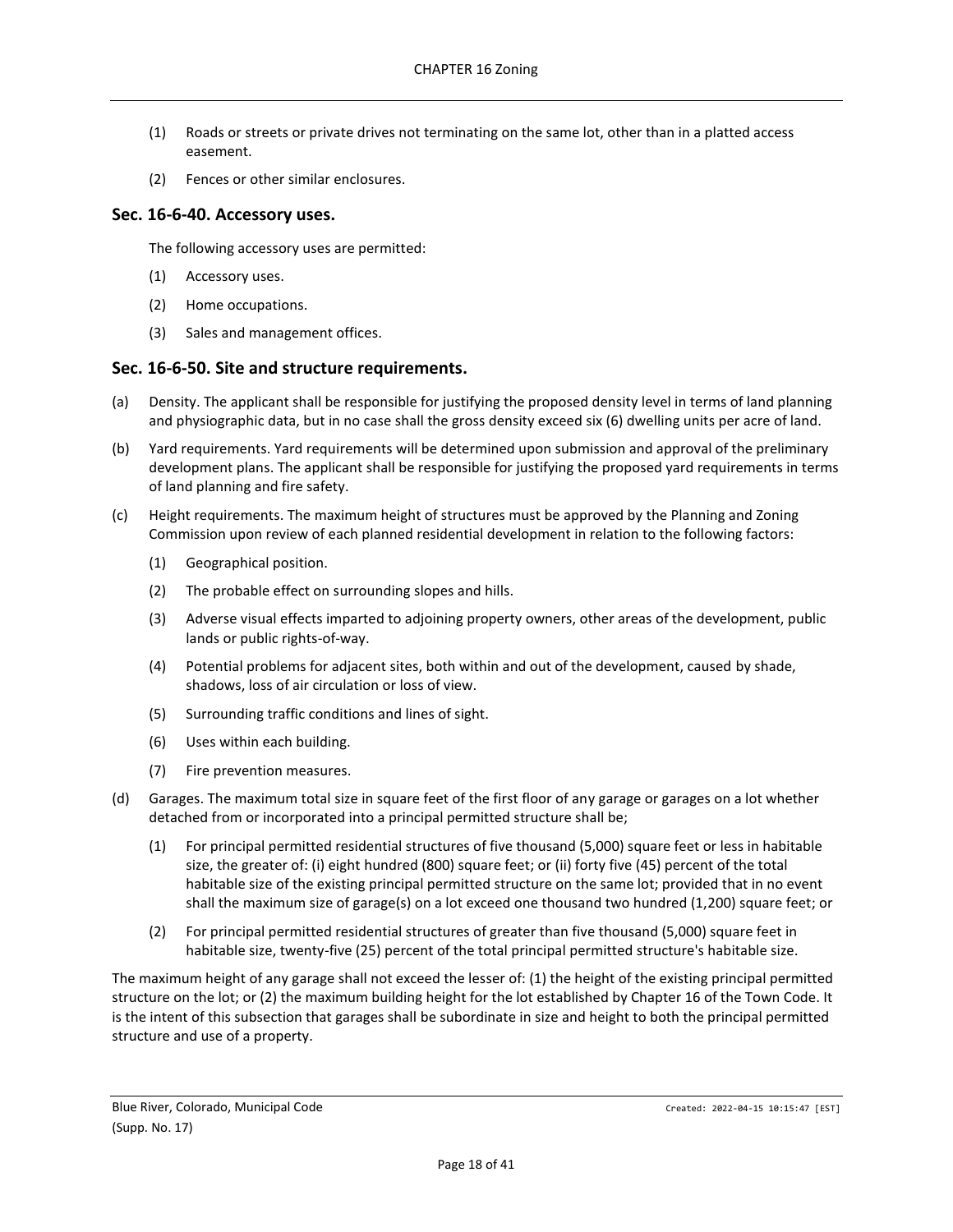(e) Sheds. The maximum total size of the first floor of any shed or sheds on a lot whether detached from or incorporated into a principal permitted structure shall not exceed a total of two hundred (200) square feet. The maximum height of a shed shall be fifteen (15) feet. It is the intent of this subsection that sheds shall be subordinate in size and height to both the principal permitted structure and use of a property.

(Prior code 6-6-4; Ord. No. 2020-06, § 5, 2-18-2020; Ord. No. 2020-10, § 8, 7-21-2020)

## <span id="page-18-0"></span>**Sec. 16-6-60. Off-street parking requirements.**

Off-street parking shall be provided according to the off-street parking provisions of this Chapter.

## <span id="page-18-1"></span>**Sec. 16-6-70. Signs.**

All signs shall conform to the sign provisions of this Chapter.

## <span id="page-18-2"></span>**Sec. 16-6-80. Circulation.**

Circulation shall be determined by review of each planned residential development in order to ensure an adequate internal street system. Public streets must serve all such developments; however, private streets may be incorporated if they meet minimum standards established by the Planning and Zoning Commission, if the owner guarantees in writing that permanent, ongoing maintenance and snow removal will be provided, and if all emergency vehicles will have continuous access to all private roads.

## <span id="page-18-3"></span>**Sec. 16-6-90. Planned residential development procedures.**

Planned residential developments shall be subdivided pursuant to Chapter 17 of this Code.

### <span id="page-18-4"></span>**Sec. 16-6-100. Zoning review.**

At least once every twenty-four (24) months following the approval of a planned residential development, the Planning and Zoning Commission shall review all building permits which have been issued for the development and shall examine the construction which has taken place on the site. If there appear to be violations of any of the provisions of this Chapter or the terms or conditions of the planned residential development approval, the Planning and Zoning Commission shall hold a public hearing on the alleged violations, having first given notice to the planned residential development applicant or owner and all owners of abutting property, including the proper public authority governing abutting public lands. Upon review of the alleged violations, the Planning and Zoning Commission may, if it deems necessary, require that appropriate action be taken to remedy the violation, amend or modify the planned residential development or revoke approval of the planned residential development district.

### <span id="page-18-5"></span>**Sec. 16-6-110. Waiver of required information.**

If a development involves not more than eight (8) dwelling units with a density which is not in excess of two (2) units per acre, the Planning and Zoning Commission may, at its discretion, waive any or all of the above requirements to be replaced by a site plan at a size no smaller than one (1) inch equal to thirty (30) feet, a boundary survey, the proposed location of structures and the circulation system with approximate dimensions, indication of wooded areas and willow thickets, surface waters, location of easements and rights-of-way, and the proposed method of providing sewer, water, ongoing maintenance and the treatment of common areas. A topographic map may be required if topography presents a particular problem.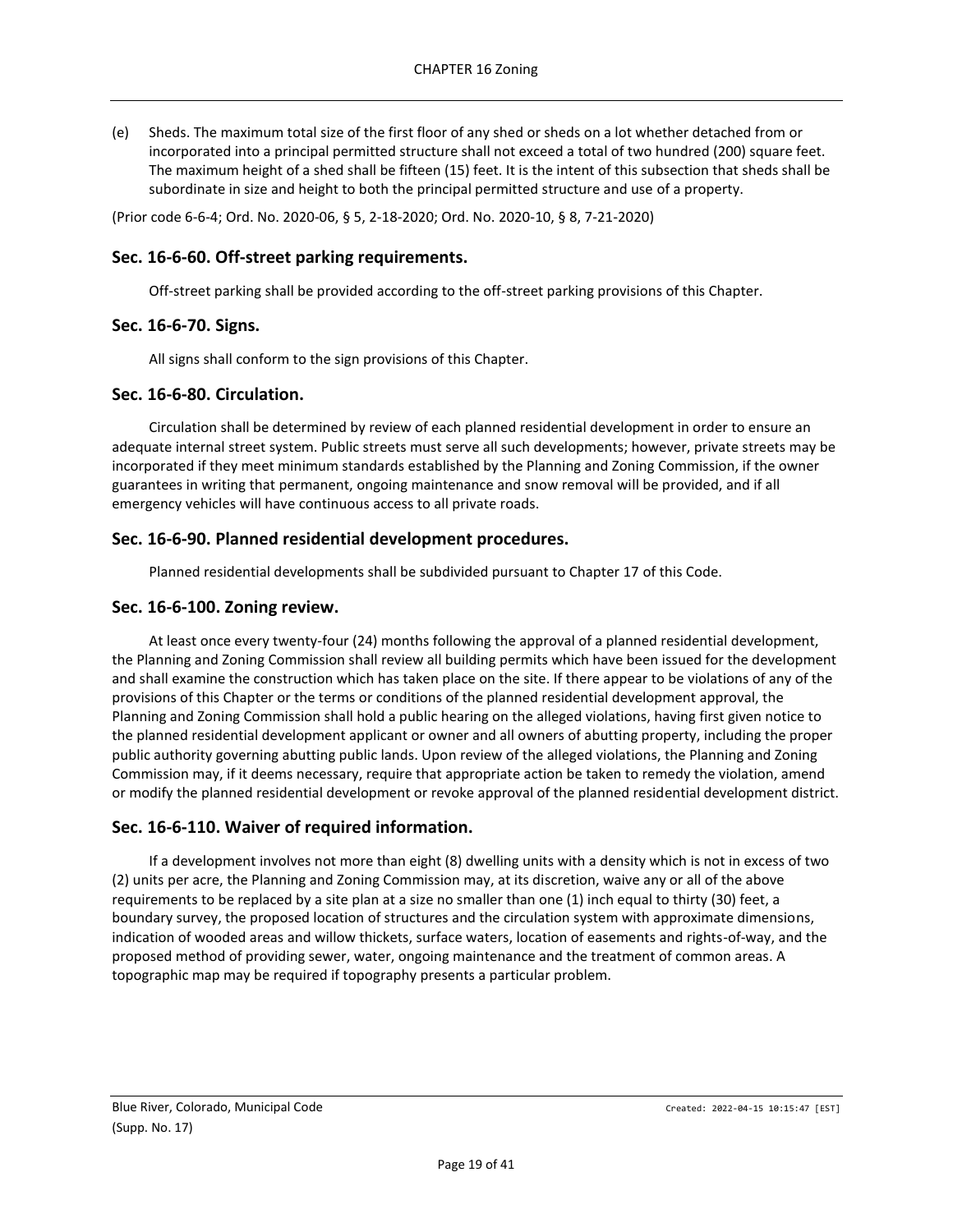# *ARTICLE VII UOP District*

## <span id="page-19-1"></span><span id="page-19-0"></span>**Sec. 16-7-10. Permitted uses.**

- (a) Uses permitted in the UOP Undisturbed Open Space District are any existing use or use reserved or granted in any instrument of conveyance dated prior to the effective date of this Code.
- (b) Areas zoned UOP may be used for underground utilities only, but only so long as the person or entity installing the utility agrees to restore the land to its natural state that existed prior to installation, posts a bond in twice the amount of the estimated cost of installation and removal and provides a permanent surety which guarantees repair and restoration of any property damaged or altered by future maintenance of the installed utility.
- (c) Fire hydrants shall be allowed only along or within twenty (20) feet of the outer boundary of any area zoned UOP.
- (d) Roadways in existence and located on any parcel of land which is zoned UOP may continue in existence and may be maintained, repaired and paved. Such roadways may not be widened or moved without the approval by motion of a majority of the governing body of the Board of Trustees.

(Prior code 6-7-1; Ord. 06-01 §1, 2006)

### <span id="page-19-2"></span>**Sec. 16-7-20. Accessory uses.**

There shall be no accessory uses in a UOP District.

#### <span id="page-19-3"></span>**Sec. 16-7-30. Prohibited uses.**

Except as provided in Section 16-7-10 above, no structures, buildings, walls, roads, foundations, signs, fences, posts or poles, of any kind whatsoever, whether temporary or permanent, may be erected, placed, stored or in any way placed upon any area zoned UOP.

#### <span id="page-19-4"></span>**Sec. 16-7-40. Preservation of natural features.**

UOP zoned districts shall be preserved in their natural state. Occasional pruning or planting to preserve and enhance the existing flora, fauna and wildlife may be allowed only upon a majority vote of the Board of Trustees.

### <span id="page-19-5"></span>**Sec. 16-7-50. Variances.**

<span id="page-19-6"></span>There shall be no variances in a UOP District.

## *ARTICLE VIII Accessory Apartments*

### <span id="page-19-7"></span>**Sec. 16-8-10. Purpose.**

- (a) The purpose of this Article is to permit the construction of accessory apartments in single-family dwellings within R-1 zone districts in the Town subject to the criteria and conditions set forth below.
- (b) The provisions of this Article shall apply only to R-1 building sites which exist on lots created by the elimination of a lot line formerly existing between two (2) lots, thus combining two (2) former lots into one (1).

(Prior code 5-5-1)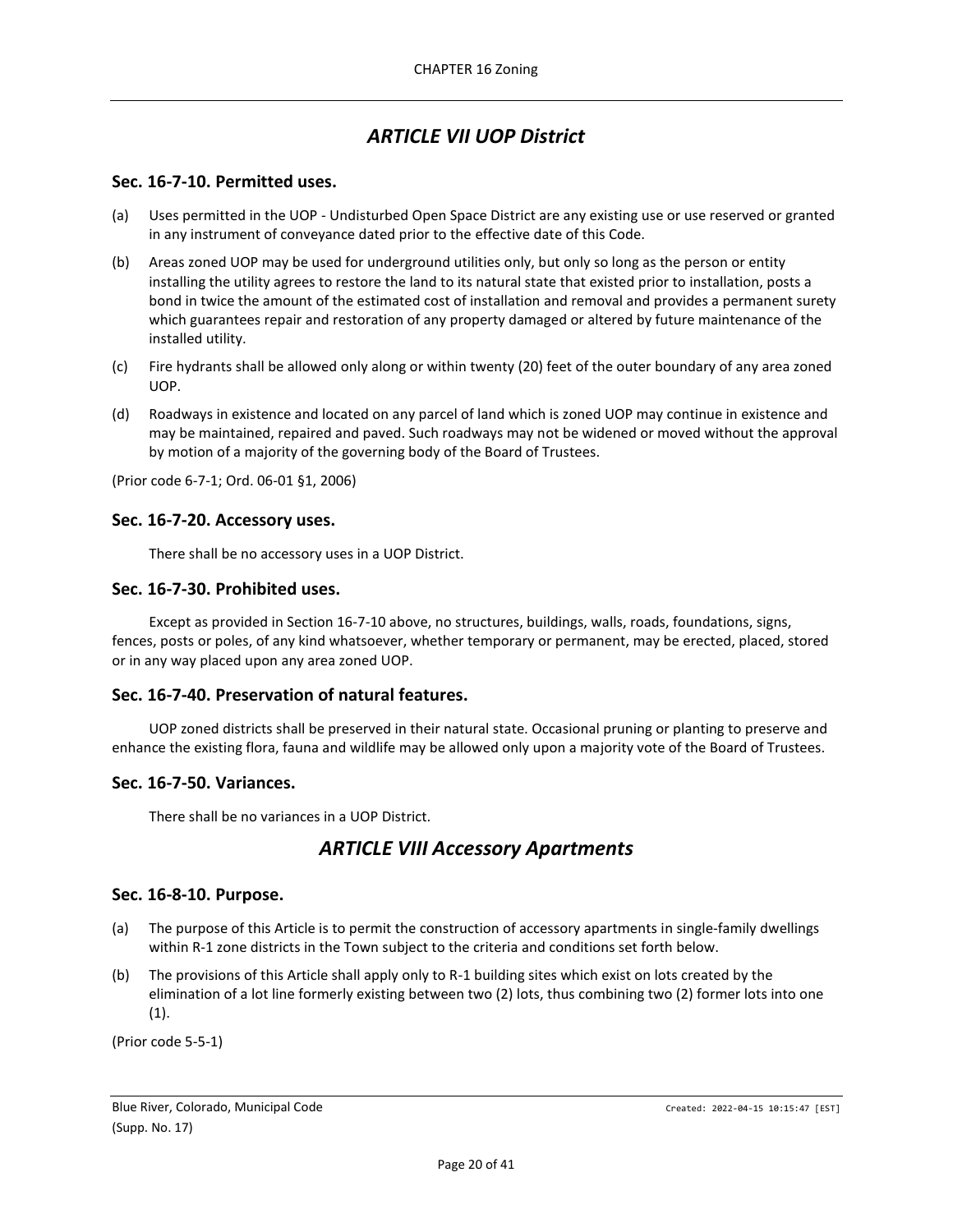## <span id="page-20-0"></span>**Sec. 16-8-20. Reserved.**

## <span id="page-20-1"></span>**Sec. 16-8-30. Location and design.**

An accessory apartment shall be incorporated into the primary residence on the property or a garage serving the primary residence. Residences which contain accessory apartments shall be designed so as to retain a singlefamily character. An accessory apartment may have a separate kitchen and may have a separate entrance from that of the residence with which it is associated.

## <span id="page-20-2"></span>**Sec. 16-8-40. Number of units allowed.**

- (a) Where accessory apartments are permitted, no more than one (1) accessory apartment shall be permitted on each parcel. In order to maintain the single-family character of neighborhoods where accessory apartments are permitted, a maximum of ten percent (10%) of the single-family dwellings in each subdivision filing at build-out shall be approved for accessory apartments.
- (b) No accessory apartments may be constructed without the express approval of the Board of Trustees indicated on the plat by the signature of the Mayor and Town Clerk, nor may any accessory apartment be constructed within five hundred (500) feet of an existing or approved unit. The Board of Trustees may decrease this requirement or the ten-percent limitation set forth above when it is determined that sufficient buffering exists to limit the impact of units in close proximity. Buffering may consist of topographic, landscape or other physical features such as roads or vacant properties.

(Prior code 5-5-4)

## <span id="page-20-3"></span>**Sec. 16-8-50. Size of units allowed.**

Where accessory apartments are allowed, the square footage in the accessory apartment shall not exceed forty-five percent (45%) of the square footage contained in the primary residence, excluding garage space, or not more than six hundred (600) square feet, whichever is less. In calculating the number of square feet in an accessory apartment to determine compliance with this Chapter, any garage or storage space associated with the accessory apartment shall be excluded.

### <span id="page-20-4"></span>**Sec. 16-8-60. Water and sewer.**

Prior to approval of an accessory apartment, the property owner shall provide proof of adequate water and sewer service to both the primary residence and the accessory apartment. If the unit is served by well and septic, approval of the County Environmental Health Department must be obtained.

### <span id="page-20-5"></span>**Sec. 16-8-70. Parking.**

Each accessory apartment shall be provided with parking only in a designated paved or graveled area with no more than two (2) spaces. Parking may be in tandem or in a garage.

### <span id="page-20-6"></span>**Sec. 16-8-80. Compliance with Building and Fire Codes.**

Where approval of an accessory apartment is sought by an owner for a unit existing before adoption of this Article, the unit shall be inspected and shall comply with applicable requirements of the Building and Fire Codes<sup>1</sup>.

<sup>&</sup>lt;sup>1</sup> See Chapter 18 of this Code.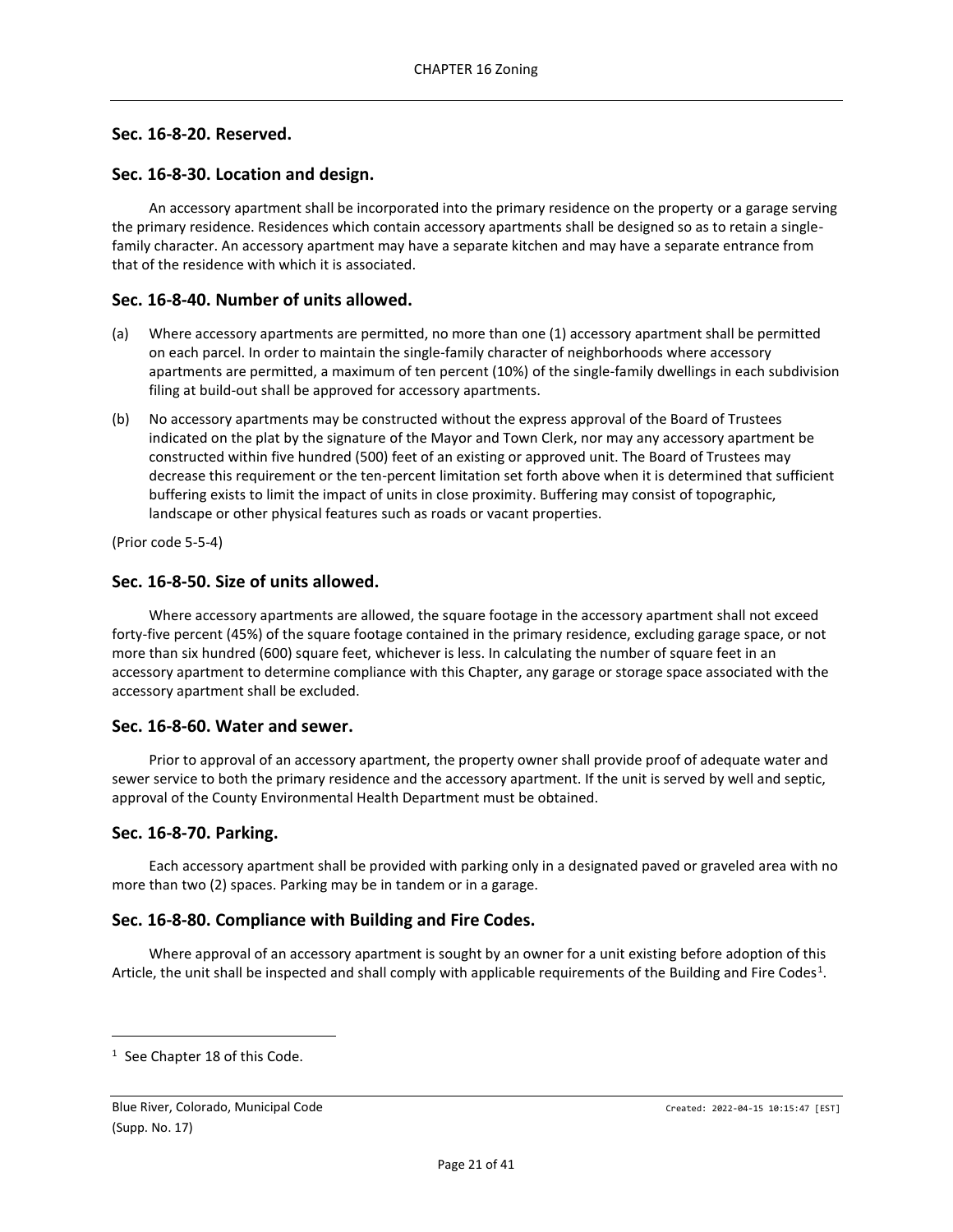## <span id="page-21-0"></span>**Sec. 16-8-90. Impact on neighborhood.**

An accessory apartment shall be established and occupied in a manner which preserves the residential character of the neighborhood where it is located. Total occupancy of the accessory apartment and the primary unit shall not exceed one (1) person for each three hundred (300) square feet or portion thereof contained in the living quarters of the dwelling unit. All other restrictions of this Code, including animal restrictions, shall apply as if to one (1) single-family dwelling. For example, if the zone district restricts a single-family dwelling to two (2) dogs, the dwelling and the accessory apartment combined shall not have more than two (2) dogs.

## <span id="page-21-1"></span>**Sec. 16-8-100. Definitions.**

When used in this Article, the following words and terms shall have the meanings ascribed to them in this Section:

*Accessory apartment* means a dwelling unit or integral part of the primary residence in an R-1 District used exclusively for rental housing. An accessory apartment requires express approval of the Board of Trustees as set forth in this Article.

*Primary residence* means the main residential structure on a parcel of land zoned for its use, which structure is used as the base from which the allowable size of the accessory apartment is computed.

# <span id="page-21-2"></span>*ARTICLE IX Growing Marijuana in Residential Structures for Personal Use<sup>2</sup>*

## <span id="page-21-3"></span>**Sec. 16-9-10. Purpose.**

This subsection is intended to apply to the growing of marijuana in residential structures for personal use to the extent authorized by Article XVIII, Section 16(3)(b) of the Colorado Constitution.

## <span id="page-21-4"></span>**Sec. 16-9-20. Permitted use of marijuana—Requirements for use.**

Any person, for purposes of this subsection and consistent with Article XVIII, Section 16(3)(b) of the Colorado Constitution, who is twenty-one (21) years of age or older who is cultivating marijuana plants for his or her own use may possess, grow, process or transport no more than six (6) marijuana plants with three (3) or fewer being mature, flowering plants, subject to the following requirements:

- (1) Such processing, growing, possessing, or transporting of marijuana plants for personal use must be in full compliance with all applicable provisions of Article XVIII, Section 16 of the Colorado Constitution.
- (2) Except as provided herein, such marijuana plants are possessed, grown, or processed within the primary residence of the person possessing, growing or processing the marijuana plants for personal use, as defined by subsection (8) below. No more than a total of twelve (12) marijuana plants may be cultivated in a primary residence. If persons living in a primary residence desire to cultivate more than a total of twelve (12) marijuana plants, each person may cultivate no more than six (6) marijuana plants for personal use.
- (3) The possession, growing and processing of such marijuana plants must not be observable from the exterior of the primary residence, including but not limited to:
	- a. Common visual observation, including any form of signage;

 ${}^{2}$ Editor's note(s) -Sec. 1 of Ord. No. 15-01, adopted Feb. 17, 2015, added provisions to be designated as Art. XIII, §§ 16-13-10, 16-13-20. Inasmuch as there already exist provisions with those designations, said new provisions have been codified as Art. IX, §§ 16-9-10, 16-9-20 as the discretion of the editor.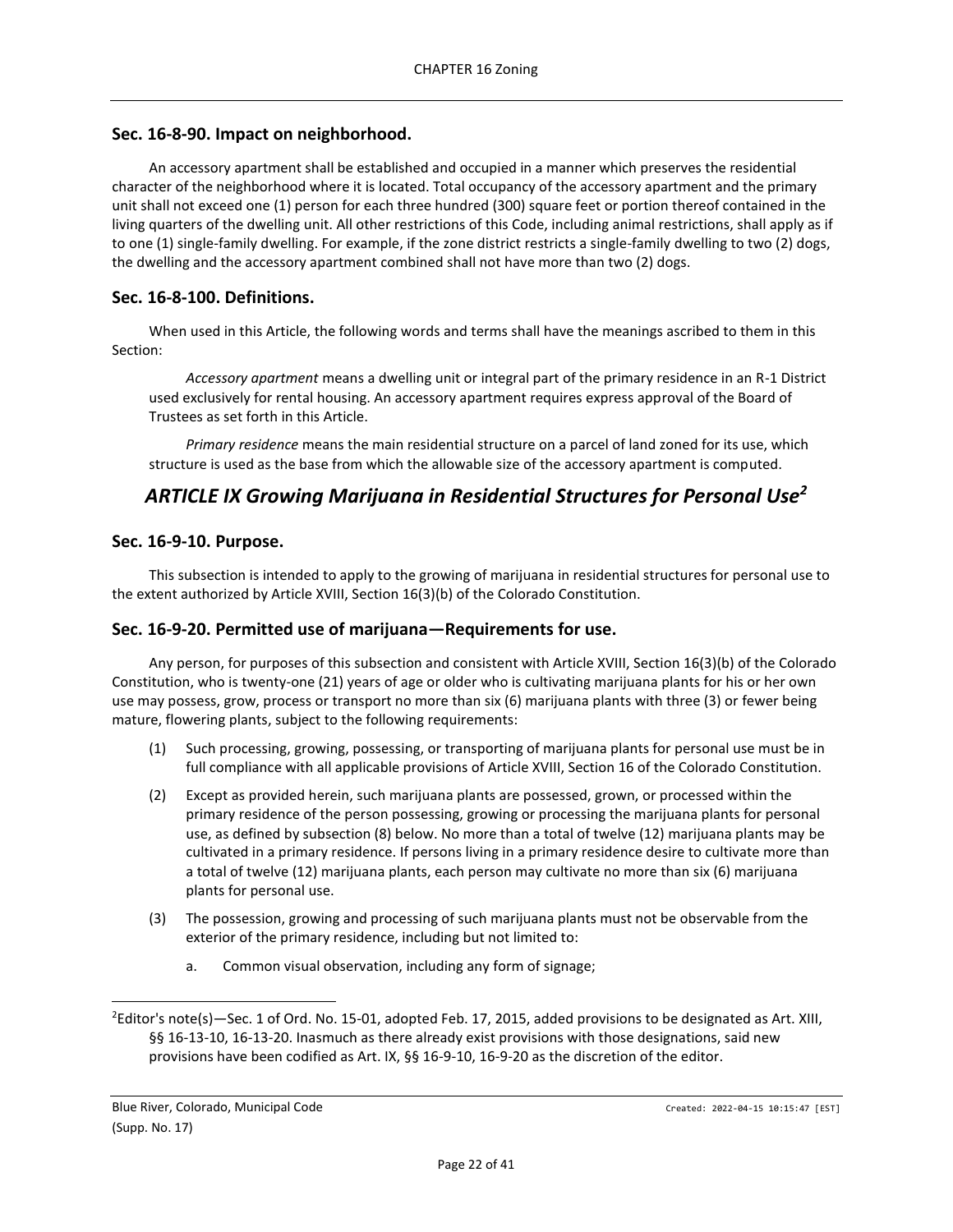- b. Unusual odors, smells, fragrances, or other olfactory stimulus;
- c. Light pollution, glare, or brightness that disturbs others.
- (4) Marijuana plants shall not be grown or processed in the common areas of a planned community or of a multi-family or attached residential development.
- (5) Such cultivation, production, growing and processing of marijuana plants shall be limited to the following space limitations within a primary residence:
	- a. Within a single-family dwelling (Group R-3 as defined by the International Building Code): A secured, defined contiguous area not exceeding one hundred fifty (150) square feet within the primary residence of the person possessing, growing or processing the marijuana plants for personal use.
	- b. Within a multi-family dwelling unit (Group R-2 as defined by the International Building Code): a secured, defined, contiguous area not exceeding one hundred (100) square feet within the primary residence of the person possessing, growing, or processing the marijuana plants for personal use.
	- c. Such possession, growing and processing of marijuana plants shall not occur in any accessory structure.
- (6) Such possession, growing and processing of marijuana plants shall meet the requirements of all adopted Town building and life/safety codes, and applicable fire codes, including requirements concerning electrical systems and ventilation systems, as the same may be amended from time to time. Any person cultivating marijuana for personal use shall have an initial building and safety inspection conducted by the Town and shall comply with any conditions of such inspections, and shall submit to periodic building, safety and fire code inspections thereafter.
- (7) Pursuant to Section 9-7-113, C.R.S., the use of a compressed flammable gas as a solvent in the extraction of THC or other cannabinoids is prohibited.
- (8) The possession, growing and processing of marijuana plants shall meet the requirements of all adopted water and wastewater regulations promulgated by the Town.
- (9) Cultivation of marijuana in a residential unit that is not a primary residence is not permitted.
- (10) For the purposes of this subsection "primary residence" means the place that a person, by custom and practice, makes his or her principal domicile and address to which the person intends to return, following any temporary absence, such as a vacation. Residence is evidenced by actual daily physical presence, use and occupancy of the primary residence and the use of the residential address for domestic purposes, such as, but not limited to, sleep, preparation of meals, regular mail delivery, vehicle and voter registration, or credit and utility billings. A person shall have only one (1) primary residence. A primary residence shall not include accessory buildings.
- (11) For the purposes of this subsection, a "secure area" means an area within the primary residence accessible only to the person possessing, growing or processing marijuana plants for personal use. Secure premises shall be locked or partitioned off to prevent access by children, visitors, or anyone not authorized to possess marijuana.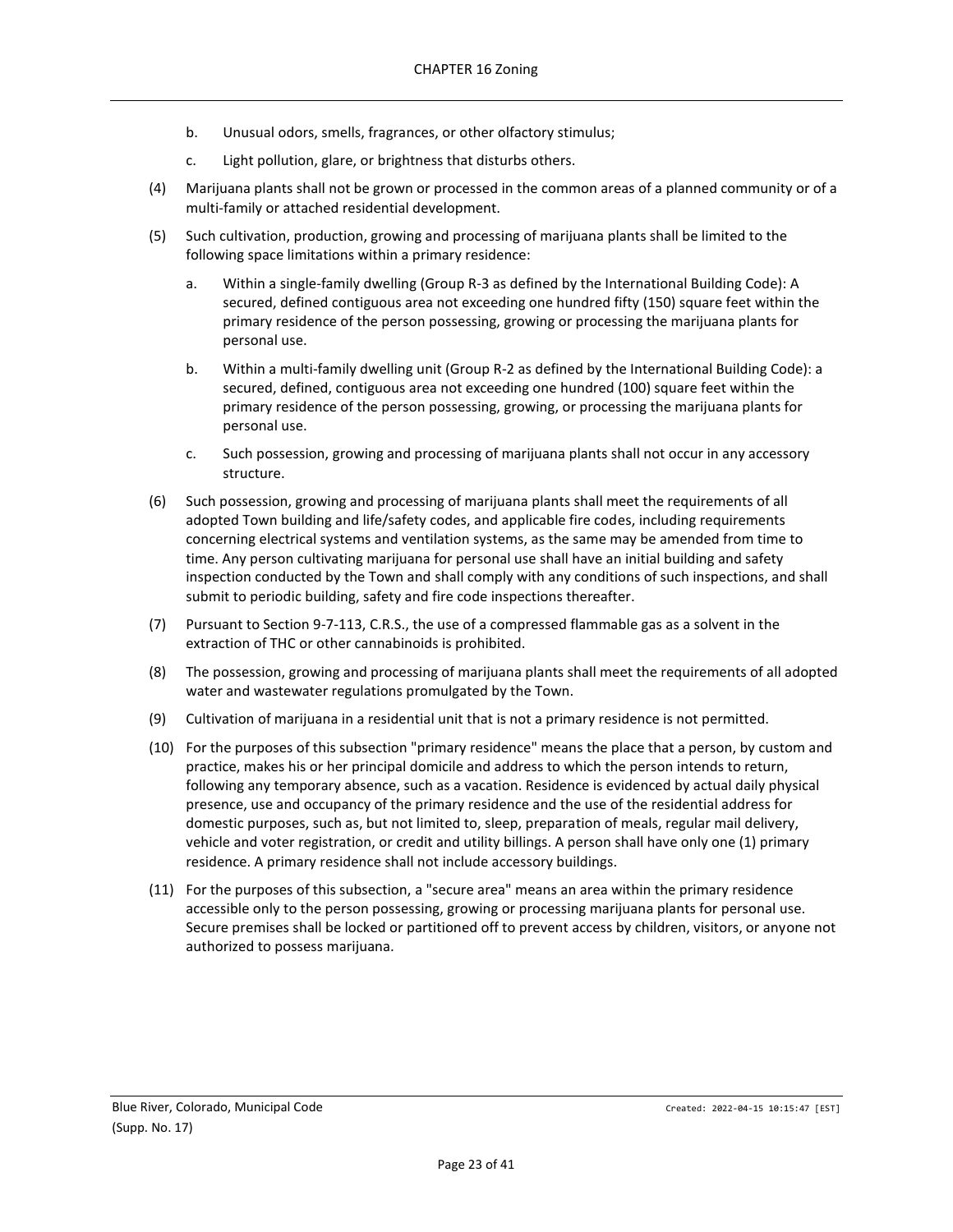# *ARTICLE X Vested Property Rights*

### <span id="page-23-1"></span><span id="page-23-0"></span>**Sec. 16-10-10. Purpose.**

The purpose of this Article is to provide procedures necessary to implement the provisions of Title 24, Article 68, C.R.S., which purports to establish a vested property right to undertake and complete development and use of real property under the terms and conditions of a site-specific development plan. By the passage of this Article, the Board of Trustees intends only to provide the procedures necessary to implement the provisions of that legislation.

## <span id="page-23-2"></span>**Sec. 16-10-20. Definitions.**

As used in this Article:

*Site specific development plan* means a plan denominated as such that has been submitted to the Board of Trustees by a landowner or his or her representative describing with reasonable certainty the type and intensity of use for a specific parcel or parcels of property and which includes all of the submittal requirements described in Section 16-10-40 below. No plan or other land use document submitted to or approved by the Town shall be deemed a site-specific development plan unless such plan meets all of the requirements of this Article and has been approved at a separate hearing conducted by the Board of Trustees pursuant to this Article.

*Vested property right* means the right to undertake and complete the development and use of property under the terms and conditions of a site-specific development plan.

### <span id="page-23-3"></span>**Sec. 16-10-30. Scope.**

Compliance with this Article shall be the only available method to obtain vested property rights as defined herein. The procedures set forth in this Article shall be available with respect to any land use development project that has reached the stage of an approved preliminary subdivision plan or an approved planned unit development preliminary development plan. Vested property rights shall not be available with respect to any other type of land use approval process within the Town, including without limitation zoning, conditional use permits, annexation or variances.

### <span id="page-23-4"></span>**Sec. 16-10-40. Submittal requirements.**

An application for approval of a site specific development plan including all of the following information shall be submitted not less than thirty-five (35) days prior to a public meeting of the Board of Trustees at which the applicant wishes to be considered:

- (1) All of the common submittal requirements set forth in Section 8303 of the Summit County Land Use and Development Code, Chapter 8, incorporated by Chapter 17 of this Code. The application fee shall be the same as for a final plat for a major subdivision.
- (2) Three (3) copies of the approved preliminary subdivision plan and/or planned unit development preliminary development plan, together with copies of the entire final submittal packet for such plans.
- (3) Fifteen (15) paper copies of a proposed final plat for the property and, if applicable, a condominium plat, meeting all of the requirements set forth in this Code.
- (4) Three (3) copies of the following supplemental information:
	- a. A site specific development plan agreement in a form acceptable to the Town Attorney, including a legal description of the property, providing provided that no grading or construction will occur on any portion of the property until such time as a final subdivision plan has been approved for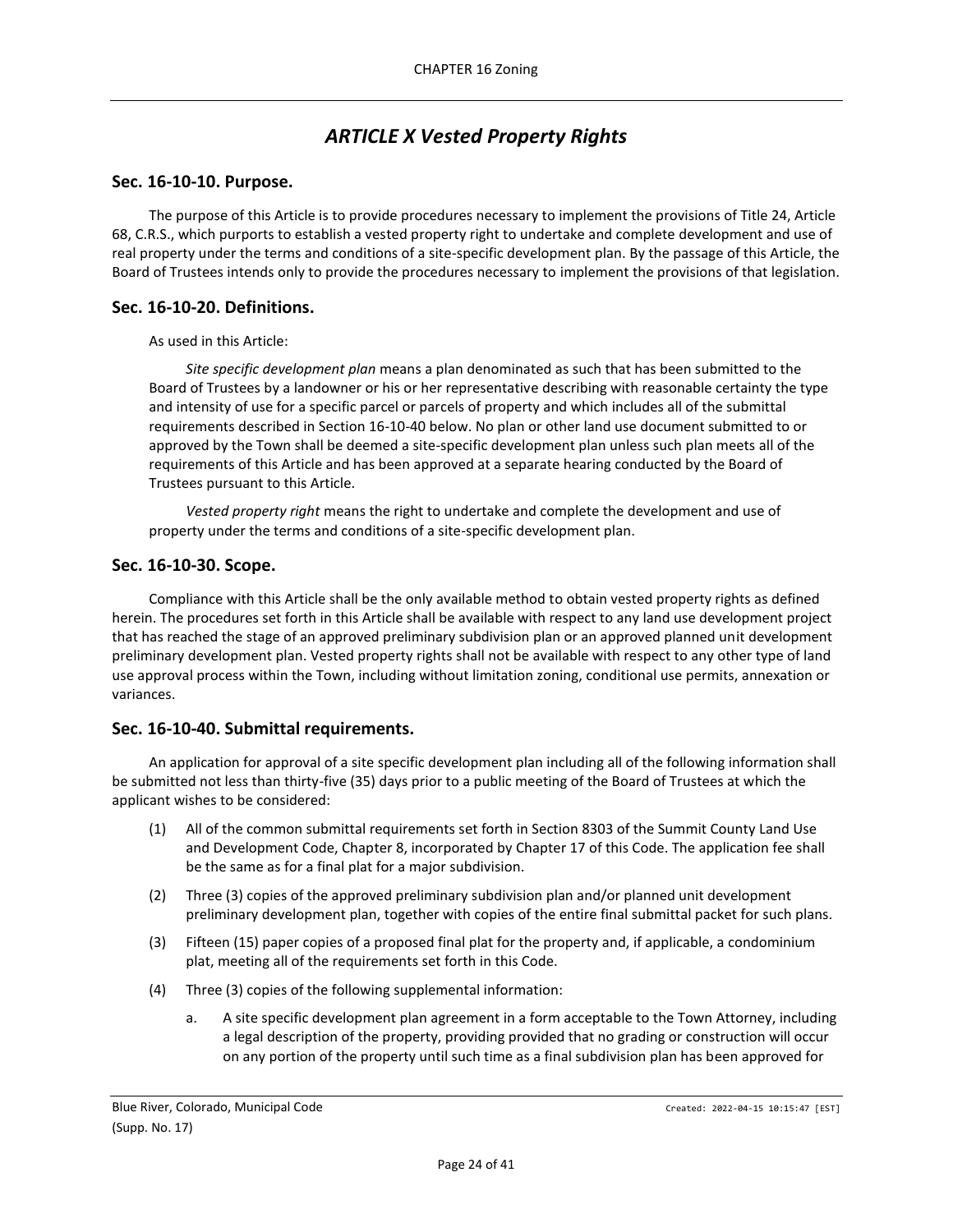the property and a subdivision improvements agreement has been entered into between the property owner and the Town pursuant to this Code, this chapter, and a performance guarantee has been provided to the Town. Upon approval by the Board of Trustees, the site specific development plan agreement shall be recorded in the office of the County Clerk and Recorder and shall operate as a covenant and equitable servitude upon the land. The agreement shall provide that in the event of a breach, the Town will be entitled to an injunction and damages, and the developer will forfeit its vested rights. Said covenant and servitude shall expire upon the expiration of any vested rights granted pursuant to this Article section or upon the recordation of an approved final plat and approved subdivision improvements agreement for the property pursuant to this Code, this chapter, whichever first occurs.

- b. Certification by the County Treasurer that all applicable ad valorem taxes have been paid and are not in arrears.
- c. The proposed subdivision protective covenants, if any.
- d. Evidence, which need not include evidence of actual filings with any public utilities, that all services, including water, sewage, disposal and street access, will conform to state and local laws and shall be available to each subdivision lot and condominium unit in a manner permitted by law and the covenants of the subdivision. On double frontage or corner lots, street access shall be designated by the Town Engineer.
- e. A copy of the Colorado State Land Survey Monument Record forms for any survey corners as required to be filed by state law.
- f. Condominium declarations (applicable if the subdivision includes condominium units) and/or common interest community documents as required by Title 38, Article 33.3, C.R.S., and including the following:
	- 1. A statement defining the character, duration, rights, obligations and limitations of condominium common interest community ownership, including any restrictive covenants affecting individual units;
	- 2. A statement of the method by which the proportionate valuation of common elements shall be assessed to individual units; and
	- 3. Provisions for creating conditions, restrictions and limitations on time-sharing ownership, if applicable.

## <span id="page-24-0"></span>**Sec. 16-10-50. Notice of hearing.**

No site specific development plan shall be approved until after a public hearing is held before the Board of Trustees, at a regular or special meeting. This hearing may be combined with other hearings before the Board of Trustees relating to the project. Public notice shall be given by the applicant of the public hearing either separately, or combined with other notices which are required by this Code. Any interested persons shall have an opportunity to be heard at the public hearing.

## <span id="page-24-1"></span>**Sec. 16-10-60. Review criteria and approval.**

Review by the Board of Trustees and any decision shall be in conformance with the following:

- (1) Conformance of the proposal with this Code;
- (2) The compatibility of the proposal with the character of the surrounding area, including but not limited to the architectural character of the neighborhood, the average lot and building sizes in the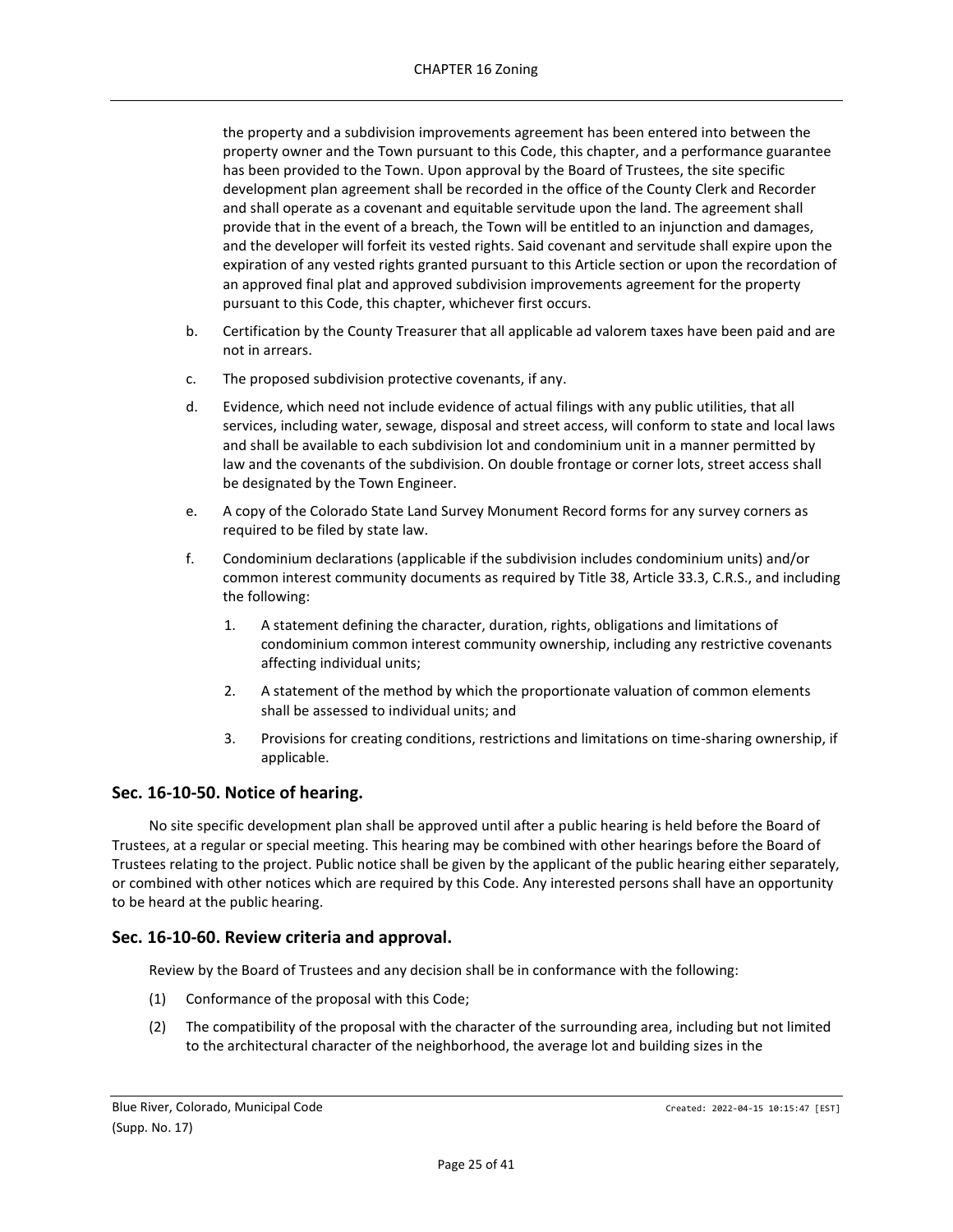neighborhood and the relative value of the proposed structure to the value of other structures in the neighborhood;

- (3) The desirability for the proposed use in the specific area of the Town;
- (4) The potential for adverse environmental effects that might result from the proposed use; and
- (5) The potential impact of the proposed use upon the value of property and buildings within the surrounding area.

In addition to the matters set forth therein, the Board of Trustees shall consider whether the proposed site specific development plan conforms with all conditions of approval of the preliminary subdivision plan and/or planned unit development preliminary development plan, as applicable. No site specific development plan shall be approved except by ordinance.

## <span id="page-25-0"></span>**Sec. 16-10-70. Duration of approval; effect on prior approvals.**

Approval by the Board of Trustees of a site specific development plan pursuant to this Article shall operate to grant vested rights for a period of three (3) years from the date of the Board of Trustees' final approval action, unless a longer or shorter period is requested by the applicant and is approved by the Board of Trustees, in its sole discretion. In the event amendments to the site specific development plan are proposed and approved, the effective date of such amendments, for the purpose of the duration of the vested property right, shall be the date of the approval of the original site specific development plan, unless the Board of Trustees specifically finds to the contrary and incorporates such findings in its approval of the amendment. If and only if vested rights are approved by the Board of Trustees pursuant to this Article, such approval shall automatically extend the duration of the approval for preliminary subdivision plans or planned unit development preliminary plans, as applicable, so that such approval periods shall expire at the same time as any vested rights granted pursuant to this Article. If the property owner or his or her successors or assigns fails to submit a complete application for approval of a final subdivision plan or planned unit development final development plan within the vested rights period, then any and all prior approvals for the property shall automatically expire at the end of the vested rights period, and any development or subdivision of the property shall require recommencement of the entire process described in this Chapter.

## <span id="page-25-1"></span>**Sec. 16-10-80. Notice of approval.**

Each site specific development plan shall contain the following language:

APPROVAL OF THIS PLAN MAY CREATE A VESTED PROPERTY RIGHT PURSUANT TO ARTICLE 68 OF TITLE 24, C.R.S., AS AMENDED.

The failure to include this statement in the plan shall preclude the creation of the vested property right. In addition, a notice describing generally the type and intensity of use approved, the specific parcel or parcels of property affected, and stating that a vested property right has been created shall be published once, not more than fourteen (14) days after approval of the site specific development plan, in a newspaper of general circulation within the Town. The applicant shall have the sole responsibility to publish said notice. Failure to publish the notice within the prescribed time period shall preclude the creation of the vested property right unless a new hearing is conducted by the Board of Trustees at the expense of the applicant.

## <span id="page-25-2"></span>**Sec. 16-10-90. Payment of costs.**

In addition to any and all other fees and charges imposed by this Code, the applicant for approval of a site specific development plan shall pay all costs incurred by the Town as a result of the site specific development plan review, including, without limitation, publication of notices, public hearing and review costs, legal and engineering fees and recording fees. A deposit may be required, in an amount to be determined by the Mayor prior to the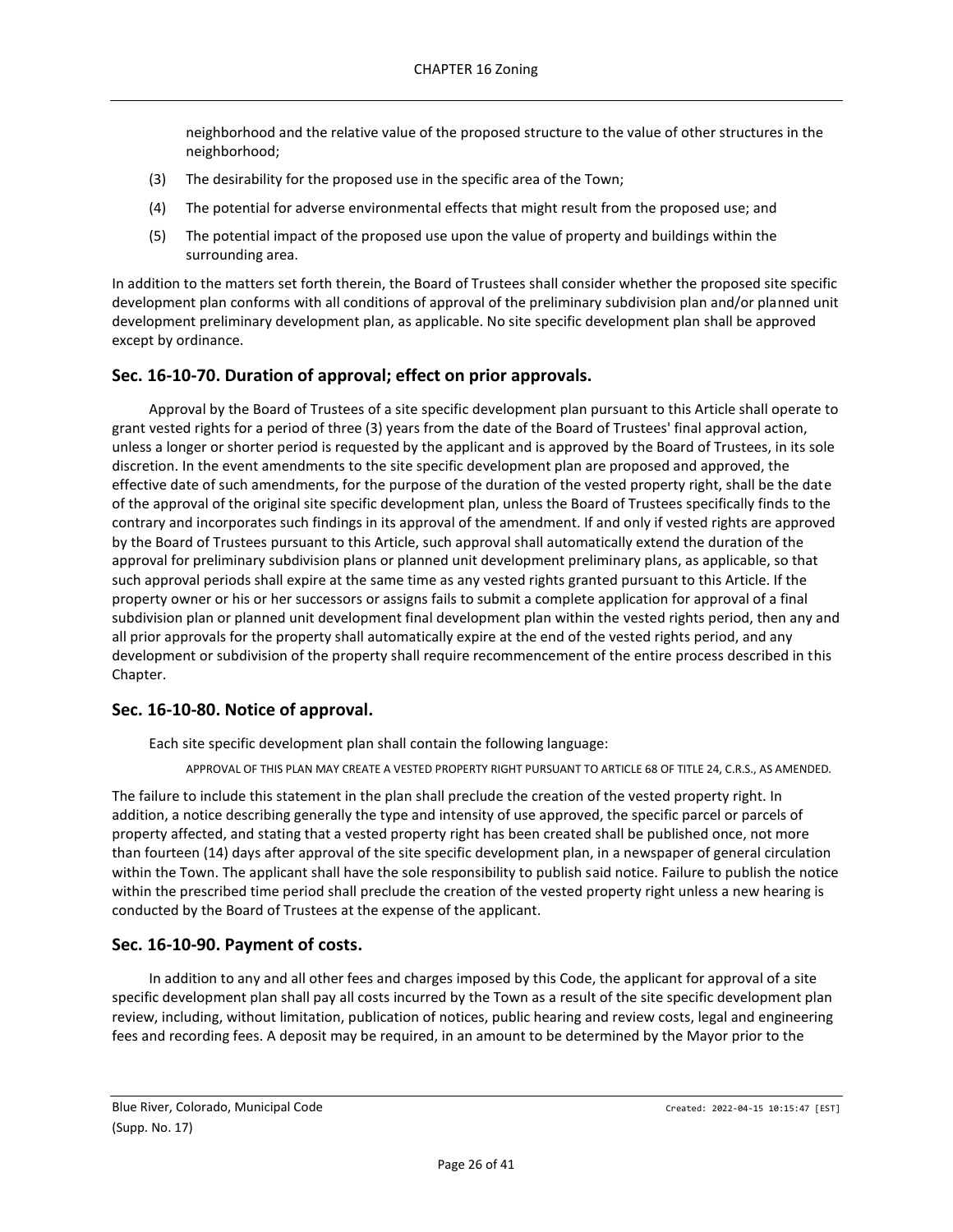setting of a hearing for a site specific development plan. This deposit shall be used to pay the costs described above.

### <span id="page-26-0"></span>**Sec. 16-10-100. Other provisions unaffected.**

Except as expressly set forth in this Section, approval of a site specific development plan does not constitute an exemption from, or waiver of, any other provision of this Code pertaining to the development and use of property.

## <span id="page-26-1"></span>**Sec. 16-10-110. Combined submittal.**

The applicant may elect to combine an application for approval of a site specific development plan with an application for approval of a final subdivision plan and/or planned unit development final development plan. In such event, the submittal requirements set forth in this Section may be satisfied as part of the application for approval of the final subdivision plan and/or planned unit development final development plan, and neither the separate application nor the separate fee described in Section 16-10-40 above shall be required. All other provisions of this Article shall still apply.

### <span id="page-26-2"></span>**Sec. 16-10-120. Unconstitutionality.**

Nothing contained in this Article is intended to create a vested property right, but merely to implement the provisions of Title 24, Article 68, C.R.S. In the event that said state statute is repealed, or judicially determined to be invalid or unconstitutional to the Town, this Article shall be deemed to be repealed and the provisions hereof no longer effective.

## *ARTICLE XI Variances*

## <span id="page-26-4"></span><span id="page-26-3"></span>**Sec. 16-11-10. Application; public hearing.**

An application for a variance shall be heard by the Planning and Zoning Commission in accordance with Section 16-2-60(b) of this Chapter. The application shall include the following information, unless determined by the Building Official to be unnecessary for its consideration:

- (1) Name and address of the owner and, if the applicant is not the owner, written authorization of the owner to the applicant to make application and act as agent for the owner;
- (2) Evidence of ownership (such as an informational title commitment) and a legal description for all property to be considered for rezoning;
- (3) A list of the owners of all properties within the boundaries of the area to be rezoned or changed, and of all properties within three hundred (300) feet of the property proposed to be rezoned or changed. The owners list shall include the name of all owners, their addresses and a general description of the property owned by each.
- (4) A description of the precise nature of the proposed variance and its operating characteristics, and measures proposed to make the variance compatible with other properties in the vicinity;
- (5) A site plan, showing proposed development of the site, including topography, building or structure locations, parking, traffic circulation, usable open space, landscaped area and utilities and drainage features;
- (6) Preliminary building plans and elevations sufficient to indicate the dimensions, general appearance, scale and interior plan of all buildings;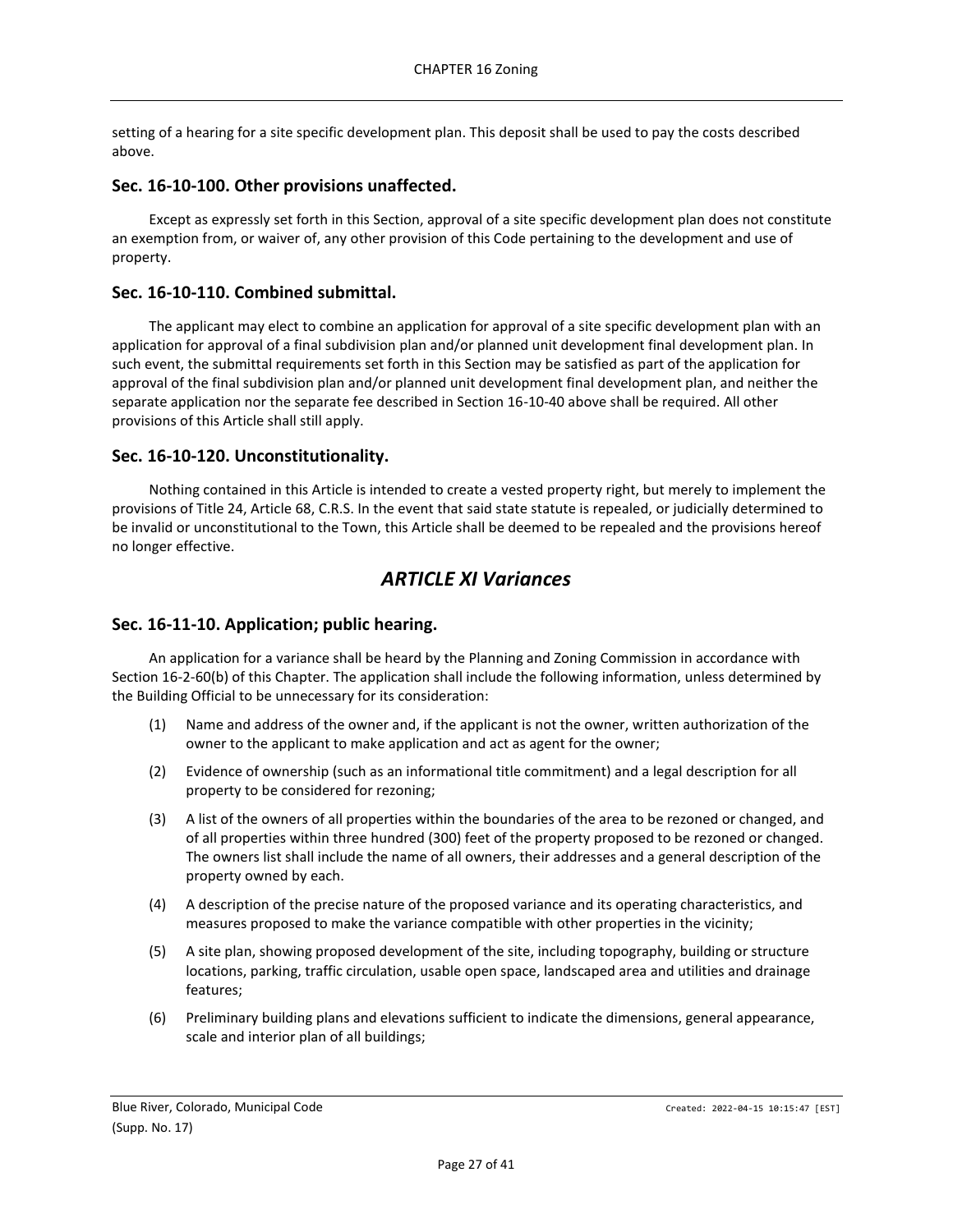(7) Such additional materials as the Planning and Zoning Commission may prescribe or the applicant may submit pertinent to the application and to the findings prerequisite to the granting of a variance.

## <span id="page-27-0"></span>**Sec. 16-11-20. Approval criteria.**

The following criteria shall be considered in reviewing applications for a variance:

- (1) The relationship of the requested variance to other existing or potential uses and structures in the vicinity;
- (2) The degree to which relief from the strict or literal interpretation and enforcement of a specified regulation is necessary to achieve compatibility and uniformity of treatment objectives of this Chapter without grant of special privilege;
- (3) The effect of the requested variance on light and air, traffic movement, public facilities and utilities and public safety;
- (4) Such other factors and criteria as the Planning and Zoning Commission deems applicable to the proposed variance.

## <span id="page-27-1"></span>**Sec. 16-11-30. Findings required.**

The Planning and Zoning Commission shall make all the following written findings before granting a variance:

- (1) That the granting of the variance will not authorize a use not permitted by the zoning regulations of the Town;
- (2) That the granting of the variance will not constitute a grant of special privilege inconsistent with the limitations on other properties having the same classification in the same district;
- (3) That the granting of the variance will not be detrimental to the public health, safety or welfare, materially injurious to properties or improvements in the vicinity or prevent the proper access of light and air to adjacent properties;
- (4) That the strict, literal interpretation and enforcement of the specified regulation would result in unnecessary physical hardship inconsistent with the objectives of this Chapter;
- (5) That the circumstances found to create a hardship were not created by the owner, are not due to or the result of general conditions in the zone district and cannot reasonably be corrected; and
- (6) That the variance would not be out of harmony with the intent and purpose of this Chapter.

### <span id="page-27-2"></span>**Sec. 16-11-40. Decision final.**

<span id="page-27-3"></span>Any decision of the Planning and Zoning Commission shall be final unless an appeal is taken to a court of competent jurisdiction pursuant to Section 31-23-307, C.R.S.

# *ARTICLE XII Berm Regulations and Design Standards*

## <span id="page-27-4"></span>**Sec. 16-12-10. Policy statement and applicability.**

It is the purpose and intent of the Town to ensure that all berms are constructed and landscaped to appear as consistent as possible with the natural landscaping of the existing natural areas within the Town. All berms that are to be constructed that are greater than two (2) feet in height (as measured from original ground level), or larger than four hundred (400) square feet of surface area, shall require submittal and approval of an application for such construction from the Planning and Zoning Commission.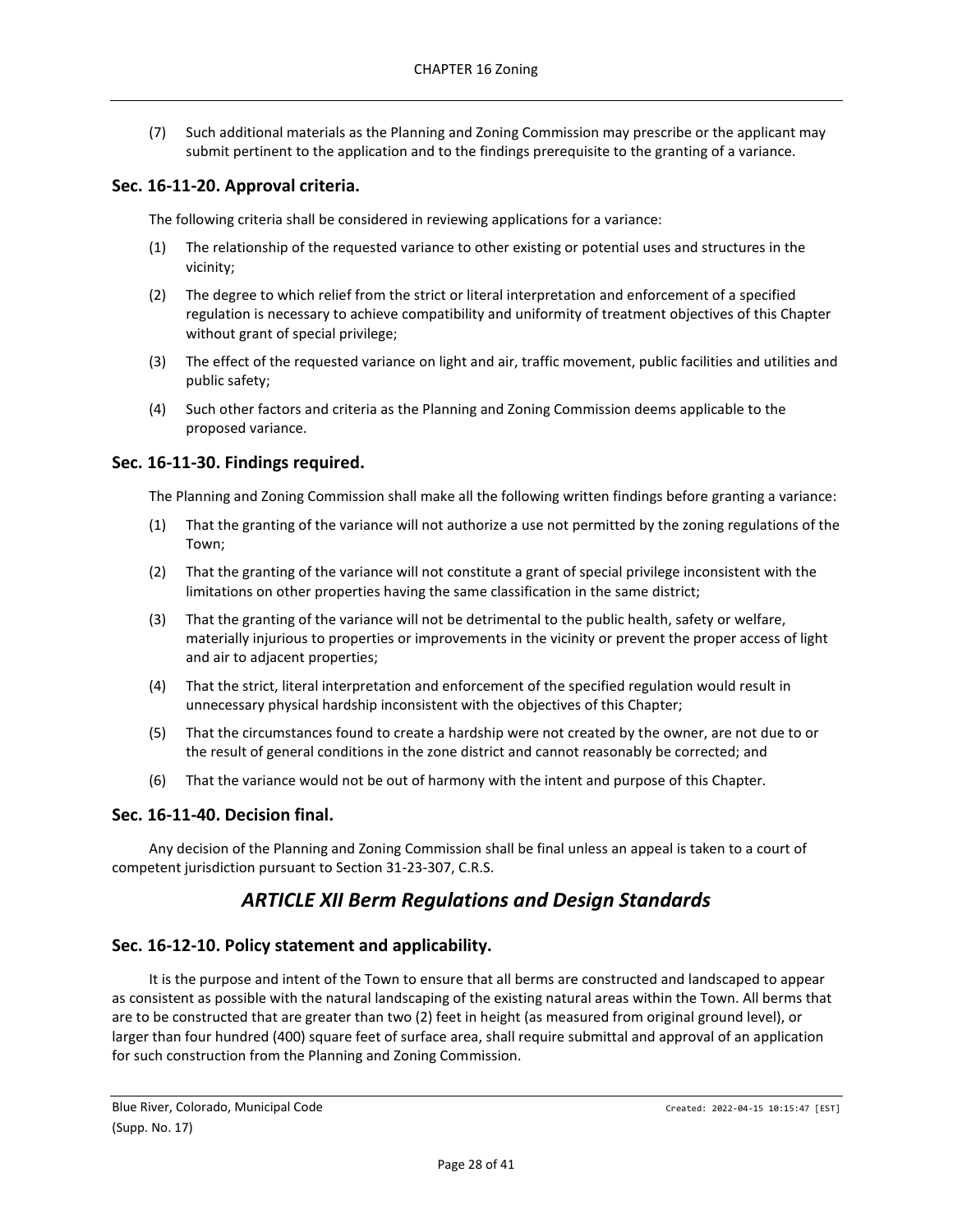## <span id="page-28-0"></span>**Sec. 16-12-20. Design standards.**

All berms within the Town shall be designed and constructed in accordance with the following design standards:

- (1) Maximum height of berms shall not exceed eight (8) feet, as measured from existing grade to the top of the crown of the berm.
- (2) Maximum slope of the berm shall not be greater than one to two (1:2) as a vertical rise to horizontal run.
- (3) Berms shall be designed with both horizontal and vertical undulations so that the top of the berm undulates and so that the sides of the berm form a serpentine-like pattern. Vertical undulations shall be at least fifty percent (50%) of the maximum height. Horizontal undulations shall be at least twentyfive percent (25%) of the maximum width. The Planning and Zoning Commission shall review all berm plans for approval to ensure that there are enough horizontal and vertical undulations to make the berm naturally appearing to be consistent with the natural surroundings.
- (4) Berms shall be tied into existing grades along the entire length of their perimeter to ensure that berms are naturally appearing.
- (5) Berms along property lines shall not be longer than two-thirds (⅔) of the length of the property line they adjoin (as measured from the toe of the slope at each end of the berm). This length shall be measured only along portions of the berm over two (2) feet in height. Adjacent property owners may propose to build one (1) longer berm along the length of the adjacent properties, provided that the overall length does not exceed two-thirds (⅔) of the combined lot length that the berm adjoins.
- (6) Berms shall be compacted prior to planting, landscaping or revegetation.
- (7) Berms shall be landscaped in their entirety at final grade with at least two (2) inches of topsoil. If topsoil is not used, the applicant may use two (2) inches of mulch (straw, hay, wood cellulose, etc.) prior to seeding. The top soil or mulch must be tilled at least four (4) inches deep into the soil prior to seeding. Straw and hay shall be certified as free of noxious weeds and shall not be in a state of decomposition so as to smother or retard the growth of natural grasses or groundcovers used by the applicant. Naturally occurring materials should be used throughout the berm site, such as natural logs, stumps, decorative dead trees and larger rocks of varying sizes or other naturally occurring materials. The entire berm area shall be landscaped with grass, shrubs, perennials, groundcovers, annuals and trees. It is the applicant's responsibility to ensure that the landscaped ground surface, as if viewed from above, covers at least eighty percent (80%) of the ground surface in a uniform manner, with no sizable bare spots. The groundcovers shall be free from weeds as identified by the County as invasive, noxious or otherwise nuisance weed species. The establishment and maintenance of revegetation is the responsibility of the applicant on both a short- and long-term basis; or of any new property owner if the property is transferred. Plantings of grass, groundcovers or flower seeds shall occur within ten (10) days following the surface soil preparation.
- (8) Naturally occurring trees shall not be "buried" or incorporated within the berm so as to cause the trees to die unnaturally from piling up and stacking of soils above and around the natural ground level surrounding the tree trunks.
- (9) All seed mixes, trees and shrubs, perennials, groundcovers and annuals shall conform to the Summit County Land Use and Development Code (Appendix 3-2), Required Plant Materials List (see Appendix 16-A of this Chapter). This Appendix lists species of plants, shrubs and mixes to assist the applicant with proven plants for use at the Town's high altitude and in limited growing conditions (semi-arid environment, short growing season, short frost-free period, extremely cold winters, etc.). The applicant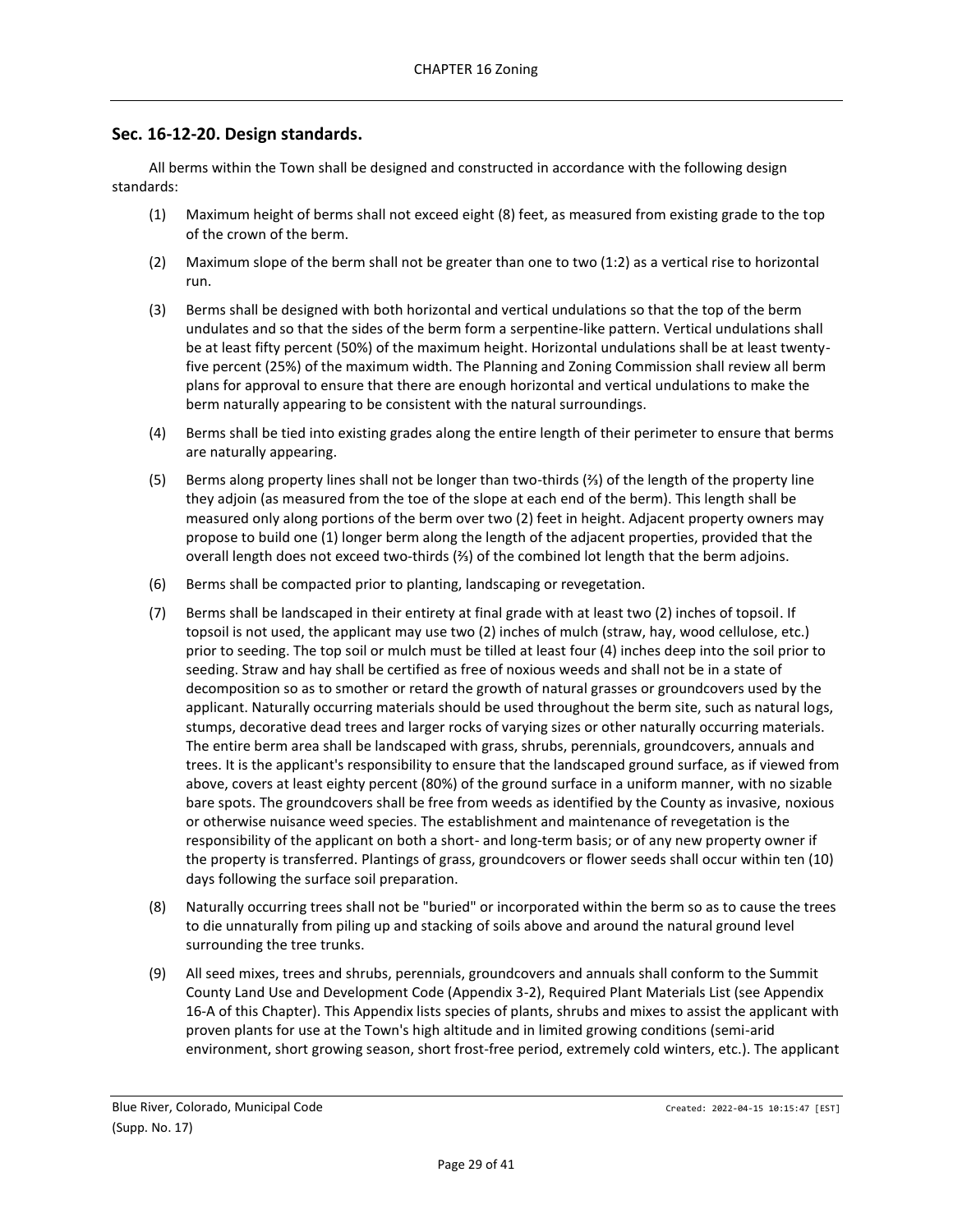shall take into consideration if there are proper water rights for use on the landscaped areas in case additional water is necessary for supplementing natural precipitation. The aforementioned Appendix lists types of vegetation to use for three (3) different ranges of precipitation.

(10) Landscaping of all berms shall take into account and be designed to be protected from snow storage areas and from snow sliding off of roofs. Hardy landscaping plants that will not be damaged by snow storage shall be located in those areas so affected by snow piled upon or against the berm.

## <span id="page-29-0"></span>**Sec. 16-12-30. Permit required; financial guarantee.**

- (a) A permit for the construction of a berm is required. Such permit may be issued upon approval of the Planning and Zoning Commission and payment of the permit fee in the amount of one hundred dollars (\$100.00). Such permit will expire eighteen (18) months after issuance.
- (b) A financial guarantee in the form of a cash bond, in an amount to be determined by the Planning and Zoning Commission based upon cost estimates, shall be paid to the Town, prior to the issuance of a permit to construct a berm. Such bond will be refunded upon approval by the Town of the full completion of the construction of the berm, including required landscaping. The Town shall hold these funds in a non-interestbearing account. The funds may be commingled with other Town funds. If the construction of the berm, including landscaping, is not completed within eighteen (18) months from the date of issuance of the permit, the Town may contract for the completion, including landscaping, and deduct any incurred expenses from the bond. Any unused funds shall be returned to the applicant upon final completion of the berm, including landscaping.

(Ord. 05-08 §2)

## <span id="page-29-1"></span>**Sec. 16-12-40. Contents and timing of application.**

- (a) The berm construction and landscaping application shall include at a minimum the following items:
	- (1) Property address and name and address of the owner of the property; depiction of property lines, easements, structures, driveways, snow storage areas and utilities; location of berms; proposed revegetation materials to be used; and, if requested by the Planning and Zoning Commission, an Improvement Location Certificate (ILC).
	- (2) A sketch of the proposed berm, with items shown as close to scale as possible (including the placement of the listed materials, along with any natural materials used, such as trees, stumps, large rocks, etc.), together with a narrative describing the project and an estimated time of completion.
- (b) Additional plans and details may be required by the Planning and Zoning Commission after review of the scope and size of the submitted application and plans.
- (c) All plans and applications shall be submitted to the Building Official at least fourteen (14) business days prior to the next regularly scheduled Planning and Zoning Commission meeting in order to be placed on that meeting agenda. Applications and plans must be complete when submitted, as determined by the Building Official, in order to be scheduled and reviewed by the Planning and Zoning Commission.

(Ord. 05-08 §2)

## <span id="page-29-2"></span>**Sec. 16-12-50. Inspection of berm.**

The berm shall be inspected by the Building Official, and approval of the construction, including landscaping, shall be given unless the Building Official determines that construction of the berm is not in accordance with the requirements of this Article. Any determination of the Building Official may be appealed to the Planning and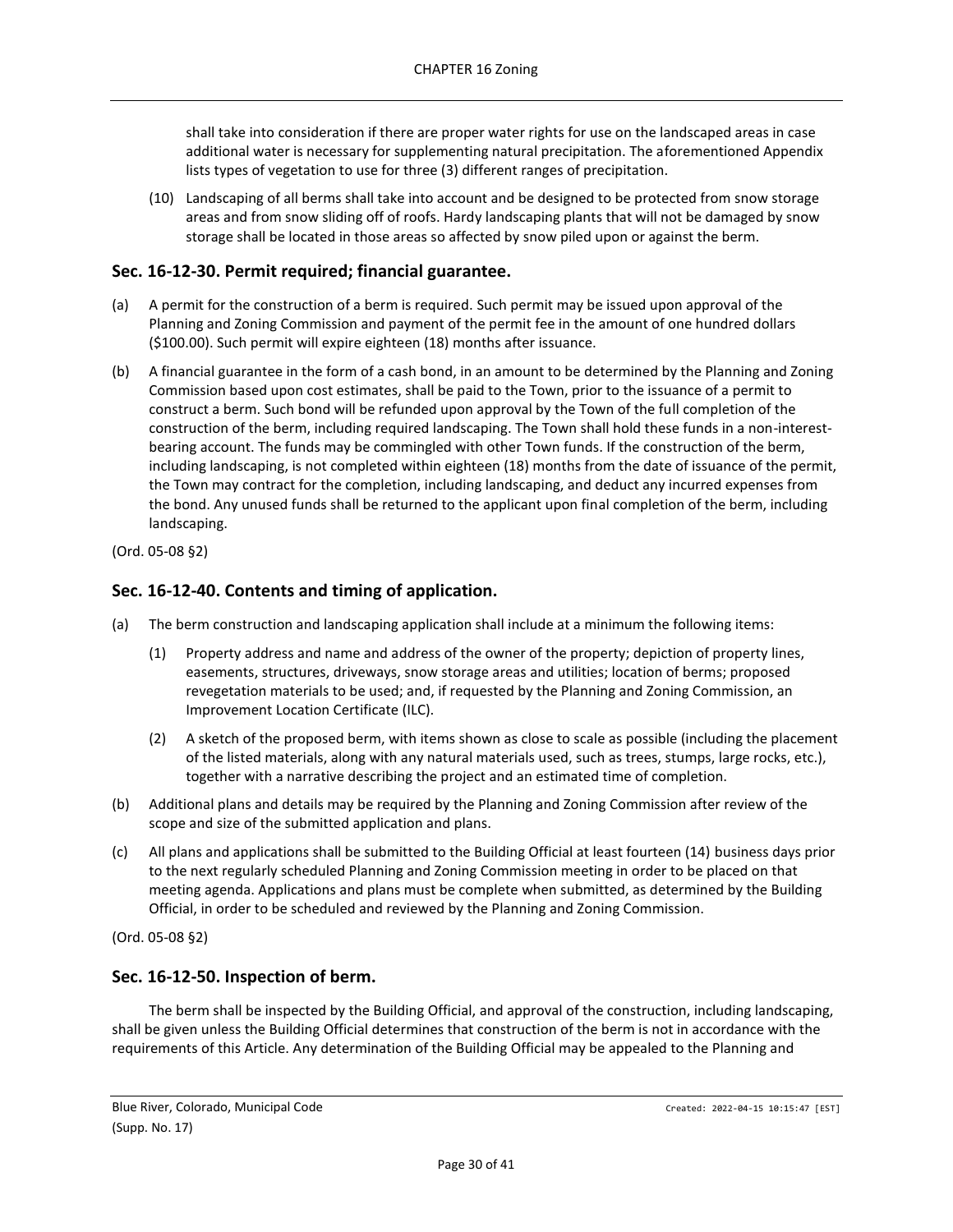Zoning Commission, provided that notice of such appeal is presented in writing to the Town Clerk within ten (10) days of the action to be appealed.

## <span id="page-30-0"></span>**Sec. 16-12-60. Sight distance triangle.**

For safety and visibility purposes, a sight distance triangle shall be maintained at all street intersections and where driveways intersect Town streets (See Figure 1). The length of the legs and the method of measurement shall be as stated in Chapter 5 of the Summit County Road Standards. No landscape materials, earth berming or other visual obstructions between three (3) feet and eight (8) feet shall be allowed within this sight distance triangle. In the case of any new driveway accessing Colorado State Highway 9, the property owner shall first obtain a permit approval from the Colorado Department of Transportation (CDOT), Region One (303-757-9123). As a general rule, the CDOT provisions call for a "sight distance triangle" of ten (10) feet (from the edge of State Highway 9 right-of-way into and along the driveway accessing Highway 9), by four hundred (400) feet, minimum, along the road length of Highway 9 (See Figure 2). In this example, this ten-foot-by-four-hundred-foot triangle must not have any objects interfering with a line of sight from a height of twenty-seven (27) inches above the ground. CDOT uses the American Association of State Highway Traffic Official codes (AASHTO) to determine the exact dimensions of the triangle when a property owner applies for a state access permit, taking into account posted speeds, traffic density, road slopes, etc. In the case of existing berms or other objects that may be within the sight distance triangle within existing access driveways or roads that intersect Colorado State Highway 9, the Town may request CDOT to determine if said existing driveways or roads conform to the current AASHTO codes. If not, the property owner may be required to comply with state minimum standards within a reasonable time period. This regulation is a highway safety measure and is not intended to prohibit the planting of trees or retention of existing trees in the sight distance triangle, if they are pruned so that all branches are higher than seven (7) feet as measured from the ground surface.

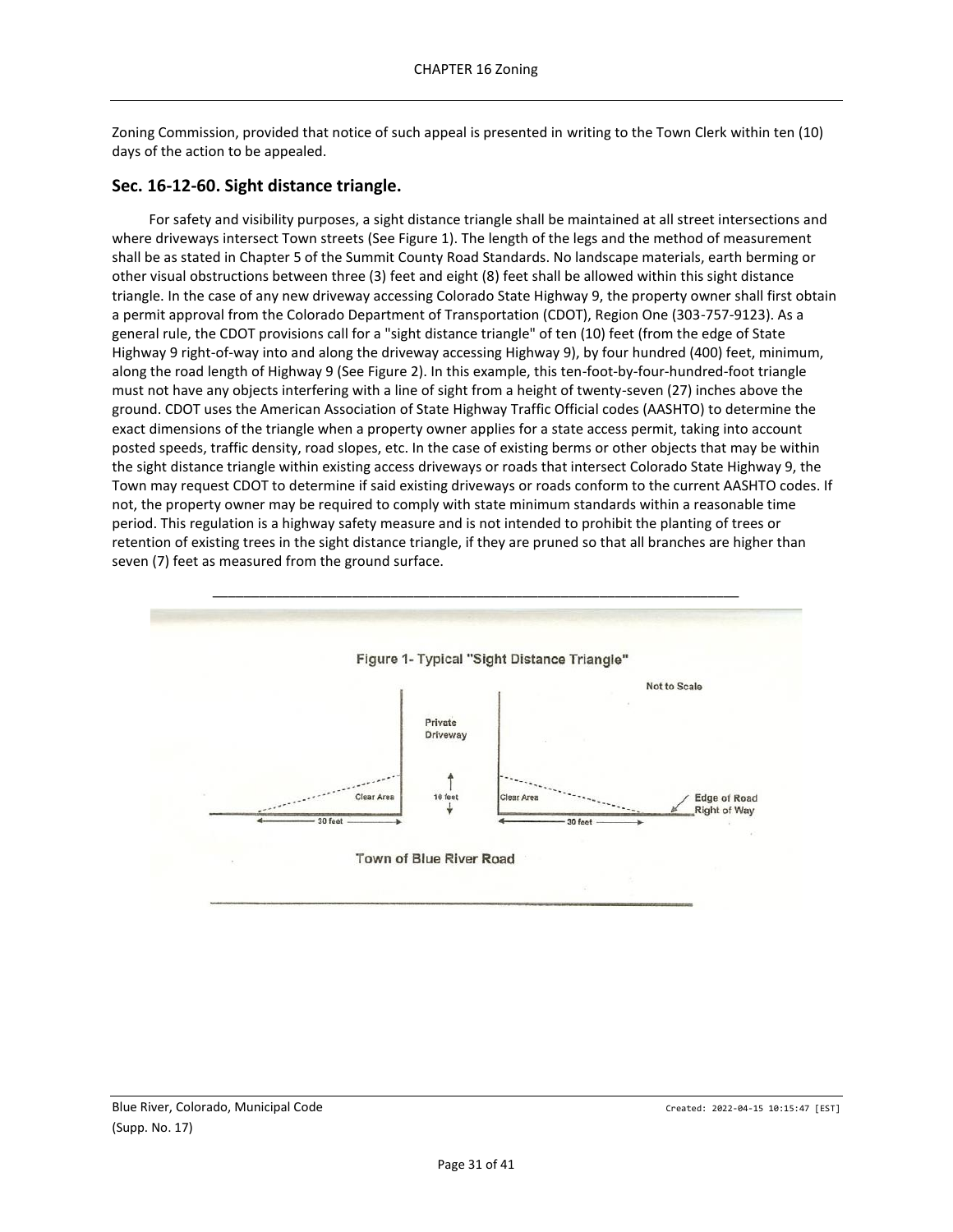

### <span id="page-31-0"></span>**Sec. 16-12-70. Existing berms.**

Berms constructed prior to the adoption of the ordinance codified herein must be brought into compliance within one (1) year after the effective date of said ordinance. The Planning and Zoning Commission will notify each property owner to submit a plan which will be reviewed, with the goal of minimizing any further earth disturbance or excavation. It is the intent of this Section to cause all existing berms to be landscaped with suggested vegetation as closely as possible to the requirements of this Article, utilizing grasses, shrubs, trees or other naturally occurring materials. Existing berm heights and all side slopes may be approved for existing berms as a variance in order to minimize disturbances on a site-specific basis. In the case of existing berms that appear not to meet CDOT sight distance triangle provisions for access to Colorado State Highway 9, the Town may request CDOT to evaluate the site for compliance with state regulations for highway access.

### <span id="page-31-1"></span>**Sec. 16-12-80. Variances.**

<span id="page-31-2"></span>Variances may be granted by the Planning and Zoning Commission for any existing or new berm in accordance with Chapter 16, Article XI of this Code.

# *ARTICLE XIII Grading and Excavation Regulations*

### <span id="page-31-3"></span>**Sec. 16-13-10. Regulations authorized.**

The Planning and Zoning Commission is authorized to adopt grading and excavation regulations, which regulations shall become effective upon approval by the Board of Trustees.

### <span id="page-31-4"></span>**Sec. 16-13-20. Permit required.**

A grading and excavation permit must be obtained prior to any person undertaking any earth-disturbing activity, including but not limited to grading, excavating, clearing of timber, vegetation, revegetation or landscaping activity, if the area of the activity is:

- (1) More than four hundred (400) square feet of surface area;
- (2) An excavation or placement of earth greater than three (3) feet in height or depth from original ground levels, including test holes for percolation tests for the design of septic systems or soils tests for foundation/ structure designs; or
- (3) Final vegetation or revegetation of the entire surface of a septic or leach field system approved by the Summit County Department of Environmental Health, whether or not four hundred (400) square feet in area.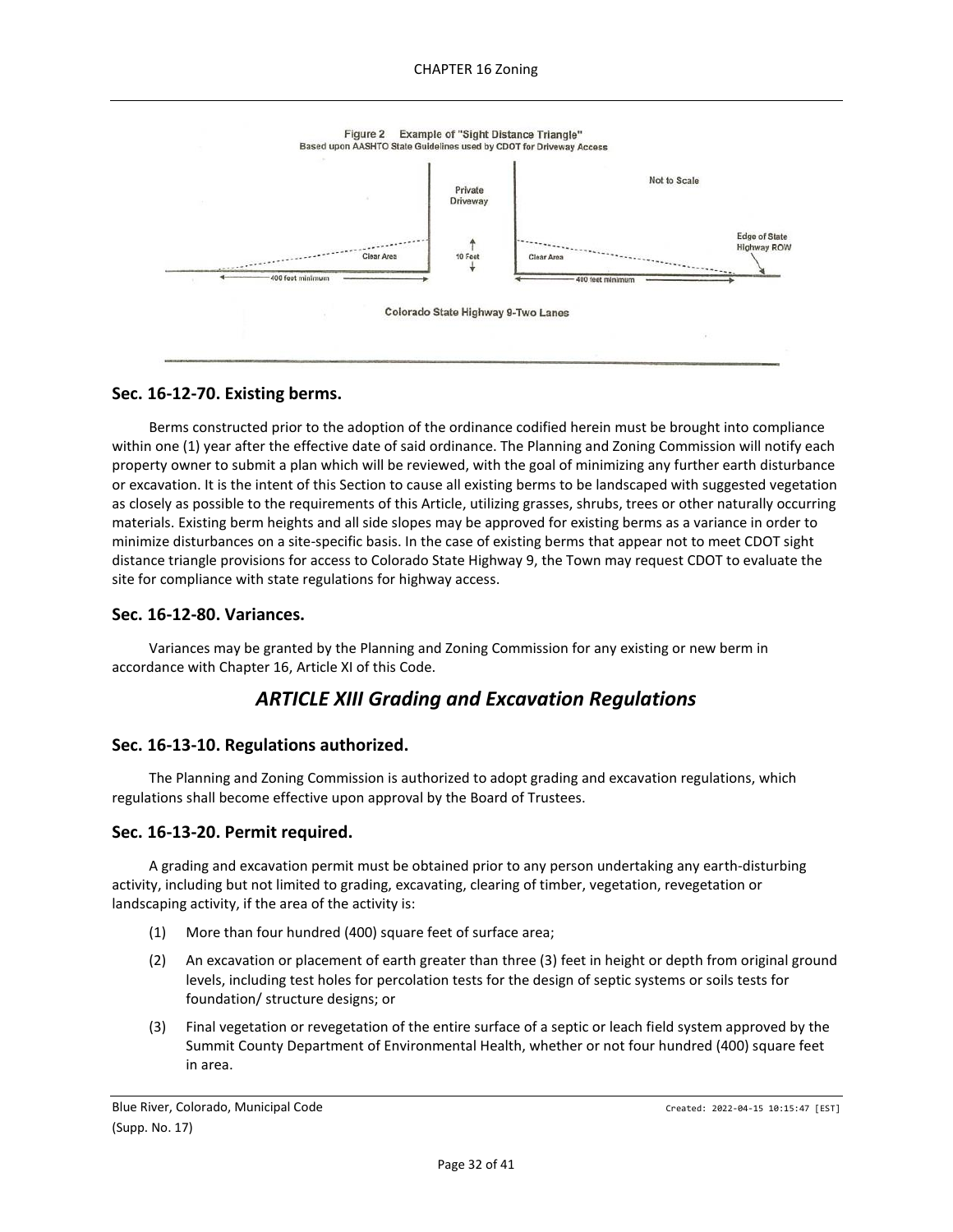No permit shall be required for emergency work, as shall be defined by the regulations, or for activity covered by a valid building permit. Work not requiring a permit shall nevertheless conform to the requirements of the regulations.

## <span id="page-32-0"></span>**Sec. 16-13-30. Financial guarantee.**

- (a) No permit application shall be approved unless the applicant shall have provided a financial guarantee of completion of grading and revegetation acceptable to the Building Official. The amount of the guarantee shall be calculated on the basis of one dollar and fifty cents (\$1.50) per square foot of disturbed area. *Disturbed area* means all adjacent and/or other associated areas of disturbance or uprooting of trees or vegetation resulting from the construction activity, including but not limited to new roads or parking areas; graded or run-over areas disturbed to provide materials, equipment or other storage needs; or any other, similar area determined by the Building Official to be disturbed.
- (b) In calculating the disturbed area, the Building Official shall exclude areas of completed construction, including but not limited to residences, garages, paved roads, sheds, patios, gazebos and decks. In the case of septic or leach field systems, the entire area of disturbance, including areas containing the installed system, shall be included.

(Ord. 06-05 §1, 2006)

## <span id="page-32-1"></span>**Sec. 16-13-40. Expiration.**

Any permit issued under this Article shall expire twelve (12) months from the date of issue.

## <span id="page-32-2"></span>**Sec. 16-13-50. Nonconforming property.**

Any property having exposed, unvegetated slope areas from side hill cuts, filled pad slopes or other cuts and fills that are exposed and not vegetated shall be stabilized and revegetated in compliance with the grading and excavation regulations within nine (9) months of approval of the regulations.

## *ARTICLE XIV Fences*

## <span id="page-32-4"></span><span id="page-32-3"></span>**Sec. 16-14-10. Permit required.**

- (a) Permit required. No fence or enclosure of any kind shall be permitted without issuance of a fencing permit. It shall be unlawful to erect or construct any fence or enclosure within the Town of Blue River without having first received a permit to do so.
- (b) Permit application procedures. Animal control fences or enclosures may be permitted pursuant to the application procedure set forth as follows:
	- (1) A written application for a permit to construct a fence or other enclosure shall be submitted to the Planning and Zoning Commission.
	- (2) The application shall contain the name and address of the applicant, a description of the type of fence or enclosure to be erected, a site plan showing the location of the proposed fence or enclosure and a description or sample of the materials to be used for such fence enclosure.
	- (3) Upon receipt of the application, the Planning and Zoning Commission shall conduct a public hearing pursuant to Section 16-2-60 of this Chapter and shall grant or deny the application for the erection of a fence or enclosure. Any approval of an application shall be conditioned upon the applicant signing a fence permit agreement agreeing to all regulations set forth herein.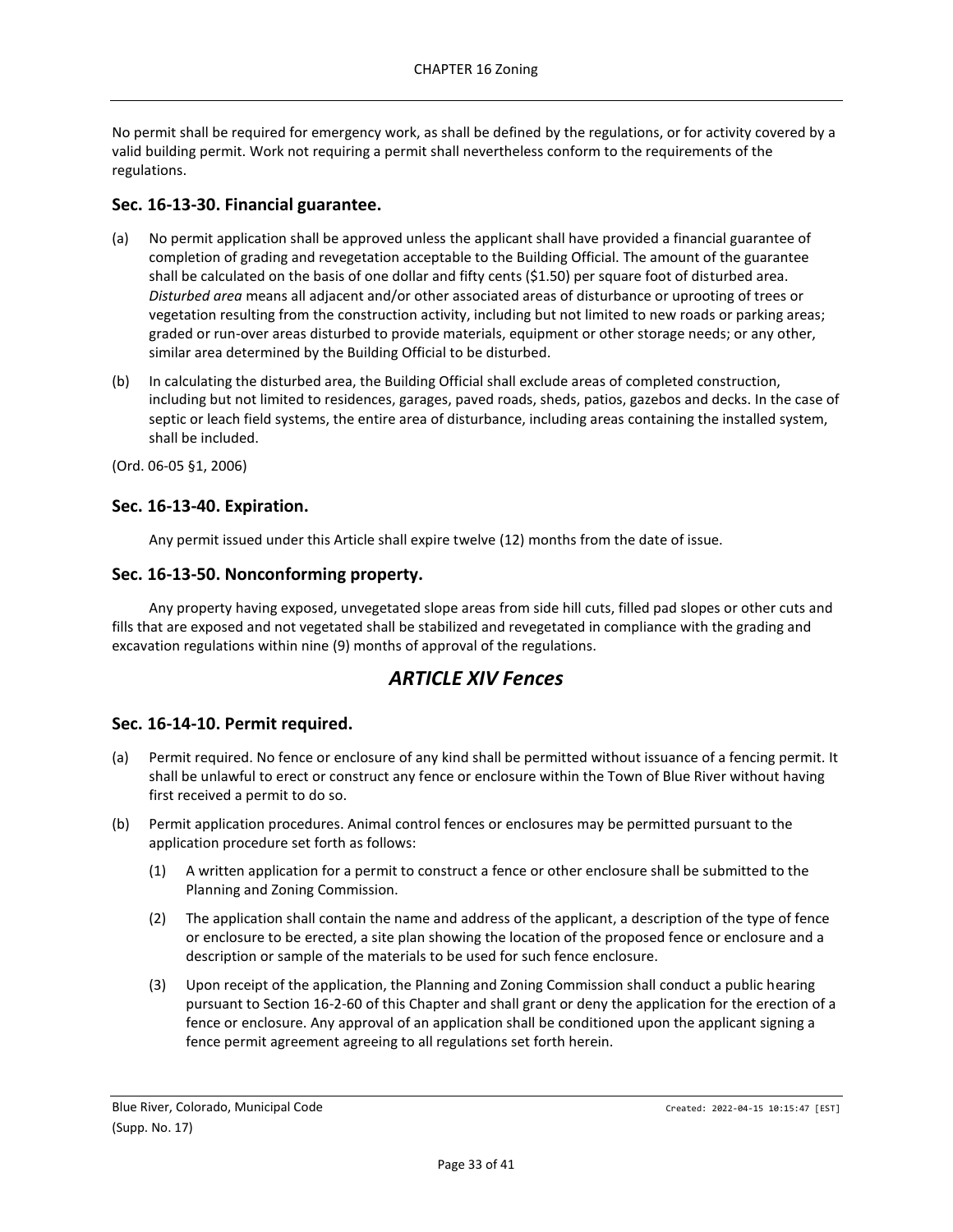#### (Ord. No. 150-8, § 2, 8-18-2015)

## <span id="page-33-0"></span>**Sec. 16-14-20. General guidelines.**

- (a) Purpose. The purpose of a fence or enclosure shall be to restrain animals with the applicable Planning and Zoning Review Fee.
- (b) Style. Aesthetically, the fence or enclosure shall be of a style that will complement the architecture of the neighborhood and generally blend with the natural surroundings as much as possible. Fences or enclosures shall be constructed of natural materials. The typical chain link or wire fence will not be approved. Anodized, colored or dull wire shall be used only as secondary materials and must be concealed by the primary material.
- (c) Location. Fences or enclosures shall be erected away from property lines and town roads outside building setbacks and attached to the premises so to be as unobtrusive as possible. The fence must blend with the home and surroundings and be adjacent to or attached to the home.
- (d) Height and design. Fences or enclosures shall not enclose more than four hundred (400) square feet, and no fence shall be more than thirty-five (35) feet on any side. Fences and enclosures shall not be more than five (5) feet high. Such fences and enclosures should have an open, low mass look, such as the look of a split rail fence.
- (Ord. No. 15-08, § 2, 8-18-2015)

## <span id="page-33-1"></span>**Sec. 16-14-30. Violations and penalties.**

- (a) Failure to follow above regulations will result in revocation of said permit.
- (b) It shall be unlawful for any person to violate any of the provisions of this Chapter and any person violating the provision of this Chapter shall be guilty of a misdemeanor and, upon conviction, such person shall be punished as provided in [Chapter 1,] Article IV of this Code.
- (c) In addition to all other remedies or penalties provided herein, the Municipal Judge may require any person violating this Chapter to remove, at his or her own expense, any fence or enclosure violating this Article. Failure to remove the fence or enclosure in accordance with an order of the Court shall be a further violation of this Article.

<span id="page-33-2"></span>(Ord. No. 15-08, § 2, 8-18-2015)

# *ARTICLE XV Architectural Design Guidelines*

### <span id="page-33-3"></span>**Sec. 16-15-10. Adoption.**

- (a) The design guidelines, originally promulgated August 2015 and updated December 2018, by the Town of Blue River, Colorado, is hereby adopted by reference as if fully set out in this Article.
- (b) No person at any time shall construct, reconstruct, refinish, alter or maintain any improvement upon any property within the Town of Blue River, or make any change in the natural or existing surface, drainage or plant life thereof, without compliance with the design guidelines, as adopted and as they may be amended.

(Ord. No. 18-05, § 1, 1-15-2019; Ord. No. 2020-11, § 1, 7-21-2020)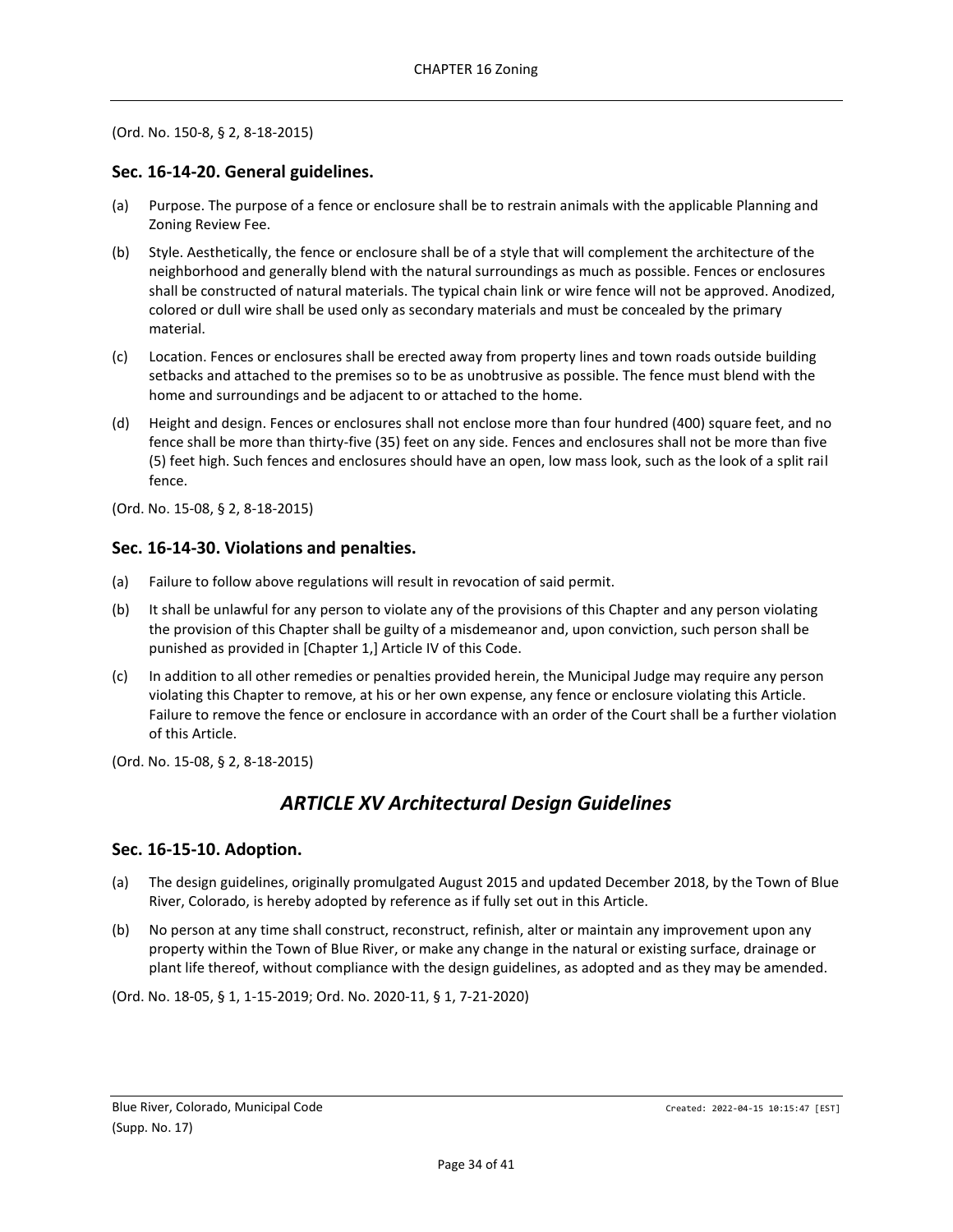## <span id="page-34-0"></span>**Sec. 16-15-20. Penalties for violation.**

- (a) It shall be unlawful for any person to construct, reconstruct, refinish, alter or maintain any improvement upon any property within the Town of Blue River in violation of the Architectural Design Guidelines. A person who violates the Architectural Design Guidelines may be fined in an amount not to exceed the maximum fine amount authorized in Section 1-4-20 of this Code.
- (b) The Town may also enforce any provision of the Architectural Design Guidelines in any manner permitted by law or equity including, but not limited to, enjoining any unlawful action or requiring the removal or abatement of any condition found in violation of the Architectural Design Guidelines.

<span id="page-34-1"></span>(Ord. No. 18-05, § 1, 1-15-2019)

## *ARTICLE XVI Reserved*

## *ARTICLE XVII Home Occupations*

### <span id="page-34-3"></span><span id="page-34-2"></span>**Sec. 16-17-10. Purpose.**

The purpose of this Article is to provide regulations for home occupations within the Town to ensure that a home occupation is secondary or incidental in relation to the residential use of the main structure or dwelling and to ensure compatibility with the residential character of the neighborhood. The standards set forth herein for the physical features, building character, and operations of home occupations ensure that the uses are compatible with the surrounding neighborhood and do not negatively affect the character or quality of life in the Town.

(Ord. No. 2020-12, § 3, 7-21-2020)

### <span id="page-34-4"></span>**Sec. 16-17-20. Home occupation standards.**

A home occupation shall be unlawful unless the home occupation complies with all of the following standards:

- (1) The home occupation shall obtain and maintain at all times a valid business license with the Town.
- (2) The home occupation shall be secondary and subordinate to the main use of the dwelling as a residence and shall occupy no more than twenty-five (25) percent of the floor area of the main floor of a dwelling.
- (3) If located within a lawfully permitted accessory structure, attached or detached garage, or shed, the home occupation shall not occupy more than two hundred (200) square feet of total floor area.
- (4) The existence of a home occupation at the residence shall not be recognizable from the exterior of the residential structure. All aspects of the home occupation shall be contained and conducted within a completely enclosed building. No exterior advertising, signs or outdoor displays associated with the home occupation shall be permitted. There shall be no outside storage on the premises of materials, goods, or equipment used in connection with the home occupation.
- (5) The home occupation shall not create any noise, vibration, smoke, dust, heat, or glare inconsistent with or in excess of the impacts associated with common residential use of property or that is detrimental to the residential use of nearby properties.
- (6) The home occupation shall not create any odors that are perceptible from the outside of the building in which the home occupation is conducted.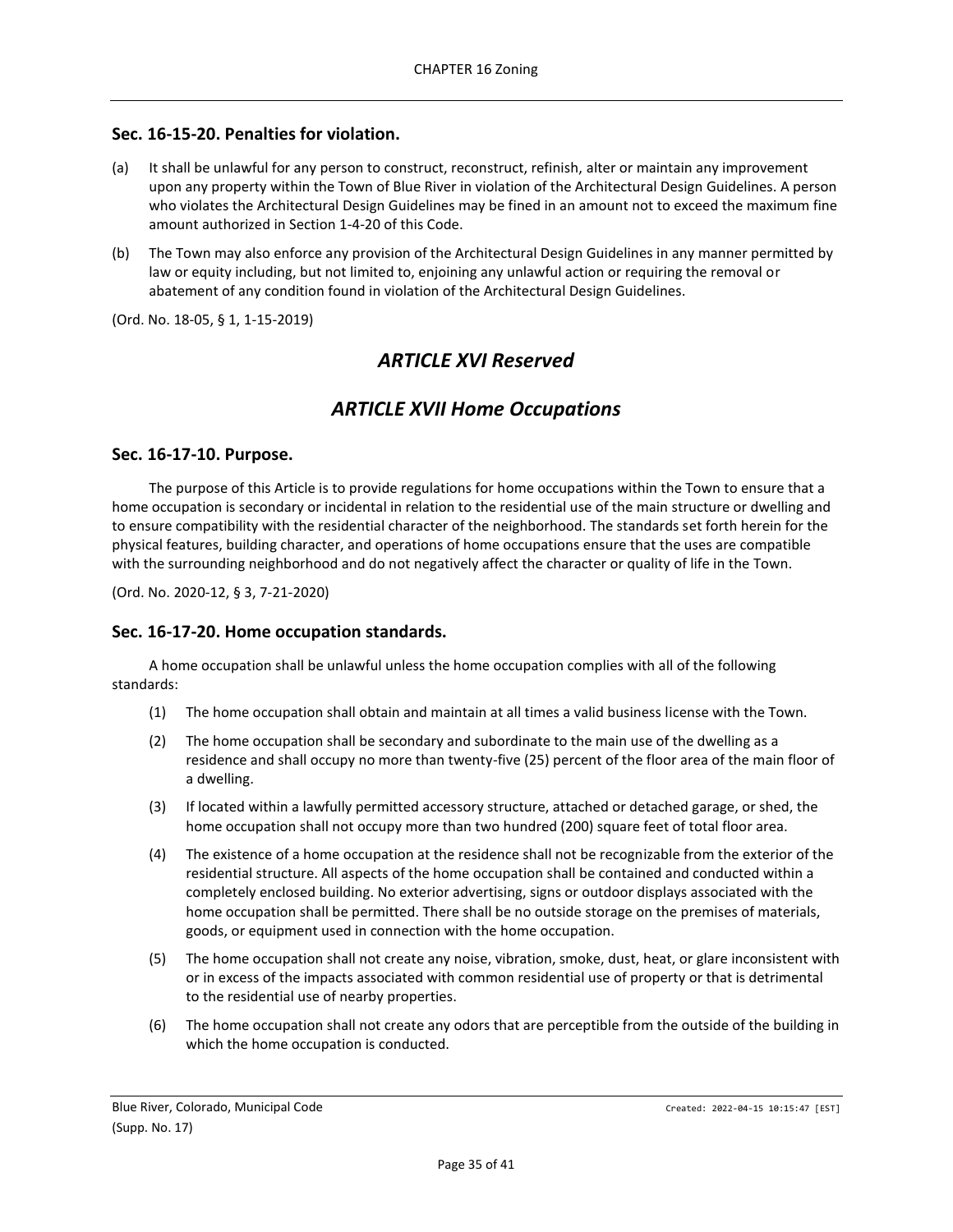- (7) No structural alteration of the exterior of the principal residence, including the construction of an additional entrance, shall be permitted to accommodate the home occupation.
- (8) The home occupation shall be conducted only by the residents of the property exclusively and there shall be no non-resident employees permitted on or at the property in association with the home occupation at any time.
- (9) All parking needs created by the residential property and the home occupation shall be accommodated by off-street parking. Parking associated with the residential property and the home occupation shall comply with all applicable parking standards imposed by the Town for residential property within the appliable zone district.
- (10) No more than two (2) visitor, customer, or vendor vehicles associated with the home occupation shall be present at the residential property at any one (1) time.
- (11) If the home occupation is subject to any local, state, or federal regulation, the home occupation shall comply with all applicable regulations at all times.
- (12) No storage of motor fuels in amounts that are greater than typically stored for residential home use shall be permitted for a home occupation. Storage of more than five (5) gallons of gasoline or diesel fuel on site, or storage of more than fifteen (15) gallons of biodiesel on site, shall be presumed to be in violation of this standard. No storage of hazardous materials in amounts that are greater than typically stored for residential home use shall be permitted by a home occupation.
- (13) No pick-up or delivery by commercial vehicles or heavy trucks other than mail and parcel pick-up and delivery services commonly engaged in providing service to residential properties shall be permitted for a home occupation. Pick-up and delivery shall be limited to no more than two (2) visits each day.

(Ord. No. 2020-12, § 3, 7-21-2020)

### <span id="page-35-0"></span>**Sec. 16-17-30. Prohibited home occupations.**

The following home occupations are prohibited in the Town. Exclusion of an occupation from the following list shall not be interpreted as expressly permitting an unlisted use.

- (1) Motor vehicle service, repair, maintenance, salvage, reconstruction, restoration, cleaning, wash, detailing, sale, or storage.
- (2) Butcher, meat processing, or taxidermy.
- (3) Funeral home or mortuary.
- (4) Veterinary clinic or kennel that provides commercial or for-profit care or boarding for animals. Such limitation shall not preclude volunteer fostering of animals for domestic animal rescues or other similar organizations provided that the maximum number of animals permitted for residential property is not exceeded.
- (5) Large appliance repair.
- (6) Medical or dental office (except psychiatric, mental health, or other counseling services).
- (7) Overnight accommodations including commercial bed and breakfast (not to include lawfully permitted short term rentals authorized by the Municipal Code).
- (8) Personal services providing non-medical service on a recurring basis including, but not limited to, barbershop, hair salon, nail salon, beauty parlor, massage therapy or tailoring if such occupation is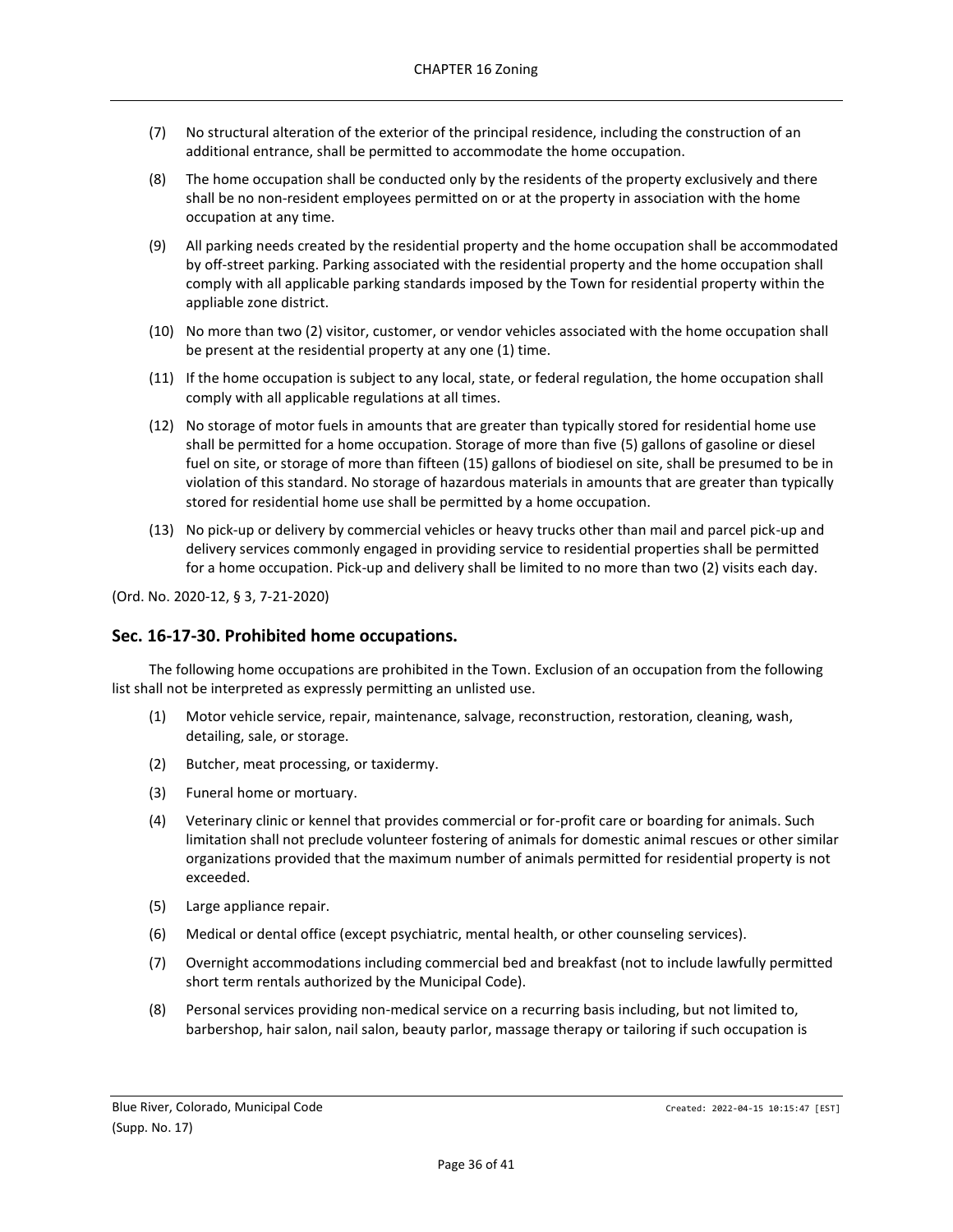designed to serve more than one (1) customer at a time or serves more than one (1) customer at a time.

(9) Any occupation using spray painting equipment.

<span id="page-36-0"></span>(Ord. No. 2020-12, § 3, 7-21-2020)

# *APPENDIX 16-A Summit County Required Plant Materials List*

Due to the high altitude and limitations on growing conditions in Summit County (semi-arid environment, short growing season, short frost-free period, etc.), a list of required plant materials and seed mixes is included to aid in selecting plants that have proven to be appropriate for this area. However, if wetland setbacks or wetland areas are approved for either soil disturbance or mitigation, wetland areas dictate a different group of plants not covered by this list.

| <b>Grass Mixes</b>                     |                  |                                             |
|----------------------------------------|------------------|---------------------------------------------|
| <b>Short Grass Mixture</b>             | $\boldsymbol{x}$ |                                             |
| <b>Perennial Ryegrass</b>              | 25%              | A premium lawn mix for consistently         |
| <b>Chewings Fescue</b>                 | 30%              | watered and mowed lawns. Similar mix        |
| Kentucky Bluegrass, Limousine          | 20%              | as used in sod. Not recommended for         |
| Kentucky Bluegrass, Marquis            | 20%              | wildflowers.                                |
| <b>Annual Ryegrass</b>                 | 5%               |                                             |
| <b>Short Dry Grass Seed Mixture</b>    | XX               |                                             |
| <b>Hard Fescue</b>                     | 30%              | Drought-tolerant, low-growing grass mix     |
| <b>Creeping Red Fescue</b>             | 30%              | that can be left unmowed. Requires little   |
| <b>Sheep Fescue</b>                    | 25%              | water once established. Use with            |
| Canada Bluegrass                       | 10%              | wildflowers only if not watering on a       |
| <b>Canby Bluegrass</b>                 | 5%               | regular basis. With regular watering, this  |
|                                        |                  | mix will out-compete wildflowers. Grows     |
|                                        |                  | 6" to 8" in height.                         |
| <b>Aggressive Grass Seed Mixture</b>   | <b>XXX</b>       |                                             |
| <b>Smooth Bromegrass</b>               | 15%              | Quick cover mix that contains tall          |
| <b>Crested Wheatgrass</b>              | 15%              | nonnative aggressive grasses. Provides a    |
| <b>Intermediate Wheatgrass</b>         | 10%              | crop or field look. Use for erosion control |
| <b>Kentucky Bluegrass</b>              | 10%              | and reclamation. For very steep slopes      |
| Orchardgrass                           | 10%              | and poor soils. With water, can grow to     |
| <b>Creeping Red Fescue</b>             | 10%              | 4' in height.                               |
| <b>Tall Fescue</b>                     | 10%              | Do NOT use with wildflowers and not         |
| <b>Perennial Ryegrass</b>              | 5%               | recommended for home properties.            |
| Timothy                                | 5%               |                                             |
| <b>Mountain Bromegrass</b>             | 5%               |                                             |
| <b>Annual Ryegrass</b>                 | 5%               |                                             |
| <b>Summit Hills Grass Seed Mixture</b> | <b>XXX</b>       |                                             |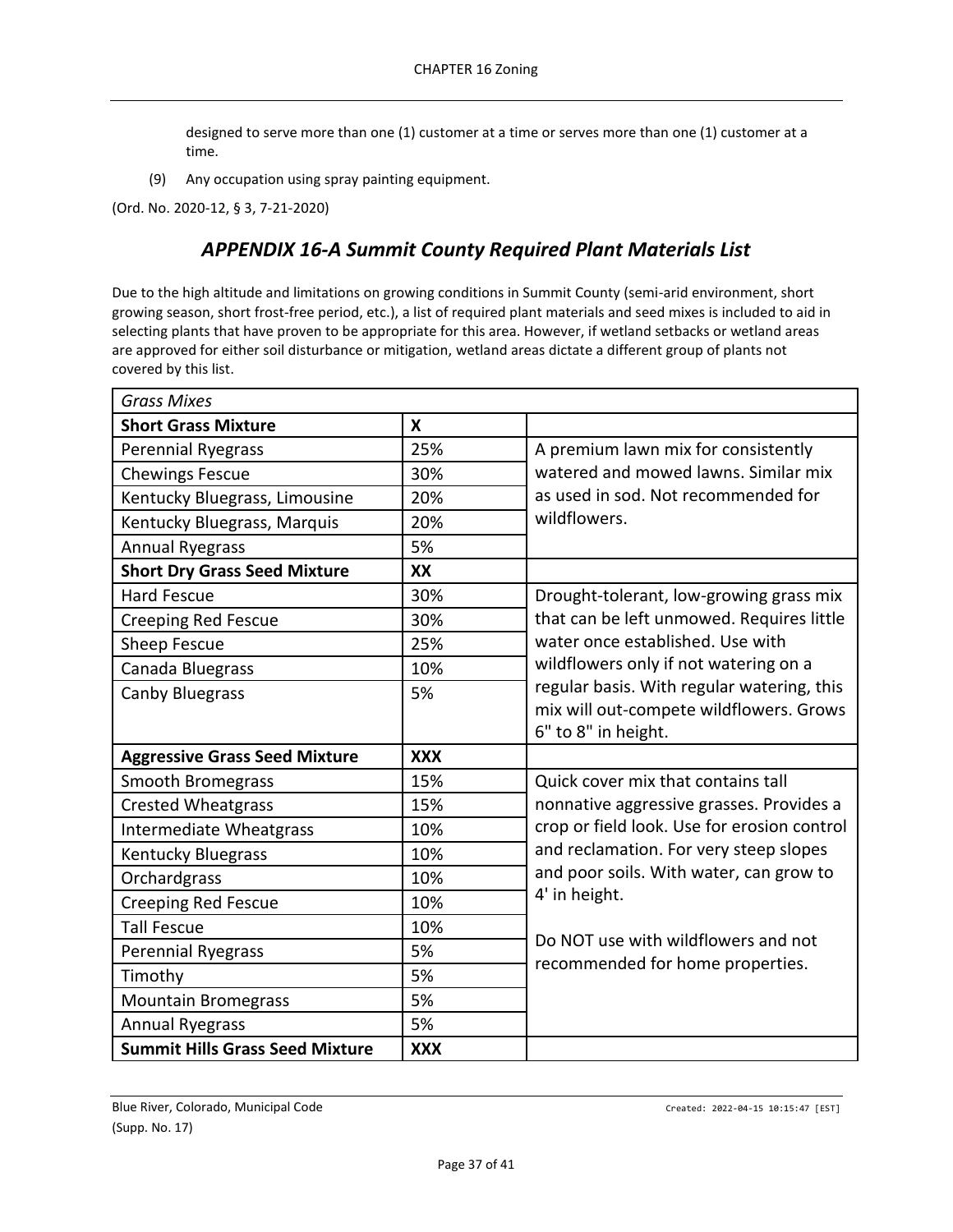| *Slender Wheatgrass                   | 25%        | Mixture of primarily bunch-type grasses  |
|---------------------------------------|------------|------------------------------------------|
| Hard Fescue                           | 20%        | to provide a "natural" look. With water, |
| *Sheep Fescue                         | 20%        | can grow to 3' in height. Good           |
| <b>Tall Fescue</b>                    | 15%        | companion with wildflowers.              |
| *Big Bluegrass                        | 10%        |                                          |
| *Canby Bluegrass                      | 10%        | * Denotes native                         |
| <b>Native High Country Grass Seed</b> | <b>XXX</b> |                                          |
| <b>Mixture</b>                        |            |                                          |
| <b>Slender Wheatgrass</b>             | 30%        | 100% native mix. With water, can grow    |
| Canby Bluegrass                       | 15%        | to 3' in height. Good companion for      |
| <b>Big Bluegrass</b>                  | 10%        | wildflowers. This mix meets Summit       |
| <b>Idaho Fescue</b>                   | 10%        | County and Town of Breckenridge          |
| Sheep Fescue                          | 10%        | recommendations for reclamation.         |
| <b>Western Wheatgrass</b>             | 10%        |                                          |
| <b>Blue Wildrye</b>                   | 5%         |                                          |
| <b>Rocky Mountain Fescue</b>          | 5%         |                                          |
| <b>Tufted Hairgrass</b>               | 5%         |                                          |

X = Thrives in slightly dry conditions. Once established, these plants generally require about 1" of water per week.

XX = Thrives in dry conditions. Once established, these plants generally require about ½" of water per week.

XXX = Thrives in very dry conditions. Once established, these plants generally require about ½" of water every two weeks.

| <b>Trees and Shrubs</b>            |
|------------------------------------|
| X                                  |
| Aspen                              |
| <b>Balsam Poplar</b>               |
| Mayday                             |
| Narrowleaf Cottonwood              |
| <b>Shubert Chokecherry</b>         |
| Crabapple, Radiant and Spring Snow |
| Colorado Spruce                    |
| Colorado Blue Spruce               |
| Subalpine Fir                      |
| Antelope Bitterbush                |
| Cherry, Cistena (Purpleleaf Plum)  |
| Chokecherry, Black                 |
| Chokecherry, Native                |
| Chokecherry, Shubert's             |

Blue River, Colorado, Municipal Code Case Code Created: 2022-04-15 10:15:47 [EST] (Supp. No. 17)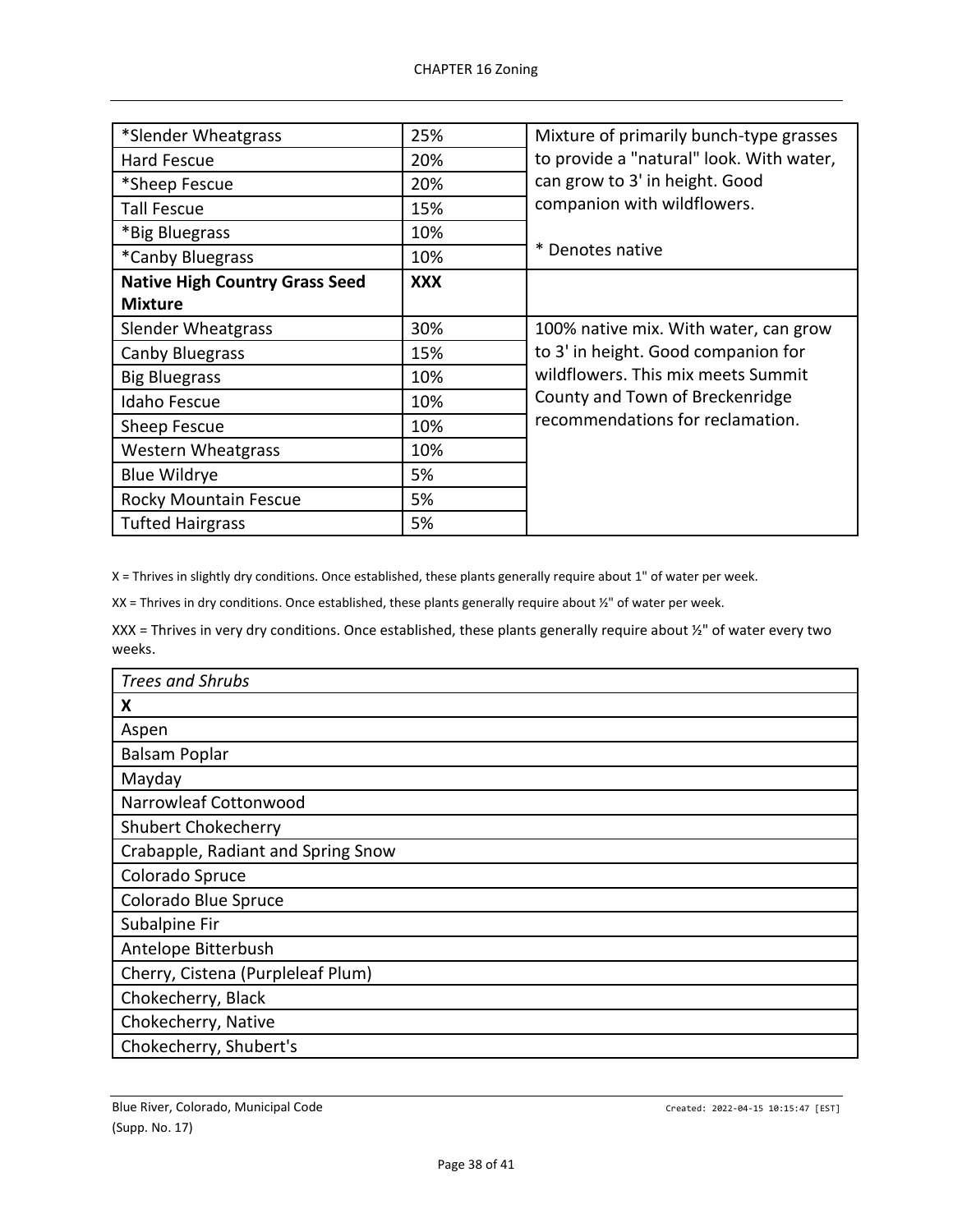| Mugo Pine                         |
|-----------------------------------|
| Rose, Redleaf                     |
| Serviceberry                      |
| Spirea, Rock or Ashleaf           |
| XX                                |
| <b>Bristlecone Pine</b>           |
| <b>Engelmann Spruce</b>           |
| <b>Limber Pine</b>                |
| Lodgepole Pine                    |
| Rocky Mountain Douglas Fir        |
| Honeysuckle, Carnold's Red        |
| Juniper                           |
| Kinnikinick                       |
| Lilac, Canadian and Common        |
| Maple, Ginnala (Amur)             |
| <b>Mountain Ninebark</b>          |
| Peking Cotoneaster                |
| Potentilla                        |
| Raspberry, Wild                   |
| Rose, Woods                       |
| <b>XXX</b>                        |
| Buffaloberry, Russet or Silver    |
| Currant, Alpine                   |
| Currant, Golden                   |
| Currant, Red Lake                 |
| Currant, Squaw or Wax             |
| Fernbush                          |
| Gooseberry, Pixwell and Whitestem |
| Sage, Big Leaf                    |
| Siberian Peashrub                 |

X = Thrives in slightly dry conditions. Once established, these plants generally require about 1" of water per week.

XX = Thrives in dry conditions. Once established, these plants generally require about ½" of water per week.

XXX = Thrives in very dry conditions. Once established, these plants generally require about ½" of water every two weeks.

| Perennials, Groundcovers and Annuals |         |                       |
|--------------------------------------|---------|-----------------------|
|                                      | XX      | XXX                   |
| Aiuga                                | Alvssum | <b>Cushion Spurge</b> |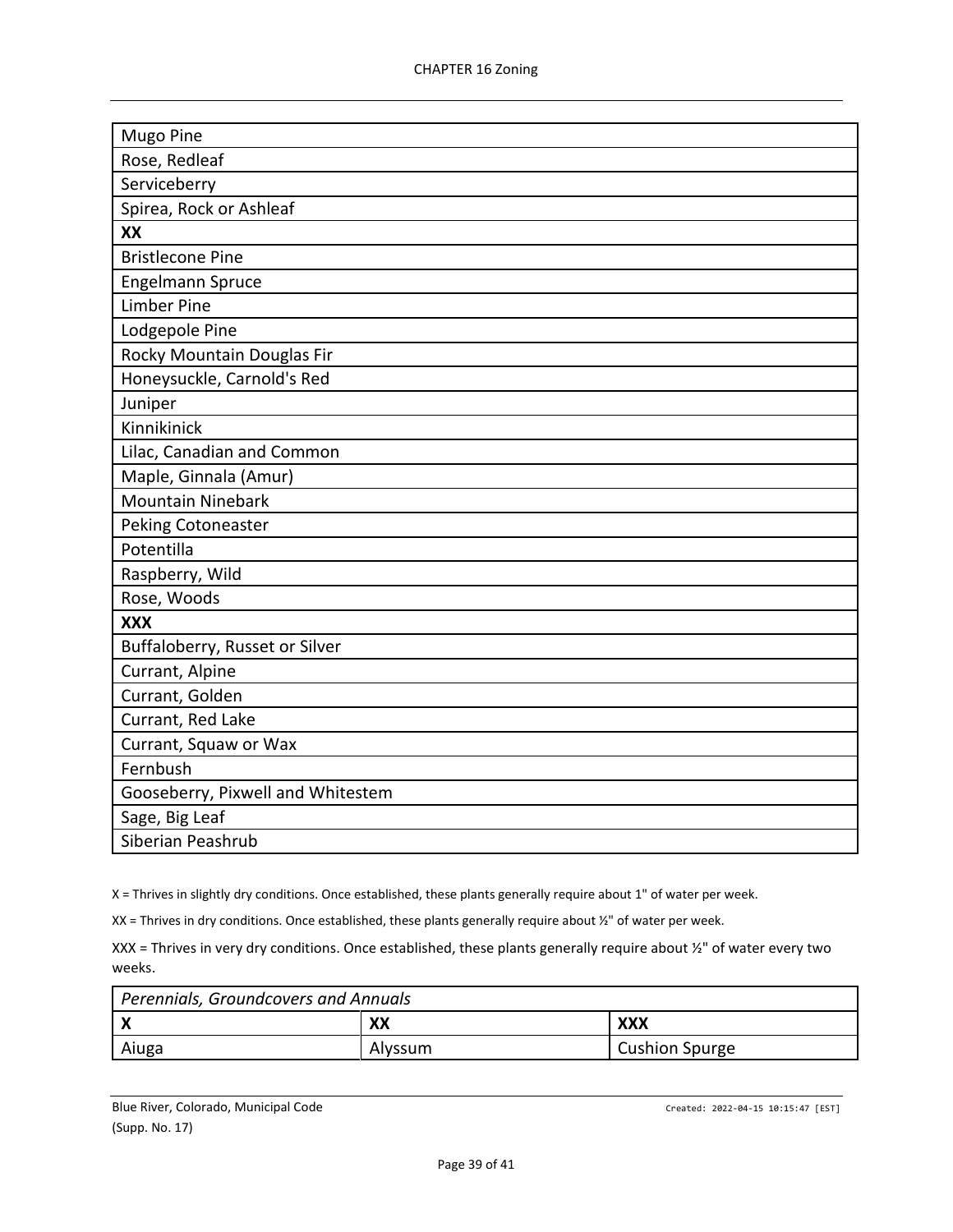| <b>Basket of Gold</b>     | Anthemis                    | <b>Evening Primrose</b> |
|---------------------------|-----------------------------|-------------------------|
| <b>Bellflower</b>         | Aster                       | Flax, Blue              |
| Candytuft                 | Baby's Breath, Creeping     | Gaillardia              |
| Columbine                 | <b>Bishop's Weed</b>        | Penstemon, Rocky Mtn.   |
| <b>Coral Bells</b>        | <b>Black-Eyed Susan</b>     | Penstemon               |
| Daisy, Shasta and Painted | <b>Border Jewel</b>         | Pussytoes               |
| Delphinium                | Daylily                     | Sulphurflower           |
| <b>Edelweiss</b>          | <b>Dianthus</b>             | <b>Bachelor Buttons</b> |
| Fireweed                  | Erigeron/Fleabane           | California Poppy        |
| Foxglove                  | Geum                        | Salvia                  |
| Geranium                  | Goldenrod                   |                         |
| Harebell                  | Hens and Chicks             |                         |
| Lady's Mantle             | Iceplant                    |                         |
| Lamium                    | Iris, Bearded               |                         |
| Liatris                   | Jacob's Ladder              |                         |
| <b>Maltese Cross</b>      | Lamb's Ears                 |                         |
| Pansy                     | Oregano                     |                         |
| Purple Coneflower         | Pasque Flower               |                         |
| Snow in Summer            | Peony                       |                         |
| Soapwort                  | Phlox, Creeping             |                         |
| Sweet Woodruff            | Poppy, Iceland              |                         |
| <b>African Daisy</b>      | Poppy, Oriental             |                         |
| Bacopa                    | Potentilla, Creeping        |                         |
| Marguerite Daisy          | Rockcress                   |                         |
| Nasturtium                | Salvia                      |                         |
| Viola                     | Sandwort                    |                         |
|                           | Scabiosa                    |                         |
|                           | Sea Pink                    |                         |
|                           | Sedum, Autumn Joy           |                         |
|                           | Sedum, Dragon's Blood       |                         |
|                           | Sedum, species              |                         |
|                           | Silver Mound                |                         |
|                           | <b>Statice</b>              |                         |
|                           | Sunrose                     |                         |
|                           | Thyme                       |                         |
|                           | Veronica, Creeping          |                         |
|                           | Veronica, Turkish and Wooly |                         |
|                           | Yarrow                      |                         |
|                           | Cosmos                      |                         |
|                           |                             |                         |